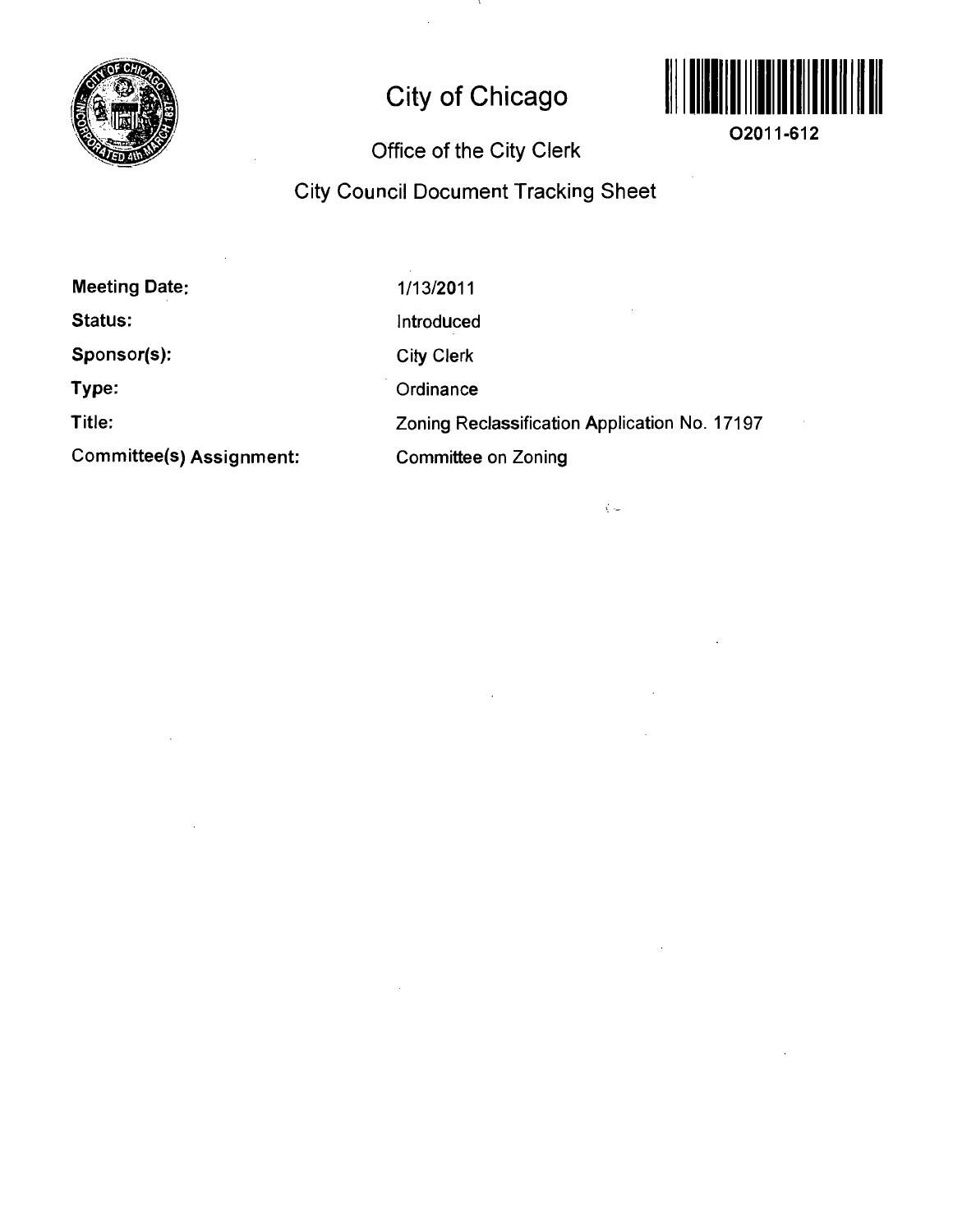#17197  $1NT$  $DATE$ <br> $O1-13-11$ 

### CITY OF CHICAGO

#### APPLICATION FOR AN AMENDMENT TO  $\epsilon$ THE CHICAGO ZONING ORDINANCE

| ADDRESS of the property Applicant is seeking to rezone:                                                                                                                                                                   |
|---------------------------------------------------------------------------------------------------------------------------------------------------------------------------------------------------------------------------|
| 1321-1345 West Belmont Avenue                                                                                                                                                                                             |
| Ward Number that property is located in: $32nd$                                                                                                                                                                           |
| APPLICANT MedProperties, LLC                                                                                                                                                                                              |
| ADDRESS 720 N. Franklin, #300                                                                                                                                                                                             |
| 60654<br>CITY_Chicago STATE_IL ________ ZIP CODE                                                                                                                                                                          |
| PIIONE (312) 568-4905 CONTACT PERSON Paul Kopecki                                                                                                                                                                         |
| $\mathbf X$<br>If the applicant is not the owner of the property, please provide the following information<br>regarding the owner and attach written authorization from the owner allowing the application to<br>proceed. |
| OWNER Renal Investment Properties, LLC                                                                                                                                                                                    |
| ADDRESS 210 South Desplaines Street                                                                                                                                                                                       |
|                                                                                                                                                                                                                           |
| 60661<br>$CITY$ Chicago STATE $^{IL}$ ZIP CODE                                                                                                                                                                            |
| PHONE (312) 654-2711 CONTACT PERSON P. Kevln Plynn                                                                                                                                                                        |
| If the Applicant/Owner of the property has obtained a lawyer as their representative for the<br>rezoning, please provide the following information:                                                                       |
| ATTORNEY Patrick D. Thompson, DLA Piper LLP (US)                                                                                                                                                                          |
| ADDRESS 203 N. LaSalle St., Suite 1900 CITY Chicago                                                                                                                                                                       |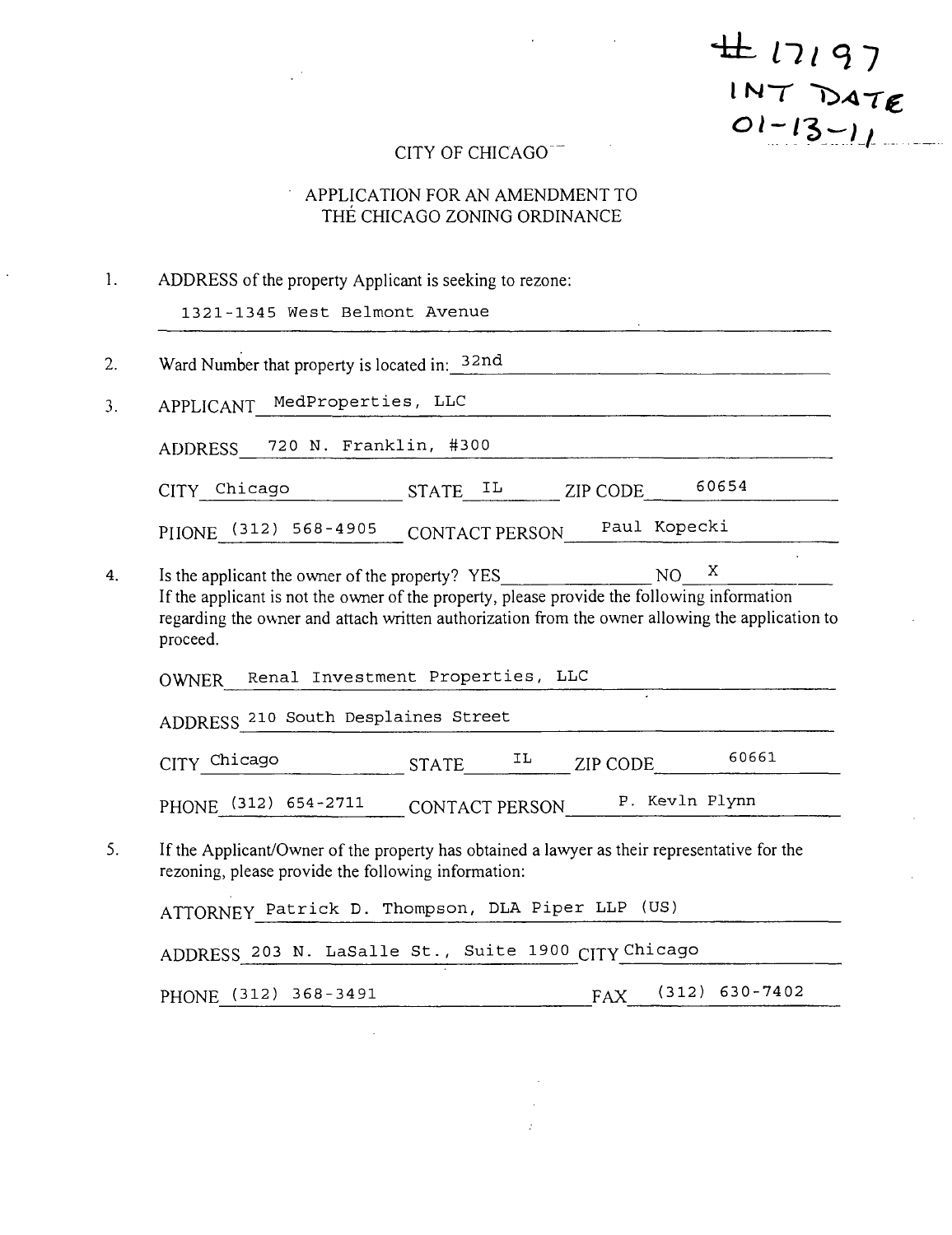6. If the applicant is a corporation please provide the names of all shareholders as disclosed on the Economic Disclosure Statements.

| Membership interests in limited liability company held by:                                                                                                                                                                                                                                                           |  |
|----------------------------------------------------------------------------------------------------------------------------------------------------------------------------------------------------------------------------------------------------------------------------------------------------------------------|--|
| Paul Kopecki                                                                                                                                                                                                                                                                                                         |  |
| James Kearney                                                                                                                                                                                                                                                                                                        |  |
| Matthew Campbell (indirectly)                                                                                                                                                                                                                                                                                        |  |
| On what date did the owner acquire legal title to the subject property? 1995 and 1998                                                                                                                                                                                                                                |  |
| Has the present owner previously rezoned this property? If yes, when?<br>No                                                                                                                                                                                                                                          |  |
|                                                                                                                                                                                                                                                                                                                      |  |
| Proposed Zoning District First, to B3-2, then<br>to Business Planned Development<br>Present Zoning District $M1 - 1/B3 - 2$<br>25,042 sf<br>Lot size in square feet (or dimensions)<br>Current Use of the property Warehouse                                                                                         |  |
| Reason for rezoning the property To permit development of the property with                                                                                                                                                                                                                                          |  |
| commercial and retail uses, including medical office.                                                                                                                                                                                                                                                                |  |
| Describe the proposed use of the property after the rezoning. Indicate the number of dwelling<br>units; number of parking spaces; approximate square footage of any commercial space; and<br>height of the proposed building. (BE SPECIFIC)<br>The proposed use of the property after the rezoning is for commercial |  |
| and retail uses, including medical office. The building will include                                                                                                                                                                                                                                                 |  |
| approximately 52,000 square feet of commercial space. The building                                                                                                                                                                                                                                                   |  |
| height will not exceed 50 feet. On-site accessory parking will be included.                                                                                                                                                                                                                                          |  |

14. On May 14<sup>th</sup>, 2007, the Chicago City Council passed the Affordable Requirements Ordinance (ARO) that requires on-site affordable housing units or a financial contribution if residential housing projects receive a zoning change vmder certain circumstances. Based on the lot size of the project in question and the proposed zoning classification, is this project subject to the Affordable Requirements Ordinance? (See Fact Sheet for more information)

 $\ddot{\phantom{0}}$ 

 $YES$  NO  $X$ 

9.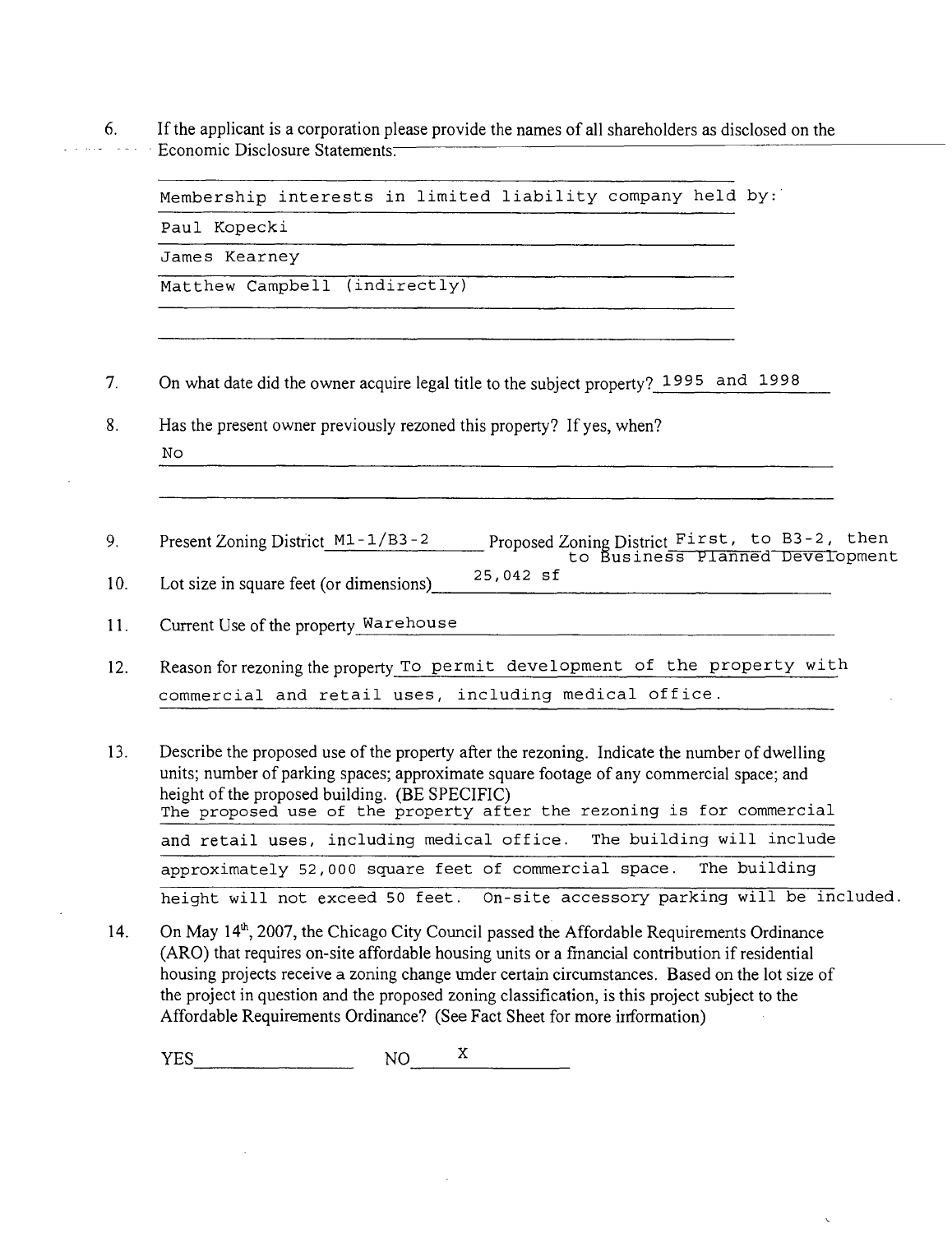COUNTY OF COOK STATE OF ILLINOIS

being first duly swom on oath, states that all of the above

statements and the statements contained in the documents submitted herewith are tme and conect.

yeahi Inf

Signature of Applicant

Subscribed and Swom to before me this  $\frac{3}{\sqrt{2}}$  day of  $\frac{201}{\sqrt{2}}$ . */ /^-^-v 'ff i ~t7*  V



**For Office Use Only** 

Date of Introduction: 2000 and 2000 and 2000 and 2000 and 2000 and 2000 and 2000 and 2000 and 2000 and 2000 and 2000 and 2000 and 2000 and 2000 and 2000 and 2000 and 2000 and 2000 and 2000 and 2000 and 2000 and 2000 and 20

File Number: The Numbers of the Contract of the Contract of the Contract of the Contract of the Contract of the Contract of the Contract of the Contract of the Contract of the Contract of the Contract of the Contract of th

Ward: when the contract of the contract of the contract of the contract of the contract of the contract of the contract of the contract of the contract of the contract of the contract of the contract of the contract of the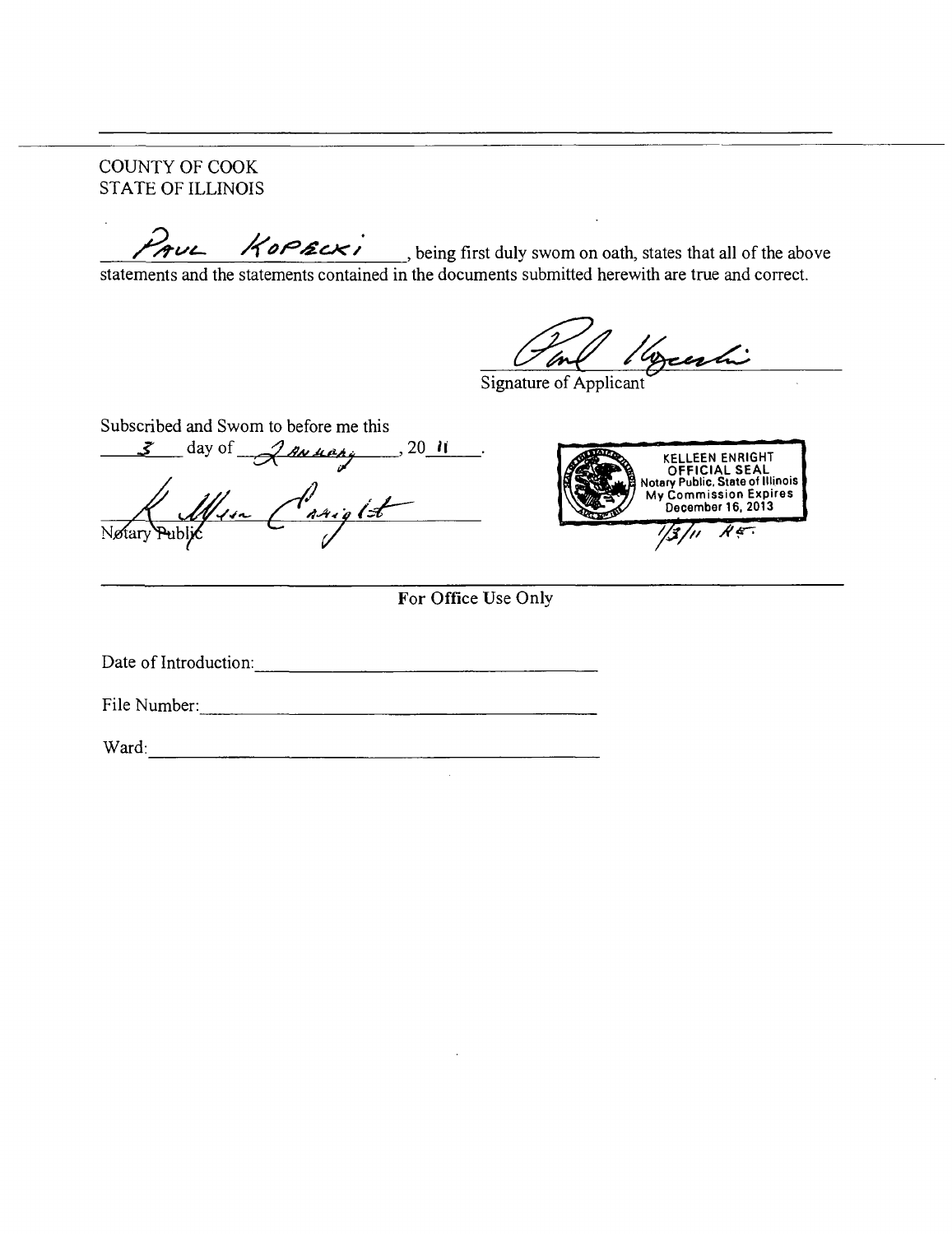#### **ORDINANCE**

#### **BE IT ORDAINED BY THE CITY COUNCIL OF THE CITY OF CHICAGO:**

SECTION 1. That the Chicago Zoning Ordinance be amended by changing all the MI-1 Limited Manufacturing/Business Park District and 83-2 Community Shopping District symbols and indications as shown on Map Number 7-G in the area bounded by:

West Belmont Avenue, a line 241 feet east of and parallel to the east line of Southport Avenue; a line 125.10 feet south of and parallel to West Belmont Avenue; and a line 441.2 feet east of and parallel to the east line of Southport Avenue,

to those of B3-2 Community Shopping District.

SECTION 2. That the Chicago Zoning Ordinance be amended by changing all the B3-2 Community Shopping District symbols and indications in the area described in Section 1 above to those of Business Planned Development.

SECTION 3. This ordinance shall be in force and effect from and after its passage and approval.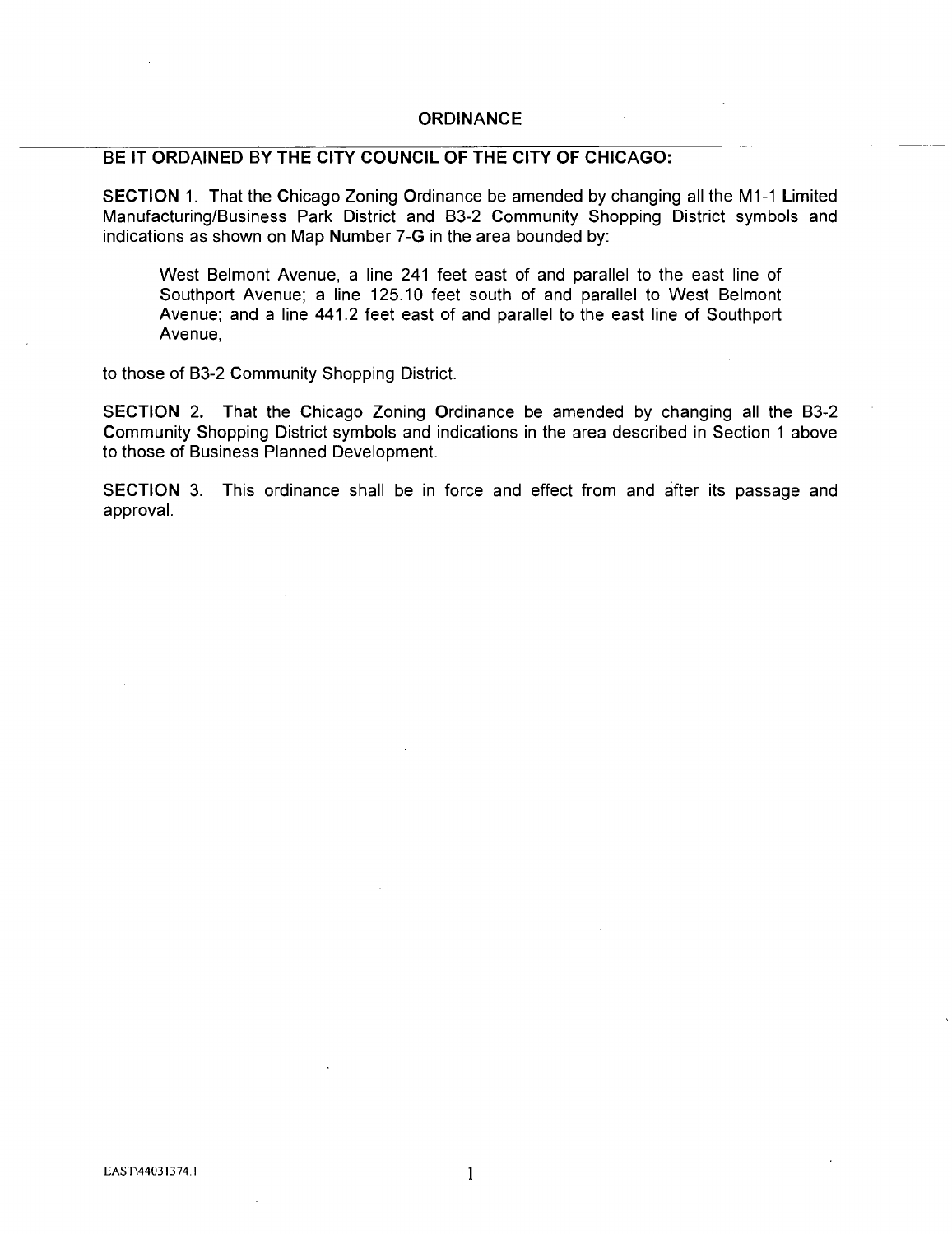The undersigned. Renal Investment Properties, LLC, being the legal titleholder of the real property generally located at 1321-1345 West Behnont Avenue (the "Property"), hereby authorizes MedProperties, LLC, and its attorneys, DLA Piper LLP (US), to file such applications and take such other actions as may be necessary and convenient or desirable to rezone the Property from its current zoning designations under the Chicago Zoning Ordinance to, first, the B3-2 Community Shopping District, then to Business Plarmed Development, in order to authorize the construction of a medical office and commercial building.

IN WITNESS WHEREOF, the undersigned has executed this Letter of Authorization as of this  $57h$  day of  $\mathcal{M}$ udly, 2011.

#### **OWNER:**

**RENAL INVESTMENT PROPERTIES, LLC** 

By: P' Keen Name: *PKevin F* Its: Some Cf & / heurgephandle prenter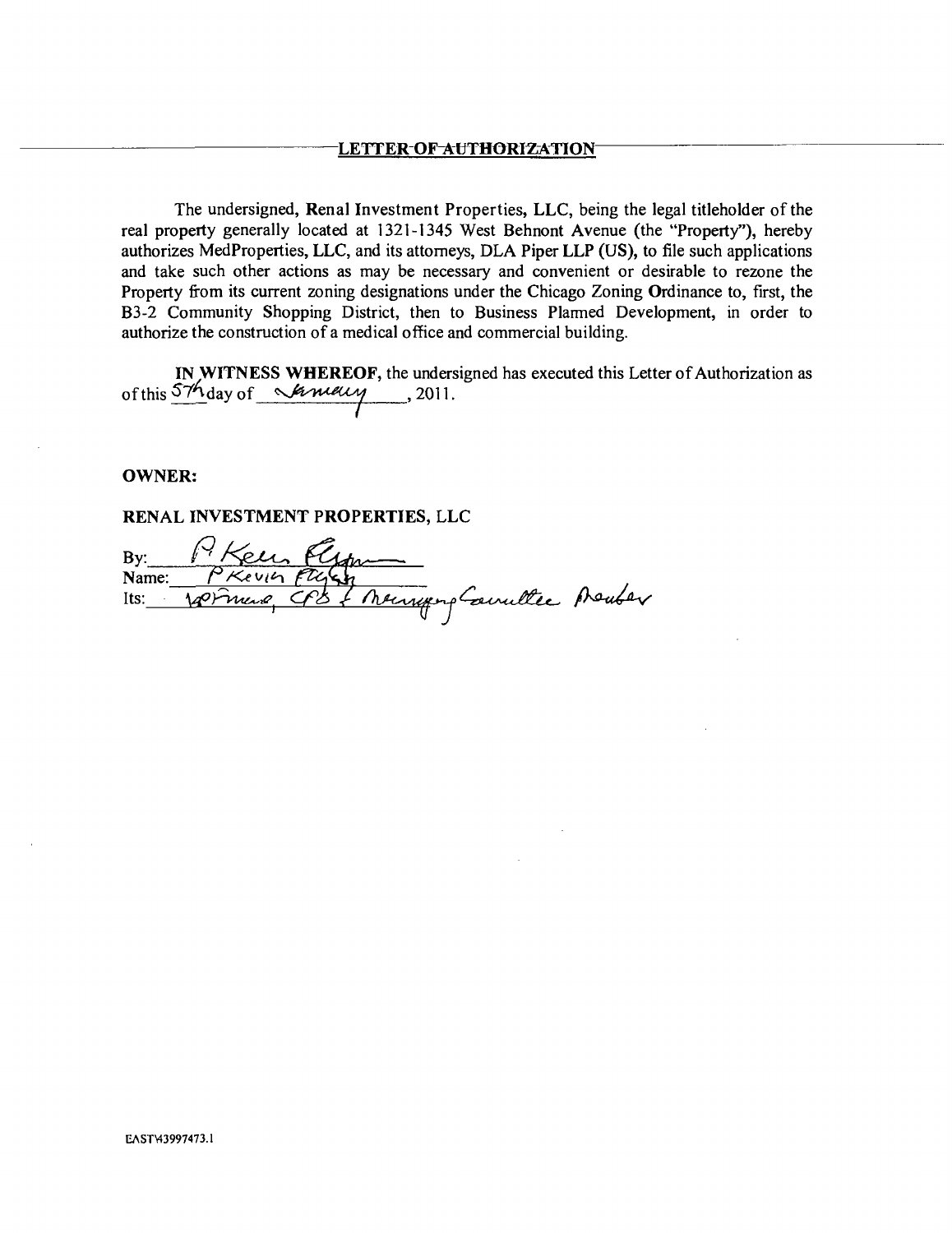

DLA Piper LLP (US) 203 North LaSalle Street, Suite 1900 Chicago, Illinois 60601-1293 www.dlapiper.com

Patrick D. Thompson patrick.thompson@dlapiper.com T 312.368.3491 F 312.630.7402

January 6, 2011 BY HAND DELIVERY

The Honorable Daniel S. Soils, Chair Chicago City Council Committee on Zoning Room 304, City Hall 121 North LaSalle Street Chicago, Illinois 60602

Linda Searl, Chair City of Chicago Plan Commission Room 703, City Hall 121 North LaSalle Street Chicago, Illinois 60602

Dear Chairman Solis and Chairman Sead;

The undersigned, Patnck D. Thompson, a partner with the law firm of DLA Piper LLP (US), which firm represents Chicago Tribune Company, the applicant for an amendment to the Chicago Zoning Ordinance with respect to the property described on Exhibit A attached hereto, in Chicago, Illinois, being first duly sworn on oath, deposes and says the following:

(1) That, to his knowledge, the undersigned certifies that he has complied with, or caused compliance with, the requirements of Section 17-13-0107, Title 17 of the Municipal Code of the City of Chicago, by:

- (a) Sending the attached letter by U.S. Mail to such persons who appear in the Cook County tax records to be the taxpayers of real property within 250 feet in each direction of the lot line of the property referenced within said letter; and
- (b) Including in said letter a statement of the intended use of said property, the name and address of the applicant, and a statement that the applicant intends to file an application for an amendment to the Chicago Zoning Ordinance on approximately July 2, 2010.

(2) That the undersigned, on behalf of the applicant, has made, or caused to be made, a bona fide effort to determine the addresses of the parties to be notified under Section 17-13-0107 of Title 17 of the Municipal Code of the City of Chicago; and

(3) That the undersigned certifies that, to his knowledge, the list of names and addresses of attached hereto as Exhibit B is a complete list containing the names and last known addresses of the taxpayers of record, as they appear in the Cook County tax records, of the property required to be served and the persons so served.

**Very truly yours,** 

**DLA-Piper LLP (US)** Patrick D. Thompson

Subscribed and sworn to before me This  $\frac{1}{2}$ **M** day of  $\frac{1}{2}$   $\frac{1}{2}$   $\frac{1}{2}$   $\frac{1}{2}$   $\frac{1}{2}$   $\frac{1}{2}$   $\frac{1}{2}$   $\frac{1}{2}$   $\frac{1}{2}$   $\frac{1}{2}$   $\frac{1}{2}$   $\frac{1}{2}$   $\frac{1}{2}$   $\frac{1}{2}$   $\frac{1}{2}$   $\frac{1}{2}$   $\frac{1}{2}$   $\frac{1}{2}$   $\frac{1}{2}$   $\frac{1}{$ 

Notary Public

OFFICIAL SEAL N.C. BOYLES Notery Poblic, State of Illinois Ay Commission Expires 08/28/2012<br>・ウィクタウタタクタクタクタクタクタクタ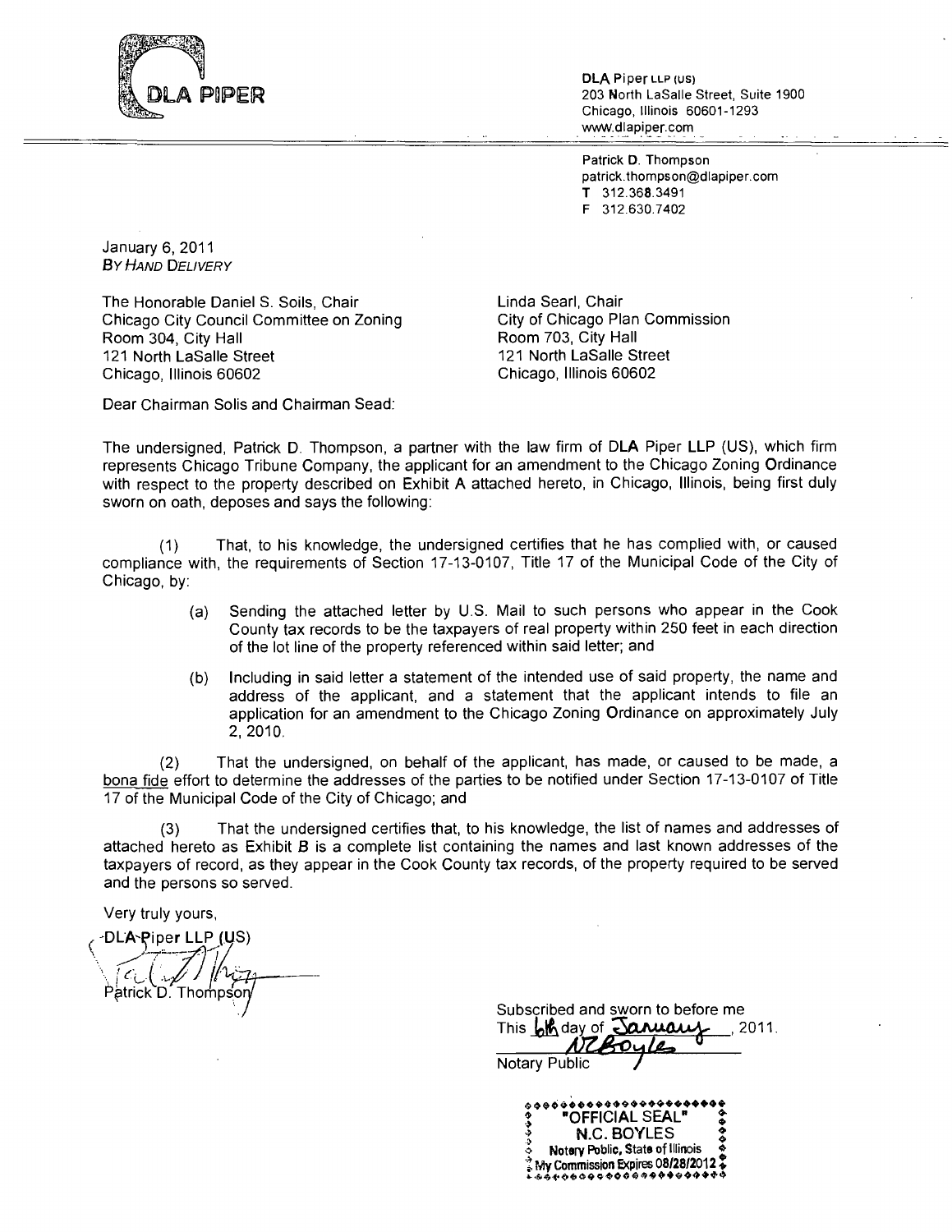

# **EXHIBIT A**

### **LEGAL DESCRIPTION OF THE PROPERTY**

LOTS 159 TO 166, BOTH INCLUSIVE, IN J.P. ALTGELD'S SUBDIVISION OF BLOCKS 1, 2, 3, 4 AND 7 AND THE NORTH HALF OF BLOCK 6 IN THE SUBDIVISION OF THAT PART LYING NORTHEASTERLY OF THE CENTER LINE OF LINCOLN AVENUE OF THE NORTHWEST QUARTER OF SECTION 29, TOWNSHIP 40 NORTH, RANGE 14, EAST OF THE THIRD PRINCIPAL MERIDIAN, IN CHIGAGO, ILLINOIS.

ADDRESSES: 1325-1342 WEST BELMONT AVENUE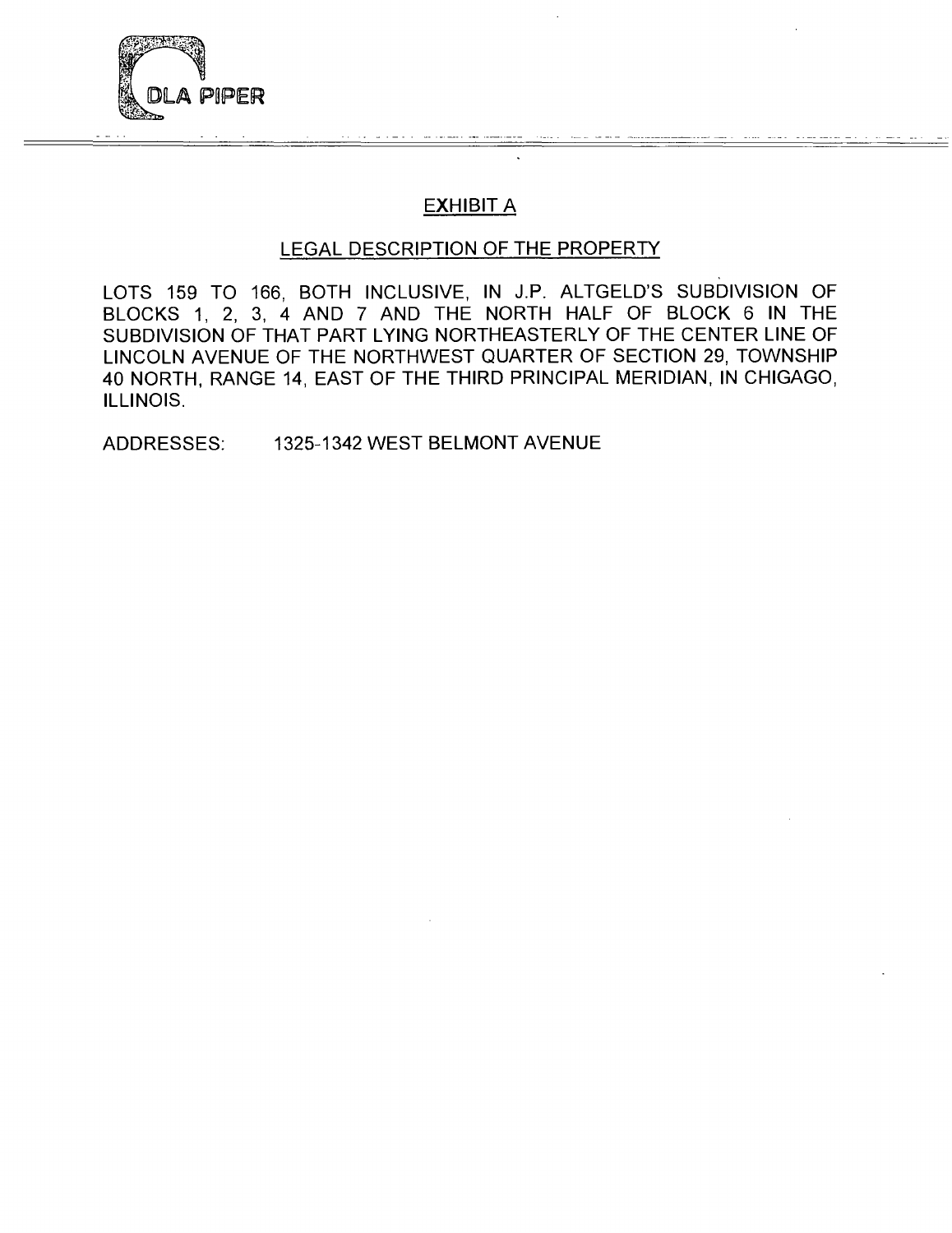

#### **EXHIBIT B LIST OF SURROUNDING PROPERTY OWNERS**

EAST\44031461.1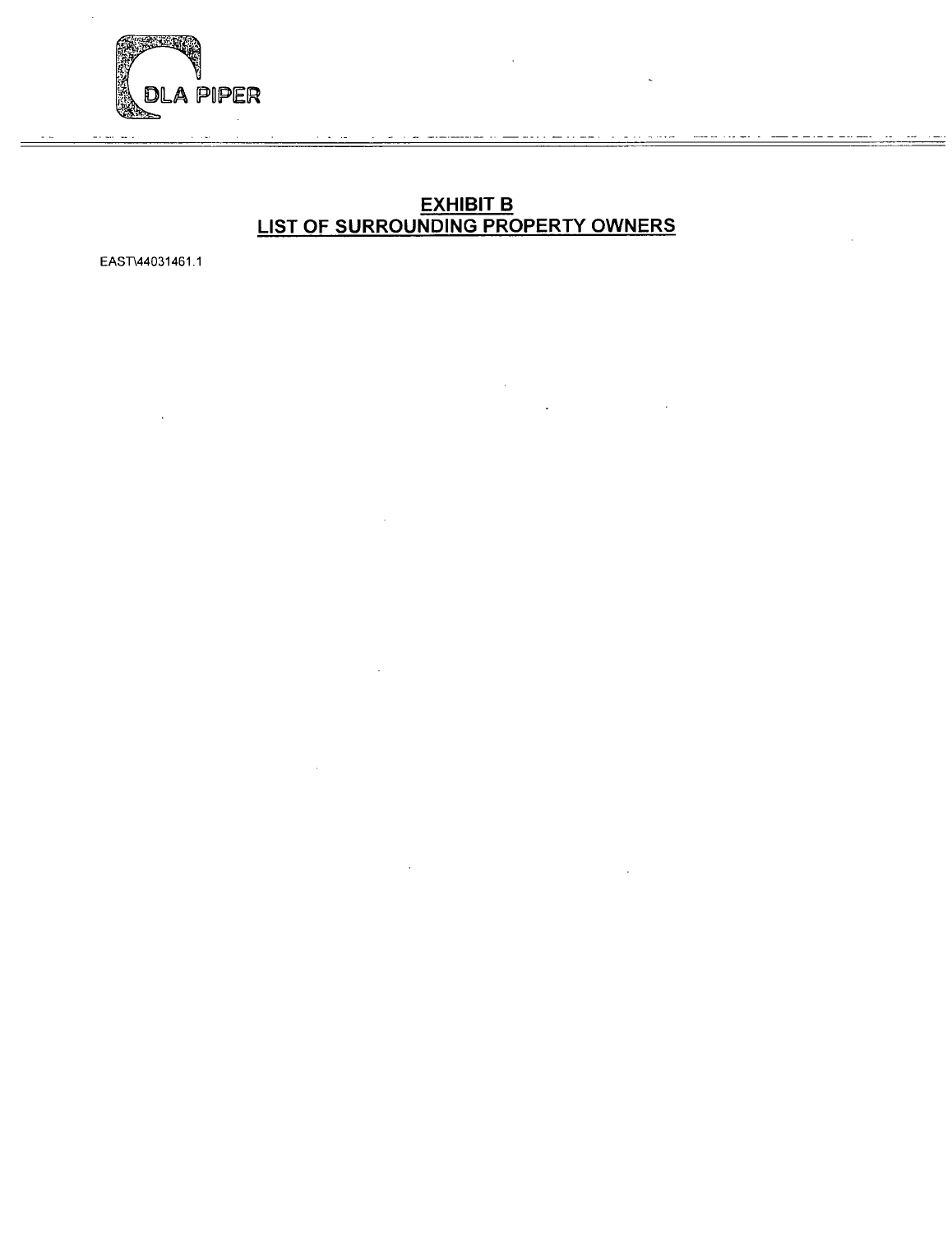#### **CITY OF CHICAGO ECONOMIC DISCLOSURE-STATEMENT-AND AFFIDAVIT**

#### **SECTION I -- GENERAL INFORMATION**

A. Legal name of the Disclosing Party submitting this EDS. Include d/b/a/ if applicable:

 $M$ ro Propiativ , LLC

**Check ONE of the following three boxes:** 

Indicate whether the Disclosing Party submitting this EDS is:

- 1.  $\boxtimes$  the Applicant
	- OR
- 2. [] a legal entity holding a direct or indirect interest in the Applicant. State the legal name of the Applicant in which the Disclosing Party holds an interest: OR
- 3. [] a legal entity with a right of control (see Section II.B. 1.) State the legal name of the entity in which the Disclosing Party holds a right of control: \_\_\_\_\_\_\_\_\_\_\_\_\_\_\_\_\_\_\_\_\_\_\_\_\_\_\_\_

| B. Business address of the Disclosing Party:                                                                                                                                                            |  | 720 N. FRANKLIN # 300  |  |
|---------------------------------------------------------------------------------------------------------------------------------------------------------------------------------------------------------|--|------------------------|--|
|                                                                                                                                                                                                         |  | $Critc$ 440 $14.60654$ |  |
| C. Telephone: $3/2$ 568 4905 Fax: $3/2$ 568 4915 Email: M20PROPER TINS GROUP. CUM                                                                                                                       |  | PICOPECICI @           |  |
| D. Name of contact person: $\mathcal{P}_{AVL}$ /20 PECKI                                                                                                                                                |  |                        |  |
| E. Federal Employer Identification No. (if you have one): $\frac{14}{4}$ $\frac{196}{000}$                                                                                                              |  |                        |  |
| F. Brief description of contract, transaction or other undertaking (referred to below as the "Matter") to<br>which this EDS pertains. (Include project number and location of property, if applicable): |  |                        |  |

Approval of rezoning/planned development for property located at 1325-1341 W. Belmont Ave.

G. Which City agency or department is requesting this EDS? Department of Zoning and Land use Planning

If the Matter is a contract being handled by the City's Department of Procurement Services, please complete the following:

Specification # and Contract #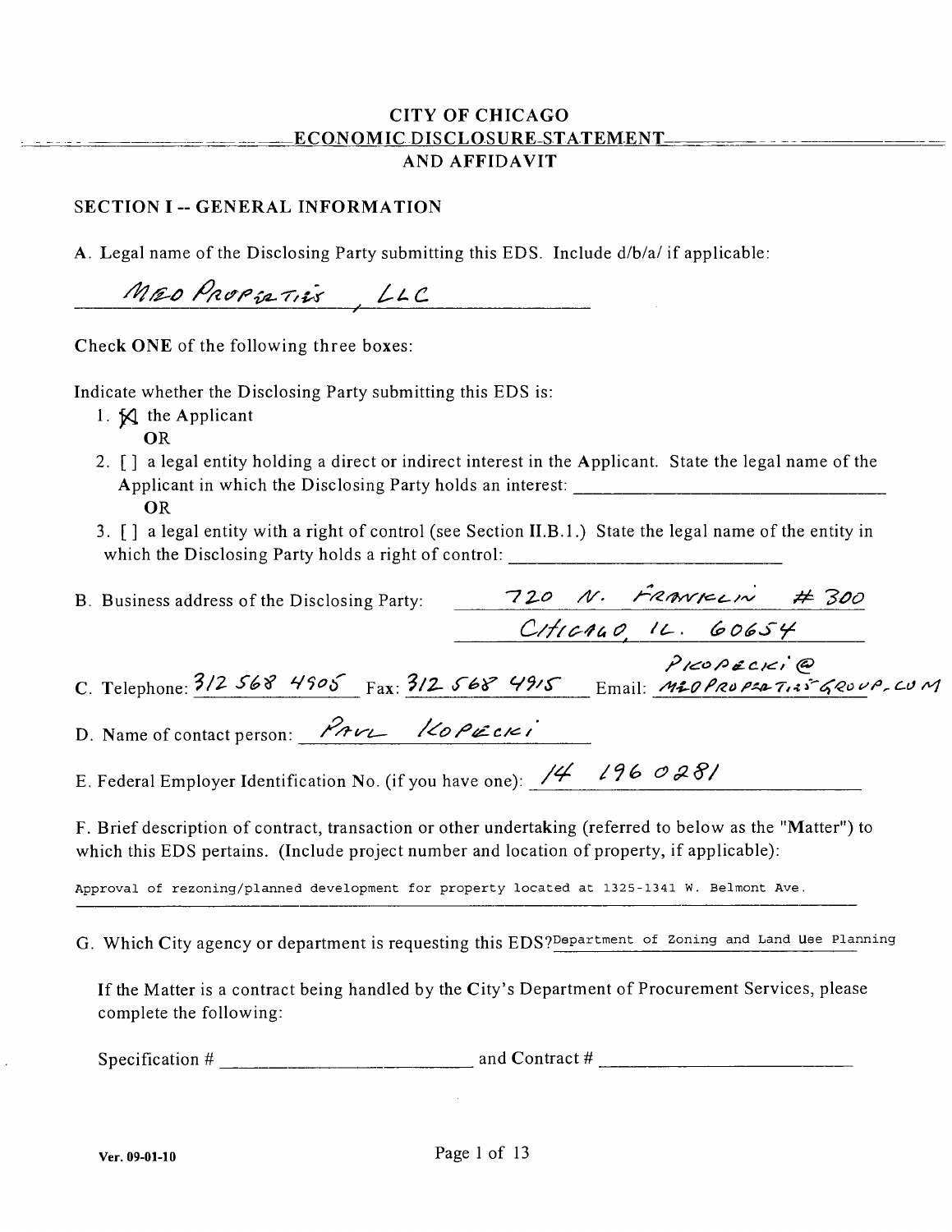#### **SECTION II - DISCLOSURE OF OWNERSHIP INTERESTS**

#### A. NATURE OF THE DISCLOSING PARTY.

| Indicate the nature of the Disclosing Party: |                                                          |
|----------------------------------------------|----------------------------------------------------------|
| [ ] Person                                   | Limited liability company                                |
| [] Publicly registered business corporation  | [ ] Limited liability partnership                        |
| [] Privately held business corporation       | [] Joint venture                                         |
| [] Sole proprietorship                       | [] Not-for-profit corporation                            |
| [] General partnership                       | (Is the not-for-profit corporation also a $501(c)(3)$ )? |
| [] Limited partnership                       | [ ] Yes<br>[ ] No                                        |
| Trust                                        | $\lceil \cdot \rceil$ Other (please specify)             |
|                                              |                                                          |

*2. For legal entities, the state (or foreign country) of incorporation or organization, if applicable:* 

*//^/^//l/O/ 'S'* 

3. For legal entities not organized in the State of Illinois: Has the organization registered to do business in the State of Illinois as a foreign entity?

 $[$  | Yes  $[$  | No  $[$  | N/A

B. IF THE DISCLOSING PARTY IS A LEGAL ENTITY:

1. List below the full names and titles of all executive officers and all directors of the entity. NOTE: For not-for-profit corporations, also list below all members, if any, which are legal entities. If there are no such members, write "no members." For trusts, estates or other similar entities, list below the legal titieholder(s).

If the entity is a general partnership, limited partnership, limited liability company, limited liability partnership or joint venture, list below the name and title of each general partner, managing member, manager or any other person or entity that controls the day-to-day management ofthe Disclosing Party. NOTE: Each legal entity listed below must submit an EDS on its own behalf.

| Name<br>MATTHEW J. CAMPBELL |  | Title | MANAGER |  |
|-----------------------------|--|-------|---------|--|
|                             |  |       |         |  |
|                             |  |       |         |  |
|                             |  |       |         |  |

2. Please provide the following information concerning each person or entity having a direct or indirect beneficial interest (including ownership) in excess of 7.5% of the Disclosing Party. Examples of such an interest include shares in a corporation, partnership interest in a partnership or joint venture.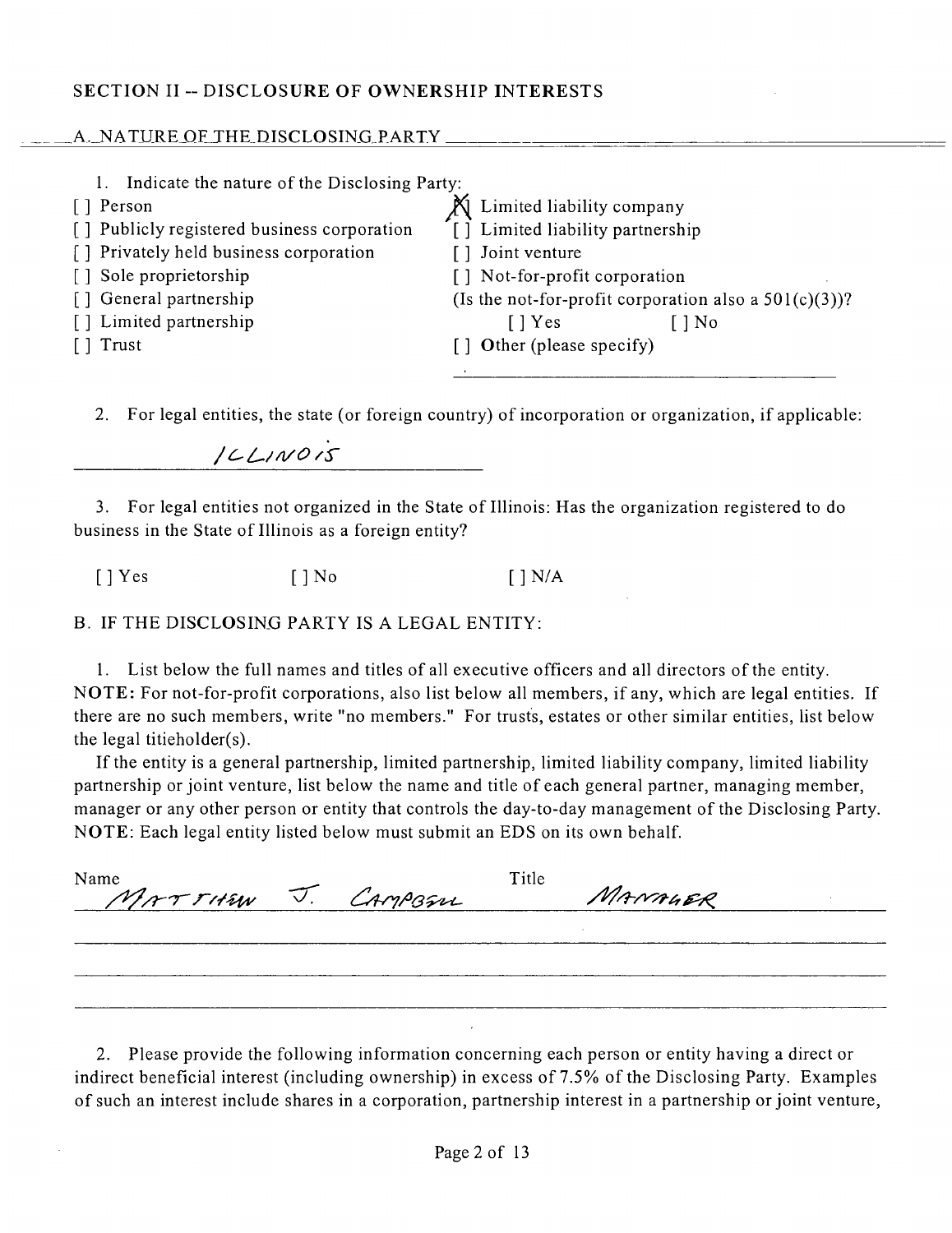interest of a member or manager in a limited liability company, or interest of a beneficiary of a trust, estate or other similar entity. If none, state "None." NOTE : Pursuant to Section 2-154-030 of the Municipal-Code-of-Chicago-("Municipal-Code"),-the-City-may-require-any-such-additional information from any applicant which is reasonably intended to achieve full disclosure.

| Name                | <b>Business Address</b> |                        | Percentage Interest in the         |  |
|---------------------|-------------------------|------------------------|------------------------------------|--|
| CAMPOZU CAPITAL LLC |                         | 720 N. FRANKLIN, CHLO. | Disclosing Party<br>$50^{\circ}$ % |  |
| PAVL A. KOPZCIC.    |                         |                        | $2r\%$                             |  |
| 2. JAMES KEDRNEY    |                         |                        | $2r\%$                             |  |
|                     |                         |                        |                                    |  |

#### SECTION III -- BUSINESS RELATIONSHIPS WITH CITY ELECTED OFFICIALS

Has the Disclosing Party had a "business relationship," as defined in Chapter 2-156 of the Municipal Code, with any City elected official in the 12 months before the date this EDS is signed?

 $[ ] Y$ es  $\mathbb{Y}$  No

If yes, please identify below the name(s) of such City elected official(s) and describe such relationship(s):

### SECTION IV -- DISCLOSURE OF SUBCONTRACTORS AND OTHER RETAINED PARTIES

The Disclosing Party must disclose the name and business address of each subcontractor, attorney, lobbyist, accountant, consultant and any other person or entity whom the Disclosing Party has retained or expects to retain in connection with the Matter, as well as the nature of the relationship, and the total amount of the fees paid or estimated to be paid. The Disclosing Party is not required to disclose employees who are paid solely through the Disclosing Party's regular payroll.

"Lobbyist" means any person or entity who undertakes to influence any legislative or administrative action on behalf of any person or entity other than: (1) a not-for-profit entity, on an unpaid basis, or (2) himself. "Lobbyist" also means any person or entity any part of whose duties as an employee of another includes undertaking to influence any legislative or administrative action.

If the Disclosing Party is uncertain whether a disclosure is required under this Section, the Disclosing Party must either ask the City whether disclosure is required or make the disclosure.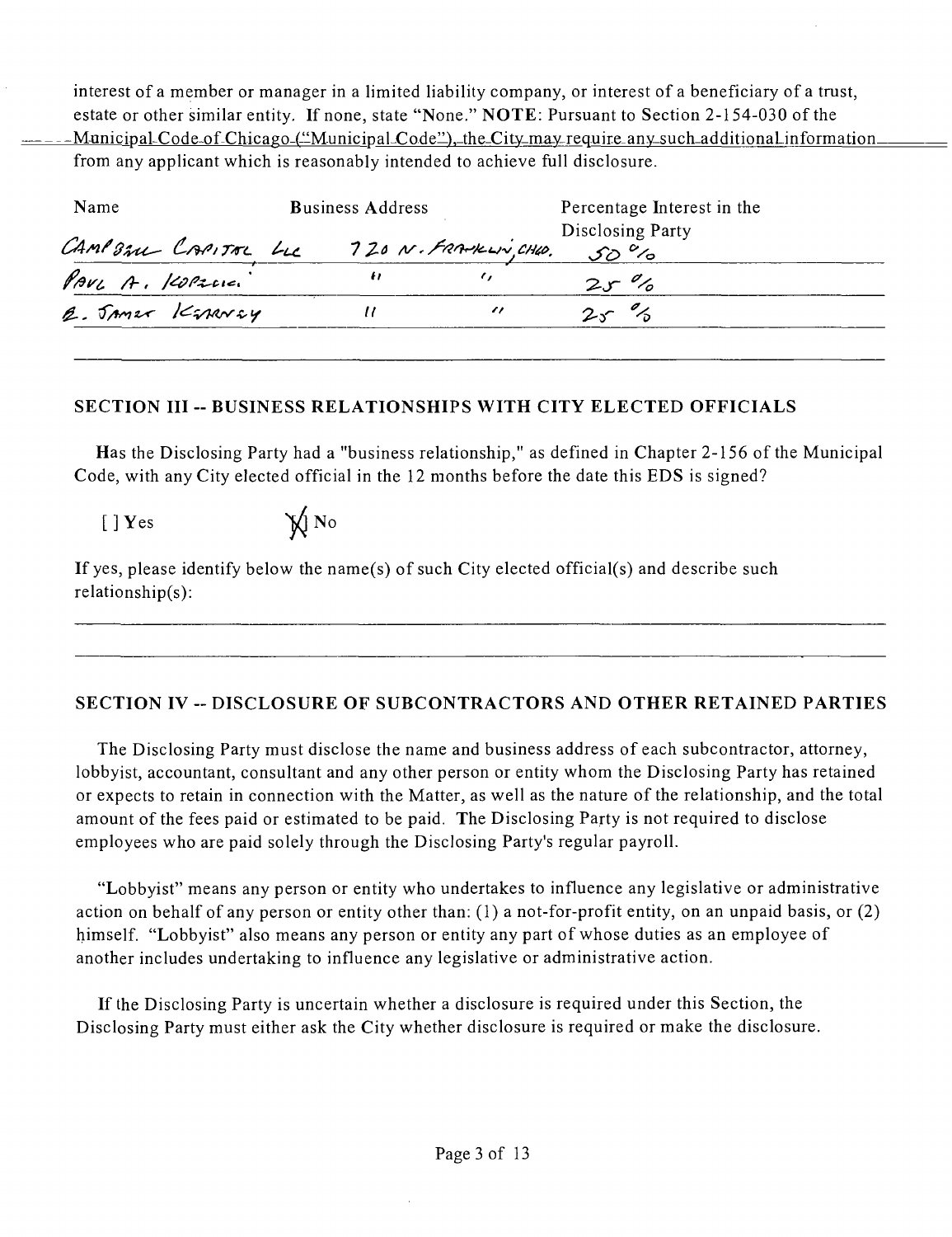| DLA PIPIE-RETAINED CITICALO |                 | ENTITULMENT ASTURNEY             | not an acceptable response.<br>$\frac{1}{2}$ $\frac{1}{2}$ $\frac{1}{2}$ $\frac{1}{2}$ $\frac{1}{2}$ $\frac{1}{2}$ $\frac{1}{2}$ $\frac{1}{2}$ $\frac{1}{2}$ $\frac{1}{2}$ $\frac{1}{2}$ $\frac{1}{2}$ $\frac{1}{2}$ $\frac{1}{2}$ $\frac{1}{2}$ $\frac{1}{2}$ $\frac{1}{2}$ $\frac{1}{2}$ $\frac{1}{2}$ $\frac{1}{2}$ $\frac{1}{2}$ $\frac{1}{2}$ |
|-----------------------------|-----------------|----------------------------------|----------------------------------------------------------------------------------------------------------------------------------------------------------------------------------------------------------------------------------------------------------------------------------------------------------------------------------------------------|
|                             |                 | $\frac{1}{10}$ obbyist, etc.)    | "hourly rate" or "t,b.d." is $\frac{1}{2}$                                                                                                                                                                                                                                                                                                         |
| retained or anticipated     | Address         | (subcontractor, attorney,        | paid or estimated.) NOTE:                                                                                                                                                                                                                                                                                                                          |
| Name (indicate whether      | <b>Business</b> | Relationship to Disclosing Party | Fees (indicate whether                                                                                                                                                                                                                                                                                                                             |

*7~* 

(Add sheets if necessary)

 $\frac{1}{2} \left( \frac{1}{2} \right) \left( \frac{1}{2} \right) \left( \frac{1}{2} \right) \left( \frac{1}{2} \right) \left( \frac{1}{2} \right) \left( \frac{1}{2} \right) \left( \frac{1}{2} \right) \left( \frac{1}{2} \right) \left( \frac{1}{2} \right) \left( \frac{1}{2} \right) \left( \frac{1}{2} \right) \left( \frac{1}{2} \right) \left( \frac{1}{2} \right) \left( \frac{1}{2} \right) \left( \frac{1}{2} \right) \left( \frac{1}{2} \right) \left( \frac$ 

**[ ] Check here if the Disclosing Party has not retained, nor expects to retain, any such persons or entities.** 

#### **SECTION V - CERTIFICATIONS**

#### A. COURT-ORDERED CHILD SUPPORT COMPLIANCE

Under Municipal Code Section 2-92-415, substantial owners of business entities that contract with the City must remain in compliance with their child support obligations throughout the contract's term.

Has any person who directly or indirectiy owns 10% or more of the Disclosing Party been declared in arrearage on any child support obligations by any Illinois court of competent jurisdiction?

[ ] Yes  $\mathbb{X}_{N^o}$  [ ] No person directly or indirectly owns 10% or more of the Disclosing Party.

If "Yes," has the person entered into a court-approved agreement for payment of all support owed and is the person in compliance with that agreement?

[] Yes [] No

#### B. FURTHER CERTIFICATIONS

1. Pursuant to Municipal Code Chapter 1-23, Article I ("Article I")(which the Applicant should consult for defined terms (e.g., "doing business") and legal requirements), if the Disclosing Party submitting this EDS is the Applicant and is doing business with the City, then the Disclosing Party certifies as follows: (i) neither the Applicant nor any controlling person is currentiy indicted or charged with, or has admitted guilt of, or has ever been convicted of, or placed under supervision for, any criminal offense involving actual, attempted, or conspiracy to commit bribery, theft, fraud, forgery, perjury, dishonesty or deceit against an officer or employee of the City or any sister agency; and (ii) the Applicant understands and acknowledges that compliance with Article I is a continuing requirement for doing business with the City. NOTE: If Article I applies to the Applicant, the permanent compliance timeframe in Article I supersedes some five-year compliance timeframes in certifications 2 and 3 below.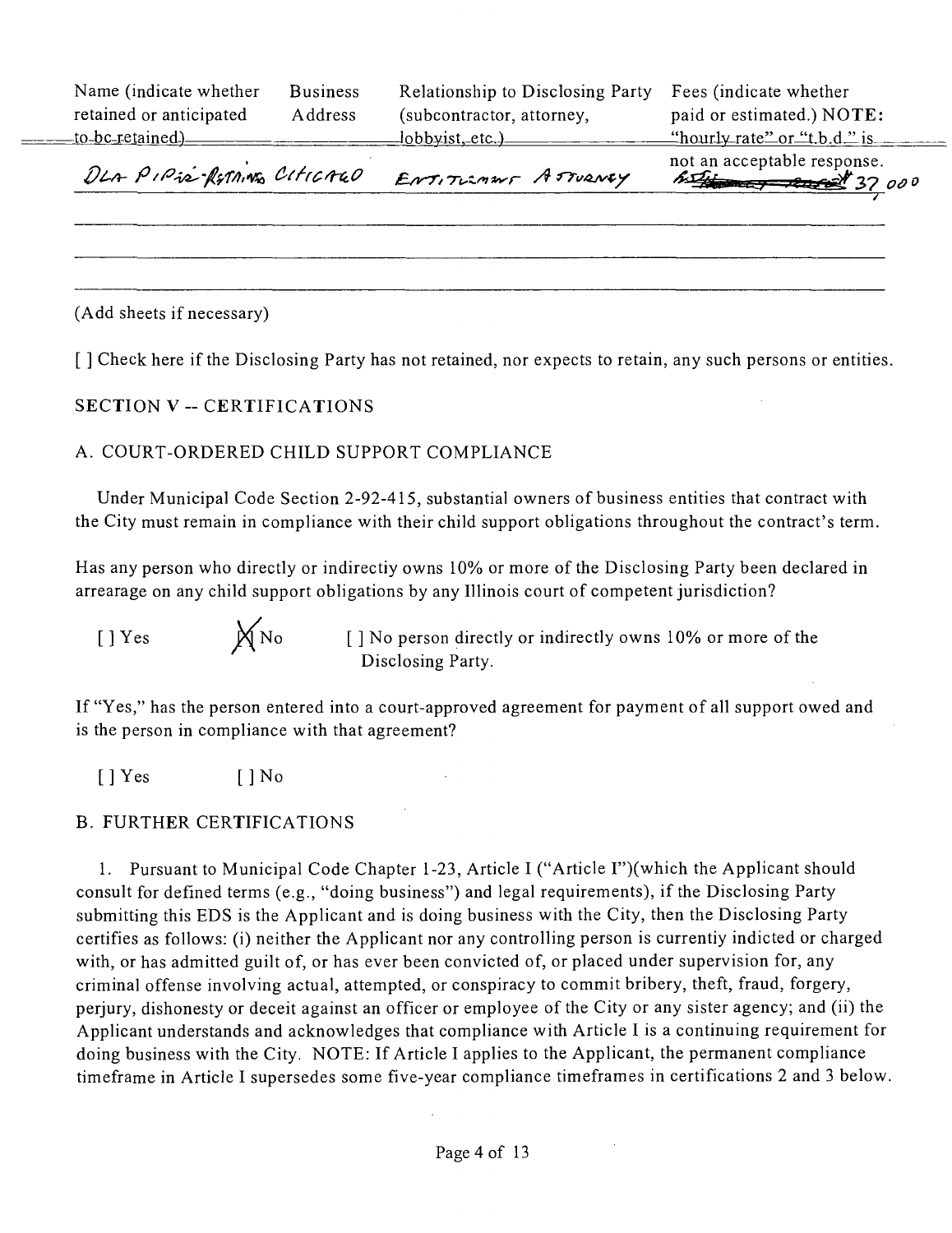2. The Disclosing Party and, if the Disclosing Party is a legal entity, all of those persons or entities identified in Section II.B.1. of this EDS:

- a. are not presently debarred, suspended, proposed for debarment, declared ineligible or voluntarily excluded from any transactions by any federal, state or local unit of government;
- b. have not, within a five-year period preceding the date of this EDS, been convicted of a criminal offense, adjudged guilty, or had a civil judgment rendered against them in connection with: obtaining, attempting to obtain, or performing a public (federal, state or local) transaction or contract under a public transaction; a violation of federal or state antitrust statutes; fraud; embezzlement; theft; forgery; bribery; falsification or destruction of records; making false statements; or receiving stolen property;
- c. are not presently indicted for, or criminally or civilly charged by, a governmental entity (federal, state or local) with committing any of the offenses set forth in clause B.2.b. of this Section V;
- d. have not, within a five-year period preceding the date of this EDS, had one or more public transactions (federal, state or local) terminated for cause or default; and
- e. have not, within a five-year period preceding the date of this EDS, been convicted, adjudged guilty, or found liable in a civil proceeding, or in any criminal or civil action, including actions conceming environmental violations, instituted by the City or by the federal government, any state, or any other unit of local government.
- 3. The certifications in subparts 3, 4 and 5 concern:
- the Disclosing Party;

• any "Contractor" (meaning any contractor or subcontractor used by the Disclosing Party in connection with the Matter, including but not limited to all persons or legal entities disclosed under Section IV, "Disclosure of Subcontractors and Other Retained Parties");

• any "Affiliated Entity" (meaning a person or entity that, directly or indirectly: controls the Disclosing Party, is controlled by the Disclosing Party, or is, with the Disclosing Party, under common control of another person or entity. Indicia of control include, without limitation: interlocking management or ownership; identity of interests among family members, shared facilities and equipment; common use of employees; or organization of a business entity following the ineligibility of a business entity to do business with federal or state or local government, including the City, using substantially the same management, ownership, or principals as the ineligible entity); with respect to Contractors, the term Affiliated Entity means a person or entity that directiy or indirectly controls the Contractor, is controlled by it, or, with the Contractor, is under common control of another person or entity;

• any responsible official of the Disclosing Party, any Contractor or any Affiliated Entity or any other official, agent or employee of the Disclosing Party, any Contractor or any Affiliated Entity, acting pursuant to the direction or authorization of a responsible official of the Disclosing Party, any Contractor or any Affiliated Entity (collectively "Agents").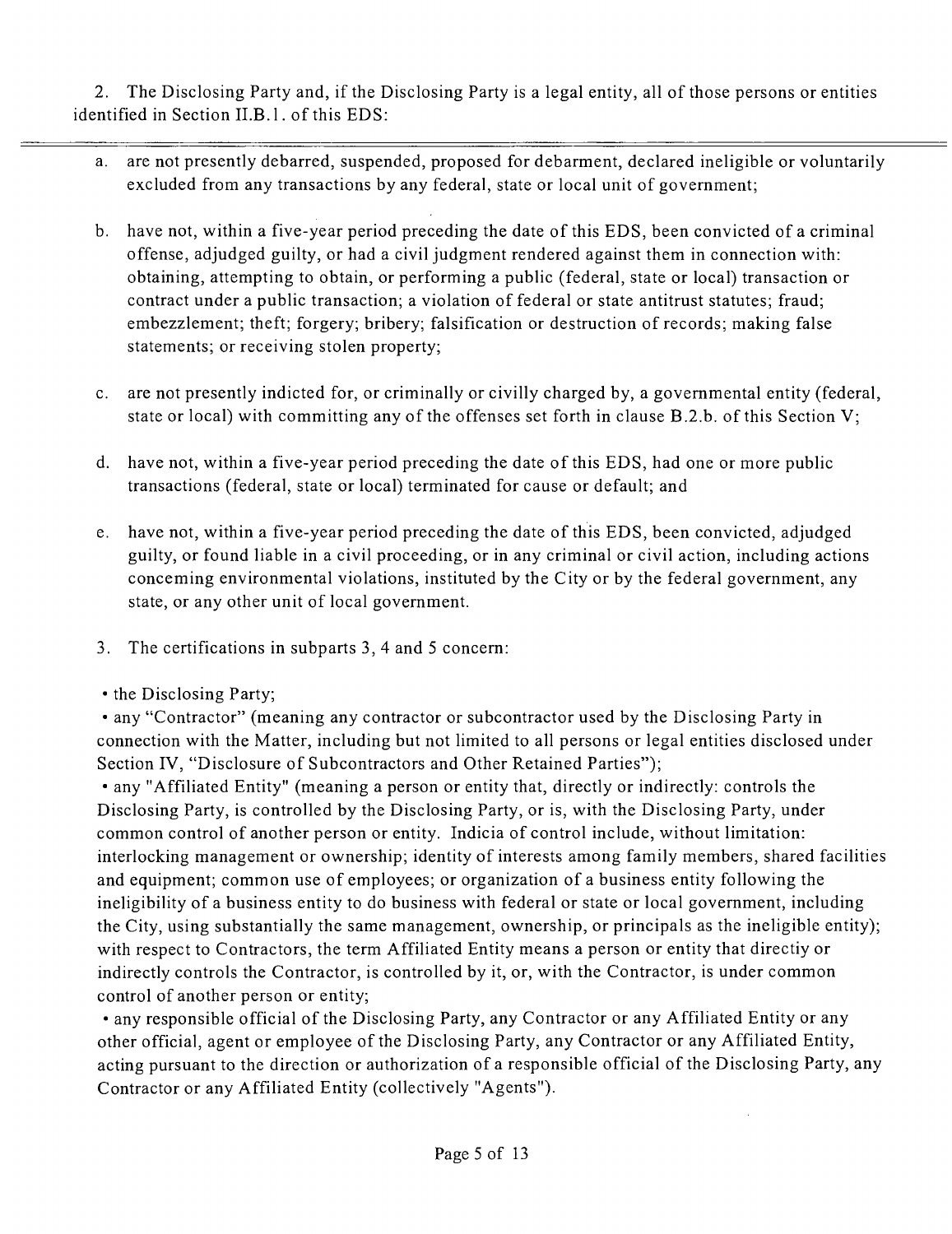Neither the Disclosing Party, nor any Contractor, nor any Affiliated Entity of either the Disclosing Party or any Contractor nor any Agents have, during the five years before the date this EDS is signed, or, with respect to a Contractor, an Affiliated Entity, or an Affiliated Entity of a Contractor during the five years before the date of such Contractor's or Affiliated Entity's contract or engagement in connection with the Matter:

- a. bribed or attempted to bribe, or been convicted or adjudged guilty of bribery or attempting to bribe, a public officer or employee of the City, the State of Illinois, or any agency of the federal government or of any state or local government in the United States of America, in that officer's or employee's official capacity;
- b. agreed or colluded with other bidders or prospective bidders, or been a party to any such agreement, or been convicted or adjudged guilty of agreement or collusion among bidders or prospective bidders, in restraint of freedom of competition by agreement to bid a fixed price or otherwise; or
- c. made an admission of such conduct described in a. or b. above that is a matter of record, but have not been prosecuted for such conduct; or
- d. violated the provisions of Municipal Code Section 2-92-610 (Living Wage Ordinance).

4. Neither the Disclosing Party, Affiliated Entity or Contractor, or any of their employees, officials, agents or partners, is barred from contracting with any unit of state or local government as a result of engaging in or being convicted of (1) bid-rigging in violation of 720 ILCS 5/33E-3; (2) bid-rotating in violation of 720 ILCS 5/33E-4; or (3) any similar offense of any state or of the United States of America that contains the same elements as the offense of bid-rigging or bid-rotating.

5. Neither the Disclosing Party nor any Affiliated Entity is listed on any of the following lists maintained by the Office of Foreign Assets Control of the U.S. Department of the Treasury or the Bureau of Industry and Security of the U.S. Department of Commerce or their successors: the Specially Designated Nationals List, the Denied Persons List, the Unverified List, the Entity List and the Debarred List.

6. The Disclosing Party understands and shall comply with the applicable requirements of Chapters 2-55 (Legislative Inspector General), 2-56 (Inspector General) and 2-156 (Governmental Ethics) of the Municipal Code.

7. If the Disclosing Party is unable to certify to any of the above statements in this Part B (Further Certifications), the Disclosing Party must explain below:

/yoyy£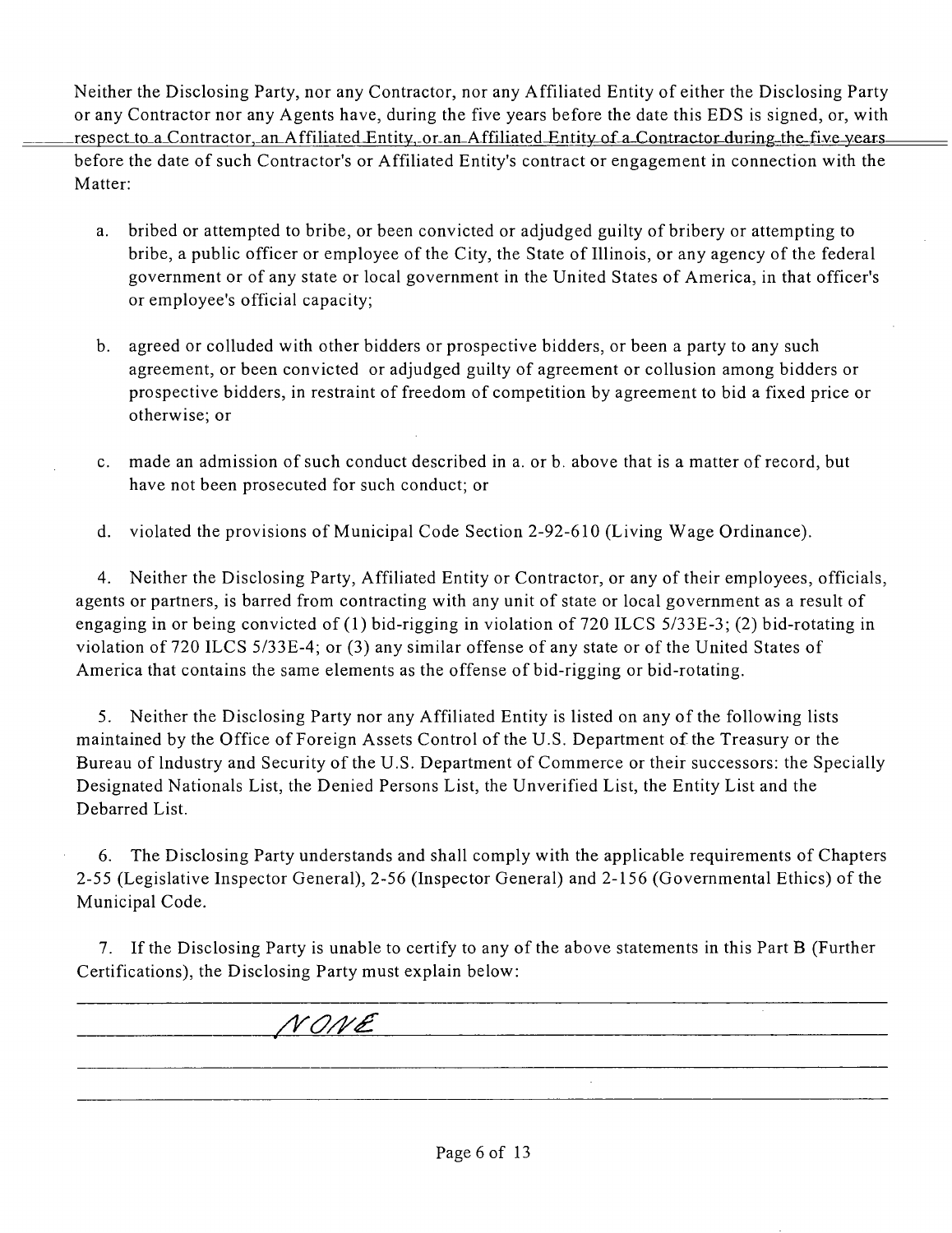### C. CERTIFICATION OF STATUS AS FINANCIAL INSTITUTION

1. The Disclosing Party certifies that the Disclosing Party (check one)

 $[ ]$  is  $\bigwedge$  is not

a "financial institution" as defined in Section 2-32-455(b) of the Municipal Code.

2. If the Disclosing Party IS a financial institution, then the Disclosing Party pledges:

"We are not and will not become a predatory lender as defined in Chapter 2-32 of the Municipal Code. We further pledge that none of our affiliates is, and none of them will become, a predatory lender as defined in Chapter 2-32 of the Municipal Code. We understand that becoming a predatory lender or becoming an affiliate of a predatory lender may result in the loss of the privilege of doing business with the City."

If the Disclosing Party is unable to make this pledge because it or any of its affiliates (as defined in Section 2-32-455(b) of the Municipal Code) is a predatory lender within the meaning of Chapter 2-32 of the Municipal Code, explain here (attach additional pages if necessary):



If the letters "NA, " the word "None," or no response appears on the lines above, it will be conclusively presumed that the Disclosing Party certified to the above statements.

### D. CERTIFICATION REGARDING INTEREST IN CITY BUSINESS

Any words or terms that are defined in Chapter 2-156 of the Municipal Code have the same meanings when used in this Part D.

1. In accordance with Section 2-156-110 ofthe Municipal Code: Does any official or employee of the City have a financial interest in his or her own name or in the name of any other person or entity in the Matter?  $[$  ] Yes  $\mathbb{X}_{\text{No}}$ 

NOTE: If you checked "Yes" to Item D.l. , proceed to Items D.2. and D.3. If you checked "No" to Item D.l. , proceed to Part E.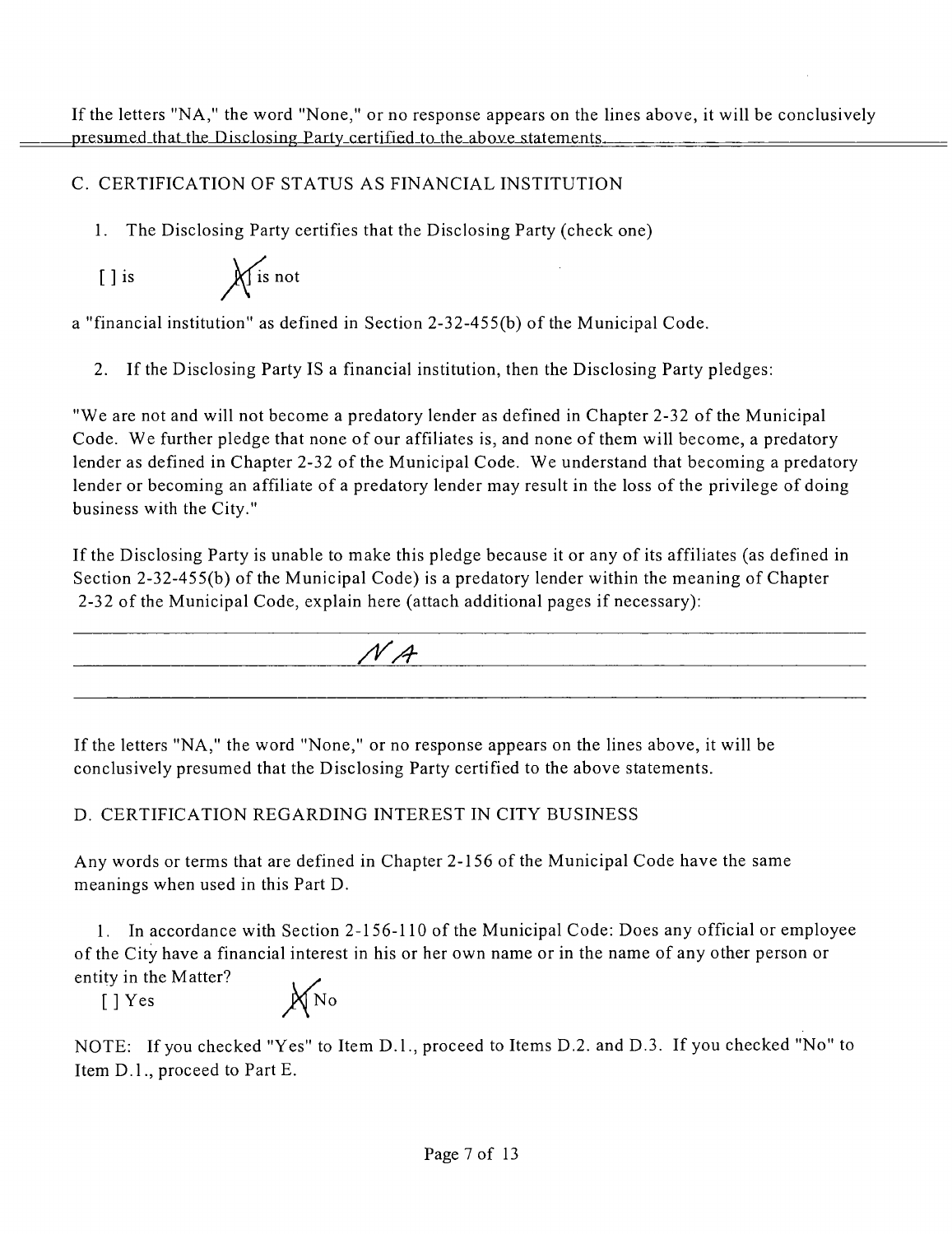2. Unless sold pursuant to a process of competitive bidding, or otherwise permitted, no City elected official or employee shall have a financial interest in his or her own name or in the name of any\_other\_person\_or\_entity\_in\_the\_pmchase\_of\_any\_property\_that\_(i) belongs to\_the\_City,-or\_(ii) is\_sold for taxes or assessments, or (iii) is sold by virtue of legal process at the suit of the City (collectively, "City Property Sale"). Compensation for property taken pursuant to the City's eminent domain power does not constitute a financial interest within the meaning of this Part D.

Does the Matter involve a City Property Sale?

 $[$  | Yes  $[$  | No  $N/A$ 

 $\ddot{\phantom{a}}$ 

3. If you checked "Yes" to Item D.1., provide the names and business addresses of the City officials or employees having such interest and identify the nature of such interest:

| Name | <b>Business Address</b> | Nature of Interest |
|------|-------------------------|--------------------|
|      |                         |                    |
|      |                         |                    |

4. The Disclosing Party further certifies that no prohibited financial interest in the Matter will be acquired by any City official or employee.

### E. CERTIFICATION REGARDING SLAVERY ERA BUSINESS

Please check either 1. or 2. below. If the Disclosing Party checks 2., the Disclosing Party must disclose below or in an attachment to this EDS all information required by paragraph 2. Failure to comply with these disclosure requirements may make any contract entered into with the City in connection with the Matter voidable by the City.

 $\overline{\phantom{a}}$  I. The Disclosing Party verifies that the Disclosing Party has searched any and all records of the Disclosing Party and any and all predecessor entities regarding records of investments or profits from slavery or slaveholder insurance policies during the slavery era (including insurance policies issued to slaveholders that provided coverage for damage to or injury or death of their slaves), and the Disclosing Party has found no such records.

2. The Disclosing Party verifies that, as a result of conducting the search in step 1 above, the Disclosing Party has found records of investments or profits from slavery or slaveholder insurance policies. The Disclosing Party verifies that the following constitutes full disclosure of all such records, including the names of any and all slaves or slaveholders described in those records: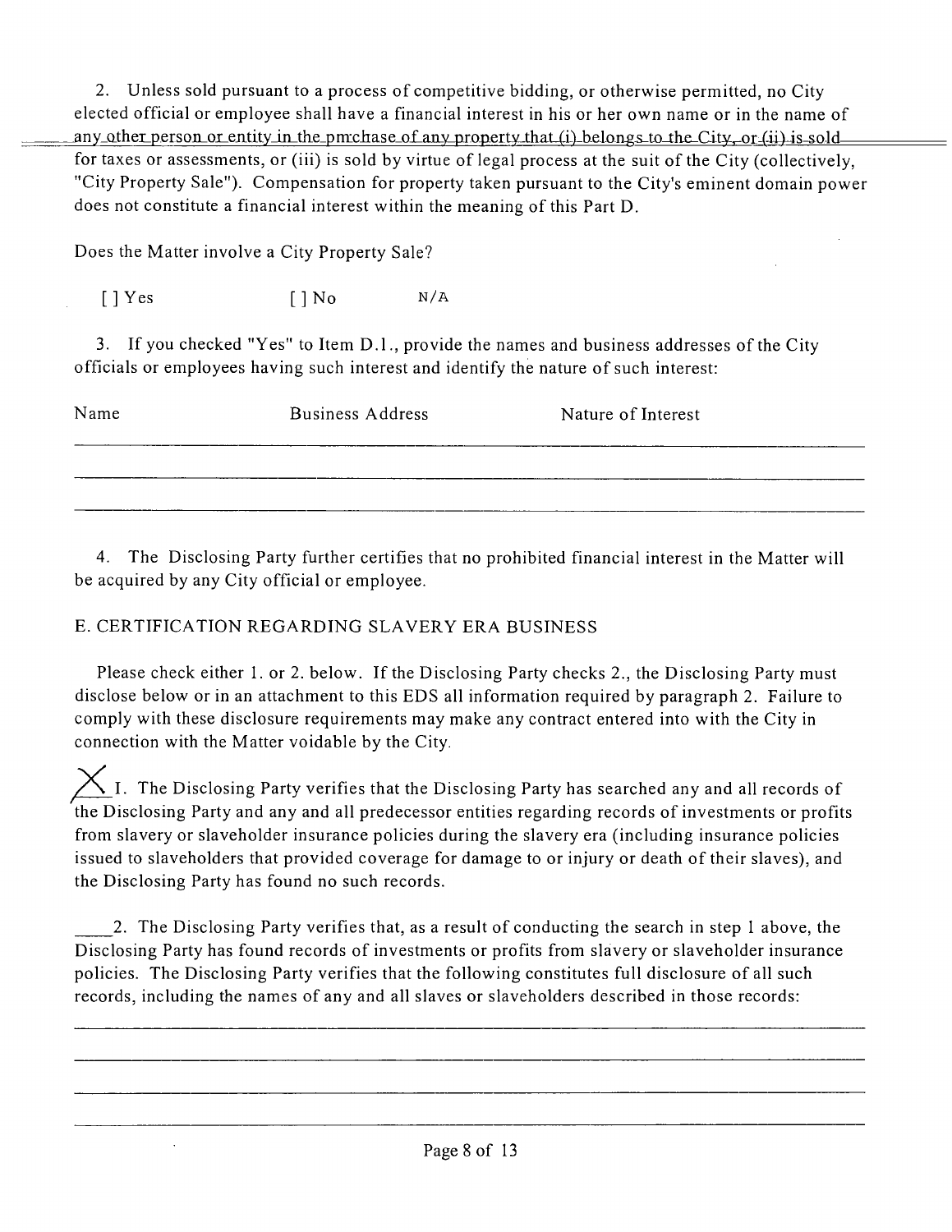#### **SECTION VI - CERTIFICATIONS FOR FEDERALLY FUNDED MATTERS**

NOTE: If the Matter is federally funded, complete this Section VI. If the Matter is not federally funded, proceed to Section VII. For purposes of this Section VI, tax credits allocated by the City and proceeds of debt obligations of the City are not federal funding.

#### A. CERTIFICATION REGARDING LOBBYING

1. List below the names of all persons or entities registered under the federal Lobbying Disclosure Act of 1995 who have made lobbying contacts on behalf of the Disclosing Party with respect to the Matter; (Add sheets if necessary):

(If no explanation appears or begins on the lines above, or if the letters "NA" or if the word "None" appear, it will be conclusively presumed that the Disclosing  $\cancel{P}$ arty means that NO persons or entities registered under the Lobbying Disclosure Act of 1995 have made lobbying contacts on behalf of the Disclosing Party with respect to the Matter.)

2. The Disclosing Party has not spent and will not expend any federally appropriated funds to pay any person or entity listed in Paragraph A.1. above/for his or her lobbying activities or to pay any person or entity to influence or attempt to influence an officer or employee of any agency, as defined by applicable federal law, a member of Congress, an officer or employee of Congress, or an employee of a member of Congress, in connection with the  $x$  ward of any federally funded contract, making any federally funded grant or loan, entering into/any cooperative agreement, or to extend, continue, renew, amend, or modify any federally funded contract, grant, loan, or cooperative agreement.

3. The Disclosing Party will submit an updated certification at the end of each calendar quarter in which there occurs any event that materially affects the accuracy of the statements and information set forth in paragraphs A.1. and A.2. also we.

4. The Disclosing Party cert/fies that either: (i) it is not an organization described in section  $501(c)(4)$  of the Intemal Revenue Code of 1986; or (ii) it is an organization described in section 501(c)(4) of the Intemal Revonue Code of 1986 but has not engaged and will not engage in "Lobbying Activities".

5. If the Disclosing Rarty is the Applicant, the Disclosing Party must obtain certifications equal in form and substance to paragraphs A.1. through A.4. above from all subcontractors before it awards any subcontract and the Disclosing Party must maintain all such subcontractors' certifications for the duration of the Matter and must make such certifications promptly available to the City upon request.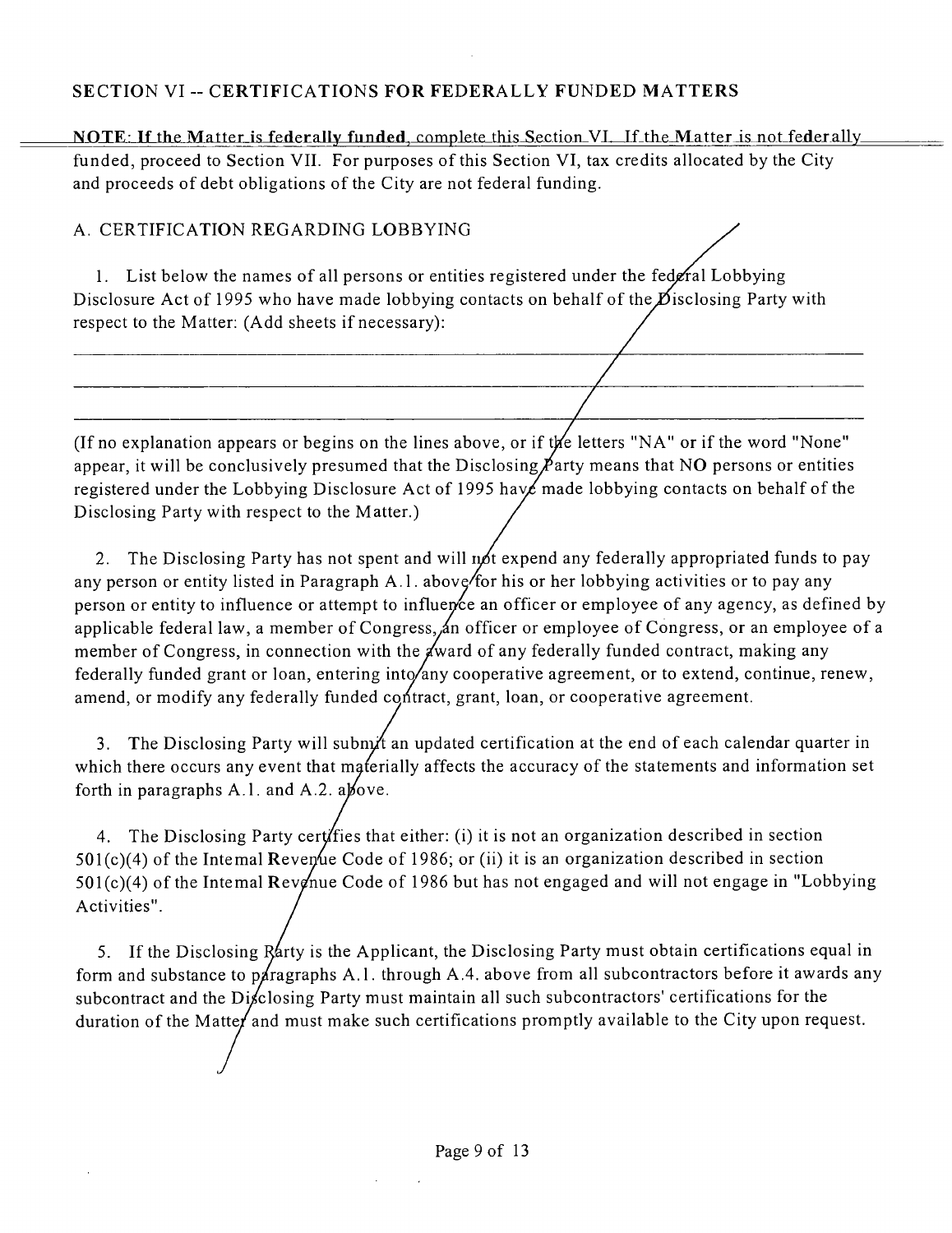### B. CERTIFICATION REGARDING EQUAL EMPLOYMENT OPPORTUNITY

If the Matter is federally funded, federal regulations require the Applicant and all proposed subcontractors to submit the following information with their  $M$ ds or in writing at the outset of negotiations.

Is the Disclosing Party the Applicant?

 $\begin{bmatrix} \end{bmatrix}$  Yes  $\begin{bmatrix} \end{bmatrix}$  No

If "Yes," answer the three questions below:

1. Have you developed and do yon/have on file affirmative action programs pursuant to applicable federal regulations? (See 41 CFR Part  $60-2$ .)

 $[ ]$  Yes  $[ ]$  No.

2. Have you filed with the Joint Reporting Committee, the Director of the Office of Federal Contract Compliance Prog/ams, or the Equal Employment Opportunity Commission all reports due under the applicable filing requirements?

 $[$  | Yes / [ | No

3. Have you participated in any previous contracts or subcontracts subject to the equal opportmity clause?

 $[$  ] Yes  $/$  [] No

If you  $\varphi$  fiecked "No" to question 1. or 2. above, please provide an explanation:

### **SECTION VII - ACKNOWLEDGMENTS, CONTRACT INCORPORATION, COMPLIANCE, PENALTIES, DISCLOSURE**

The Disclosing Party understands and agrees that:

A. The certifications, disclosures, and acknowledgments coniained in this EDS will become part of any contract or other agreement between the Applicant and the City in connection with the Matter, whether procurement. City assistance, or other City action, and are material inducements to the City's execution of any contract or taking other action with respect to the Matter. The Disclosing Party understands that it must comply with all statutes, ordinances, and regulations on which this EDS is based.

B. The City's Governmental Ethics and Campaign Financing Ordinances, Chapters 2-156 and 2-164 of the Municipal Code, impose certain duties and obligations on persons or entities seeking City contracts, work, business, or transactions. The full text of these ordinances and a training program is available on line at www.cityofchicago.org/Ethics, and may also be obtained from the City's Board of Ethics, 740 N.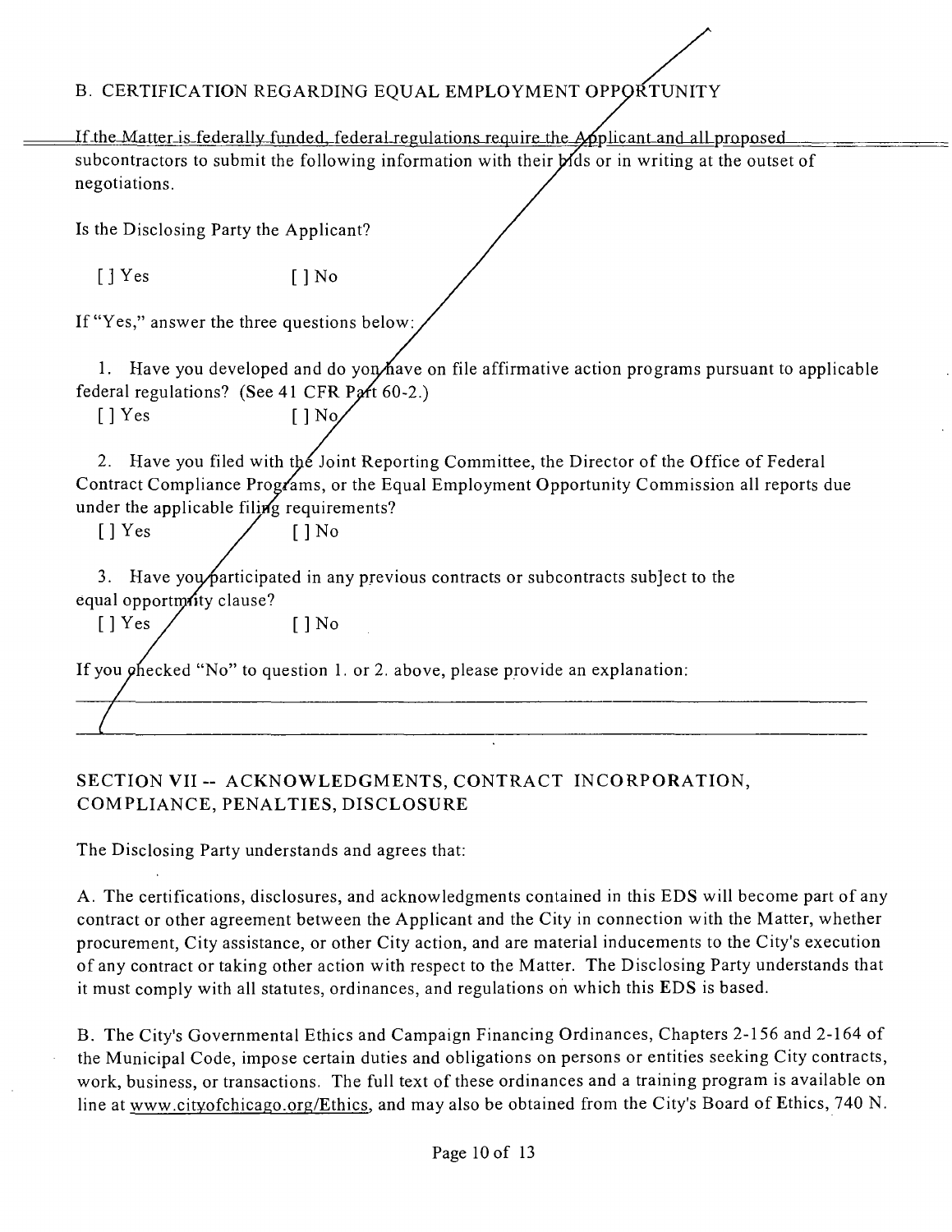Sedgwick St., Suite 500, Chicago, IL 60610, (312) 744-9660. The Disclosing Party must comply fully with the applicable ordinances.

C. If the City determines that any information provided in this EDS is false, incomplete or inaccurate, any contract or other agreement in connection with which it is submitted may be rescinded or be void or voidable, and the City may pursue any remedies under the contract or agreement (if not rescinded or void), at law, or in equity, including terminating the Disclosing Party's participation in the Matter and/or declining to allow the Disclosing Party to participate in other transactions with the City. Remedies at law for a false statement of material fact may include incarceration and an award to the City of treble damages.

D. It is the City's policy to make this document available to the public on its Internet site and/or upon request. Some or all of the information provided on this EDS and any attachments to this EDS may be made available to the public on the Intemet, in response to a Freedom of Information Act request, or otherwise. By completing and signing this EDS, the Disclosing Party waives and releases any possible rights or claims which it may have against the City in connection with the public release of information contained in this EDS and also authorizes the City to verify the accuracy of any information submitted in this EDS.

E. The information provided in this EDS must be kept current. In the event of changes, the Disclosing Party must supplement this EDS up to the time the City takes action on the Matter. If the Matter is a contract being handled by the City's Department of Procurement Services, the Disclosing Party must update this EDS as the contract requires. NOTE: With respect to Matters subject to Article I of Chapter 1-23 of the Municipal Code (imposing PERMANENT INELIGIBILITY for certain specified offenses), the information provided herein regarding eligibility must be kept current for a longer period, as required by Chapter 1-23 and Section 2-154-020 of the Municipal Code.

The Disclosing Party represents and warrants that:

F.1. The Disclosing Party is not delinquent in the payment of any tax administered by the Illinois Department of Revenue, nor are the Disclosing Party or its Affiliated Entities delinquent in paying any fine, fee, tax or other charge owed to the City. This includes, but is not limited to, all water charges, sewer charges, license fees, parking tickets, property taxes or sales taxes.

F.2 If the Disclosing Party is the Applicant, the Disclosing Party and its Affiliated Entities will not use, nor permit their subcontractors to use, any facility listed by the U.S. E.P.A. on the federal Excluded Parties List System ("EPLS") maintained by the U. S. General Services Administration.

F.3 If the Disclosing Party is the Applicant, the Disclosing Party will obtain from any contractors/subcontractors hired or to be hired in connection with the Matter certifications equal in form and substance to those in F. 1. and F.2. above and will not, without the prior written consent of the City, use any such contractor/subcontractor that does not provide such certifications or that the Disclosing Party has reason to believe has not provided or cannot provide truthful certifications.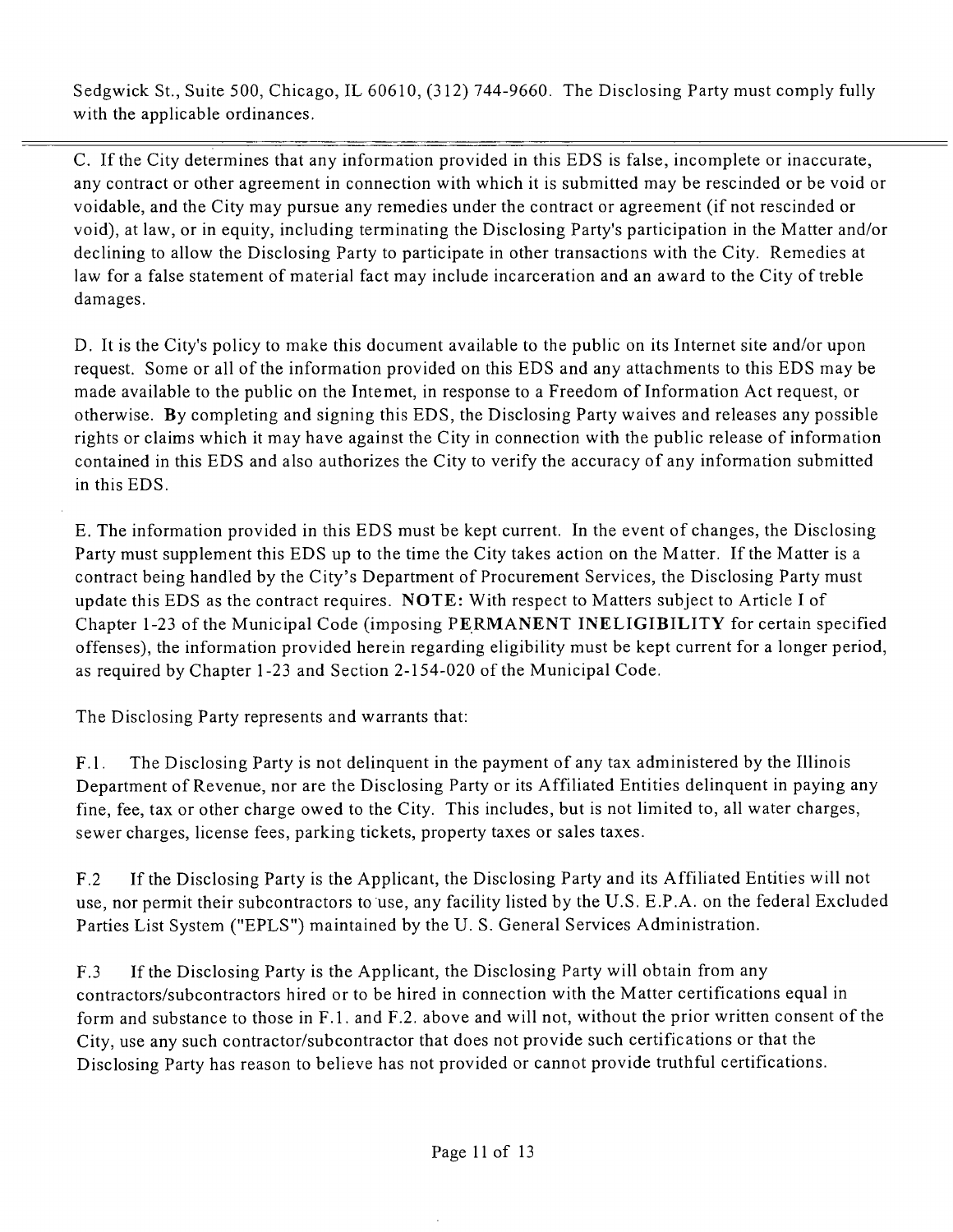NOTE: If the Disclosing Party cannot certify as to any of the items in F.l. , F.2. or F.3. above, an explanatory statement must be attached to this EDS.

### **CERTIFICATION**

Under penalty of perjury, the person signing below:  $(1)$  warrants that he/she is authorized to execute this EDS and Appendix A (if applicable) on behalf of the Disclosing Party, and (2) warrants that all certifications and statements contained in this EDS and Appendix A (if applicable) are true, accurate and complete as of the date furnished to the City.

 $M$ &DPROPSR1,  $44$ 

(Print or type name of Disclosing Party)

 $By:$  U can  $U \cdot 4$  open that (Sign here)

*A' /<^0/^^c/<c,'* 

(Print or type name of person signing)

MEMBER

(Print or type title of person signing)

Signed and sworn to before me on (date) at  $\ell$   $\epsilon \ll \ell$  County,  $\ell$   $\ell$   $\ell$   $\ell$   $\ell$   $\ell$  (state). Keeffer Charight Notary Public. Commission expires:  $\sqrt{2} - 16 - 20/3$ 

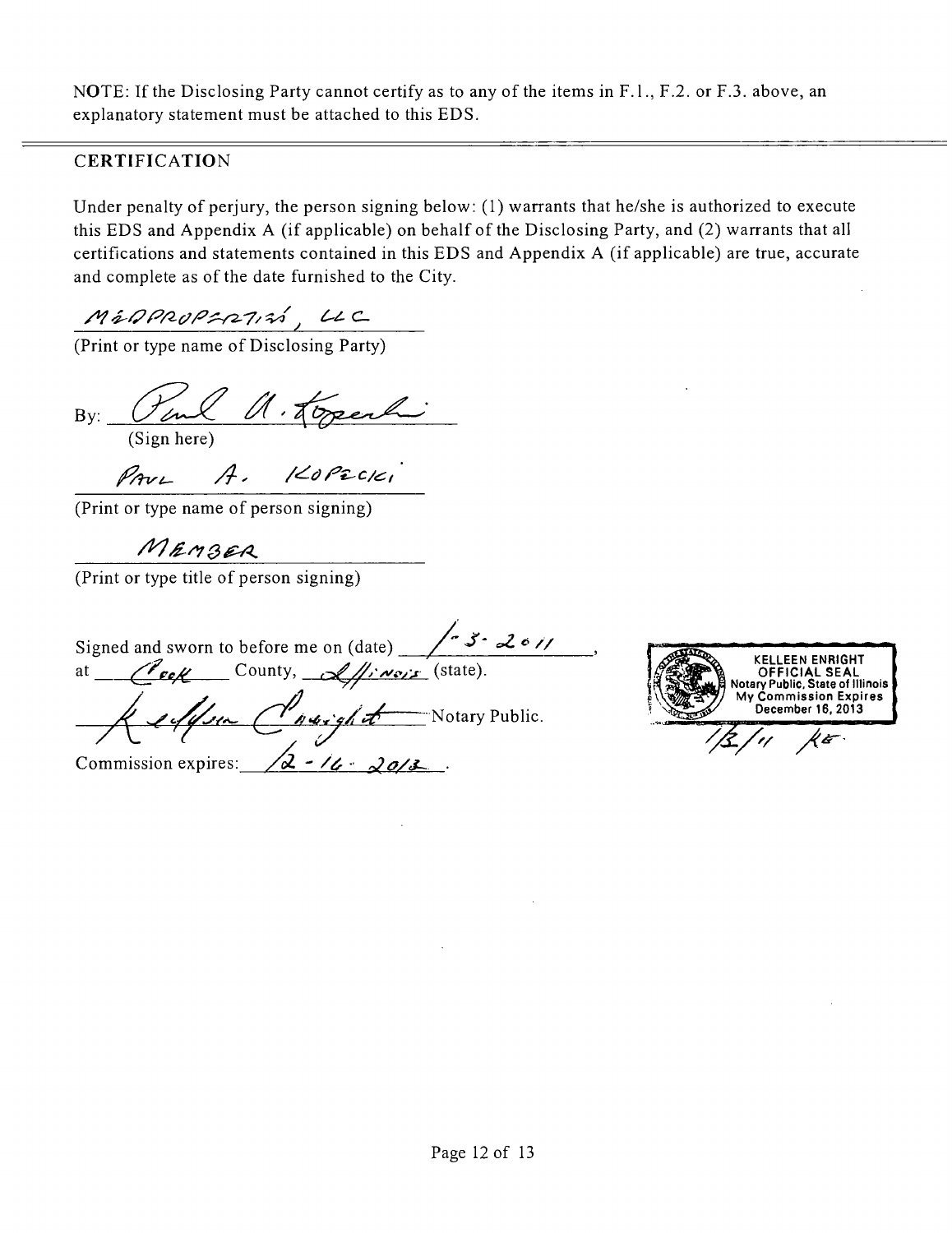#### **CITY OF CHICAGO ECONOMIC DISCLOSURE STATEMENT AND AFFIDAVIT APPENDIX A**

### **FAMILIAL RELATIONSHIPS WITH ELECTED CITY OFFICIALS AND DEPARTMENT HEADS**

**This Appendix is to be completed only by (a) the Applicant, and (b) any legal entity which has a direct ownership interest in the Applicant exceeding 7.5 percent. It is not to be completed by any legal entity which has only an indirect ownership interest in the Applicant.** 

Under Municipal Code Section 2-154-015, the Disclosing Party must disclose whether such Disclosing Party or any "Applicable Party" or any Spouse or Domestic Partner thereof cunently has a "familial relationship" with any elected city official or department head. A "familial relationship" exists if, as of the date this EDS is signed, the Disclosing Party or any "Applicable Party" or any Spouse or Domestic Partner thereof is related to the mayor, any alderman, the city clerk, the city treasurer or any city department head as spouse or domestic partner or as any of the following, whether by blood or adoption: parent, child, brother or sister, aunt or uncle, niece or nephew, grandparent, grandchild, father-in-law, mother-in-law, son-in-law, daughter-in-law, stepfather or stepmother, stepson or stepdaughter, stepbrother or stepsister or half-brother or half-sister.

"Applicable Party" means (1) all executive officers of the Disclosing Party listed in Section H.B.l.a., if the Disclosing Party is a corporation; all partners of the Disclosing Party, if the Disclosing Party is a general partnership; all general partners and limited partners of the Disclosing Party, if the Disclosing Party is a limited partnership; all managers, managing members and menibers of the Disclosing Party, if the Disclosing Party is a limited liability company; (2) all principal officers of the Disclosing Party; and (3) any person having more than a 7.5 percent ownership interest in the Disclosing Party. "Principal officers" means the president, chief operating officer, executive director, chief financial officer, treasurer or secretary of a legal entity or any person exercising similar authority.

Does the Disclosing Party or any "Applicable Party" or any Spouse or Domestic Partner thereof currently have a "familial relationship" with an elected city official or department head?



If yes, please identify below (1) the name and title of such person, (2) the name of the legal entity to which such person is connected; (3) the name and title of the elected city official or department head to whom such person has a familial relationship, and (4) the precise nature of such familial relationship.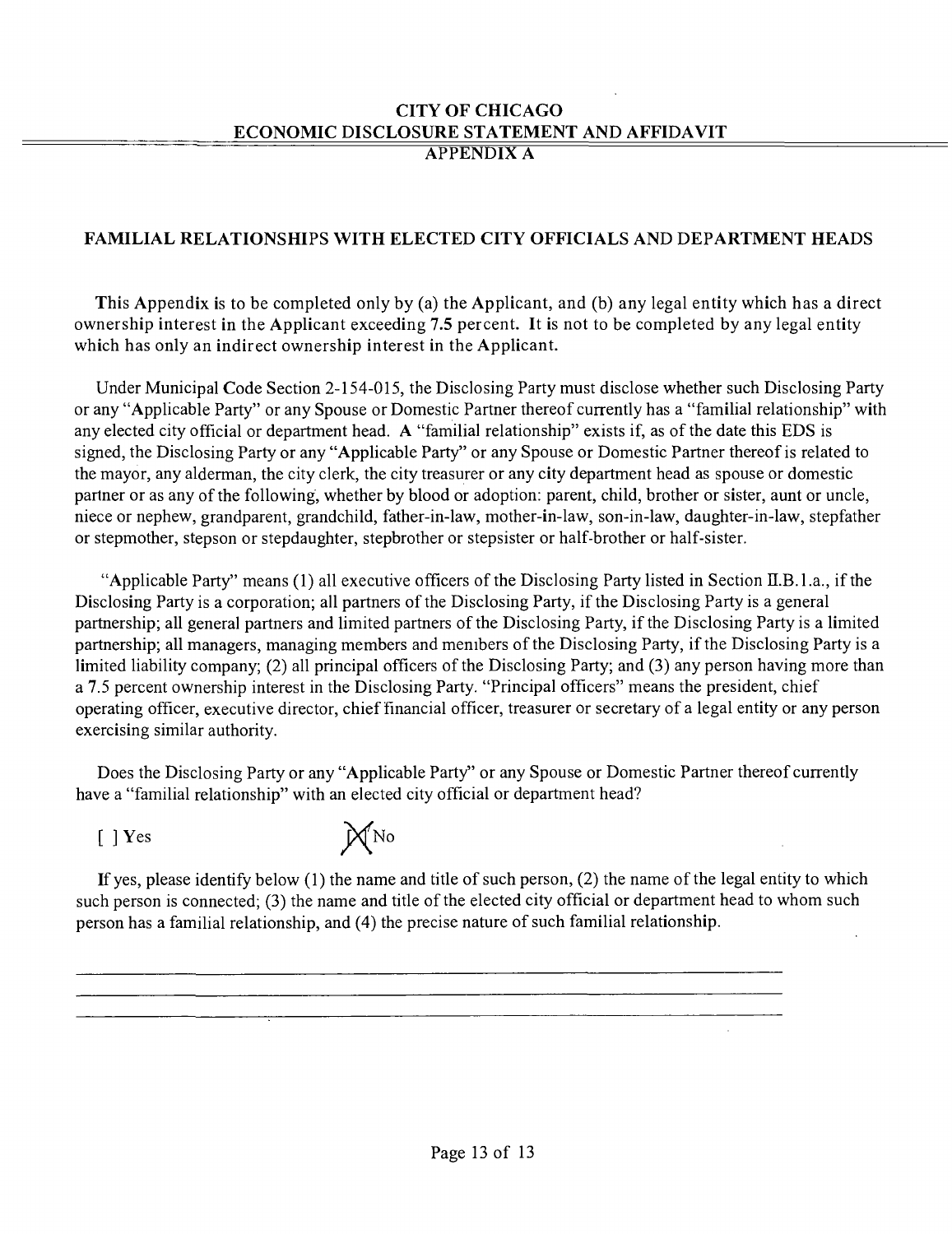#### CITY OF CHICAGO ECONOMIC DISCLOSURE STATEMENT **AND AFFIDAVIT**

#### SECTION I -- GENERAL INFORMATION

A. Legal name of the Disclosing Party submitting this EDS. Include d/b/a/ if applicable:

CAMPBELL CAPITAL, LLC

Check ONE of the following three boxes:

Indicate whether the Disclosing Party submitting this EDS is:

- 1. [ ] the Applicant
	- OR
- 2.  $\boldsymbol{\bowtie}$  a legal entity holding a direct or indirect interest in the Applicant. State the legal name of the *Applicant in which the Disclosing Party holds an interest: <i>MEOPROPERTies*, *446* OR
- 3. [] a legal entity with a right of control (see Section II.B.l.) State the legal name of the entity in which the Disclosing Party holds a right of control:

| B. Business address of the Disclosing Party: | 720 N. FRANICIN SUITZ 300 |
|----------------------------------------------|---------------------------|
|                                              | CHICACO, 12.60654         |
|                                              | MCAMPBILL @               |

|                                                  | $\sim$ $\sim$ $\sim$ $\sim$ $\sim$ $\sim$ |
|--------------------------------------------------|-------------------------------------------|
| C. Telephone: $3/2$ 568 990/ Fax: $3/2$ 568 4911 | $Email$ : MEDPRUPERTIES GROUP COM         |

D. Name of contact person: *MATTHEW J. CAMPBELL* 

E. Federal Employer Identification No. (if you have one):

F. Brief description of contract, transaction or other undertaking (referred to below as the "Matter") to which this EDS pertains. (Include project number and location of property, if applicable):

Approval of rezoning/planned development for property located at 1325-1341 W. Belmont Ave.

G. Which City agency or department is requesting this EDS? Department of Zoning and Land Use Planning

If the Matter is a contract being handled by the City's Department of Procurement Services, please complete the following:

Specification # and Contract #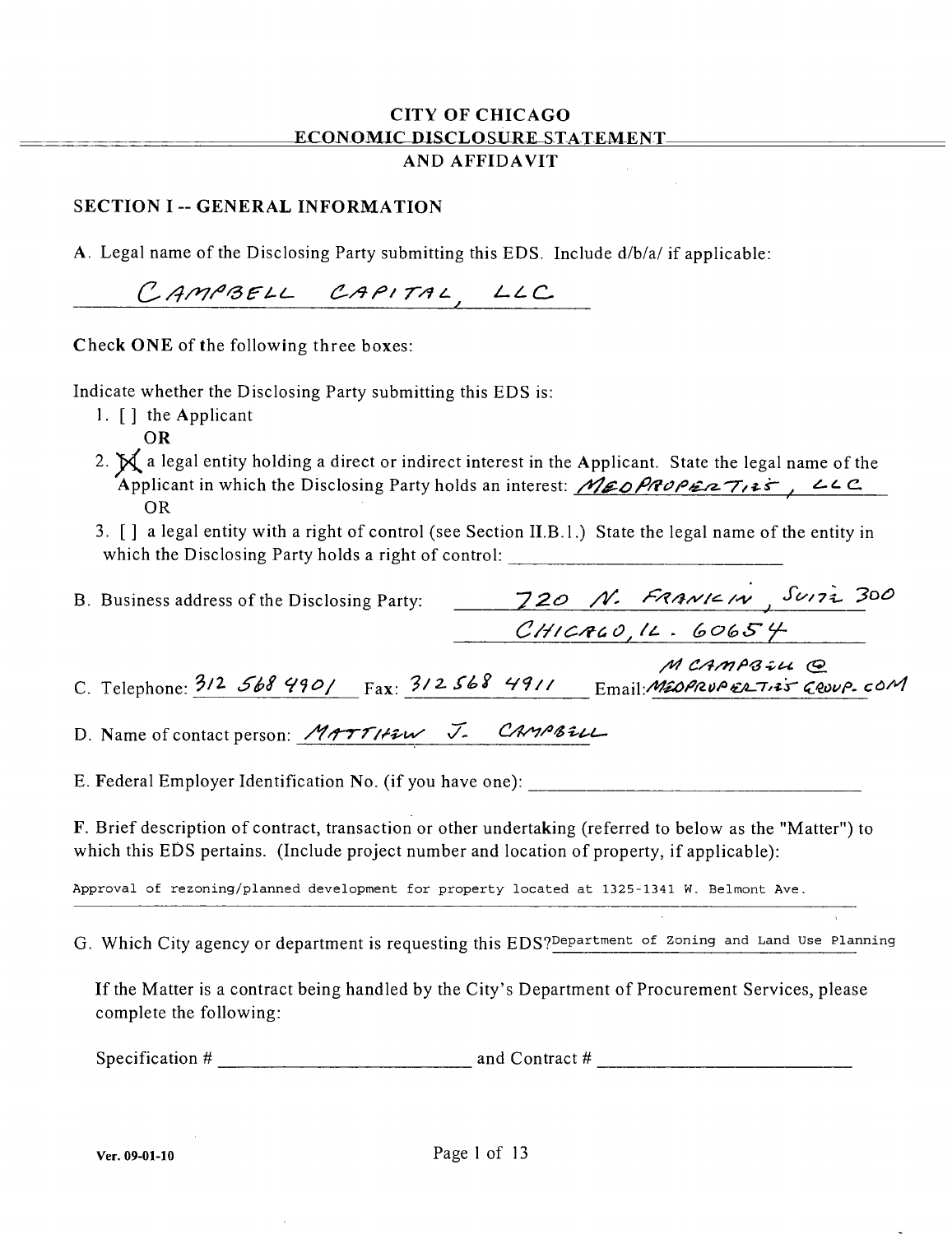#### **SECTION II - DISCLOSURE OF OWNERSHIP INTERESTS**

#### <u>A. NATURE OF THE DISCLOSING PARTY</u>

| Indicate the nature of the Disclosing Party: |                                                          |
|----------------------------------------------|----------------------------------------------------------|
| [ ] Person                                   | Limited liability company                                |
| [] Publicly registered business corporation  | [] Limited liability partnership                         |
| [] Privately held business corporation       | [] Joint venture                                         |
| [] Sole proprietorship                       | [] Not-for-profit corporation                            |
| [] General partnership                       | (Is the not-for-profit corporation also a $501(c)(3)$ )? |
| [] Limited partnership                       | I l Yes<br>[ ] No                                        |
| Trust                                        | [] Other (please specify)                                |
|                                              |                                                          |

*2. For legal entities, the state (or foreign country) of incorporation or organization, ifapplicable:* 

*//:u C^/^Cf /S* 

3. For legal entities not organized in the State of Illinois: Has the organization registered to do business in the State of Illinois as a foreign entity?

[ ] Yes [ ] No [ ] N/A

B. IF THE DISCLOSING PARTY IS A LEGAL ENTITY:

1. List below the full names and titles of all executive officers and all directors of the entity. NOTE: For not-for-profit corporations, also list below all members, if any, which are legal entities. If there are no such members, write "no members." For trusts, estates or other similar entities, list below the legal titieholder(s).

If the entity is a general partnership, limited partnership, limited liability company, limited liability partnership or joint venture, list below the name and title of each general partner, managing member, manager or any other person or entity that controls the day-to-day management of the Disclosing Party. NOTE: Each legal entity listed below must submit an EDS on its own behalf

| Name |                     | Titie   |  |
|------|---------------------|---------|--|
|      | MATTIAN J. CAMPBALL | MANALER |  |
|      |                     |         |  |
|      |                     |         |  |
|      |                     |         |  |
|      |                     |         |  |

2. Please provide the following information concerning each person or entity having a direct or indirect beneficial interest (including ownership) in excess of 7.5% of the Disclosing Party. Examples of such an interest include shares in a corporation, partnership interest in a partnership or joint venture.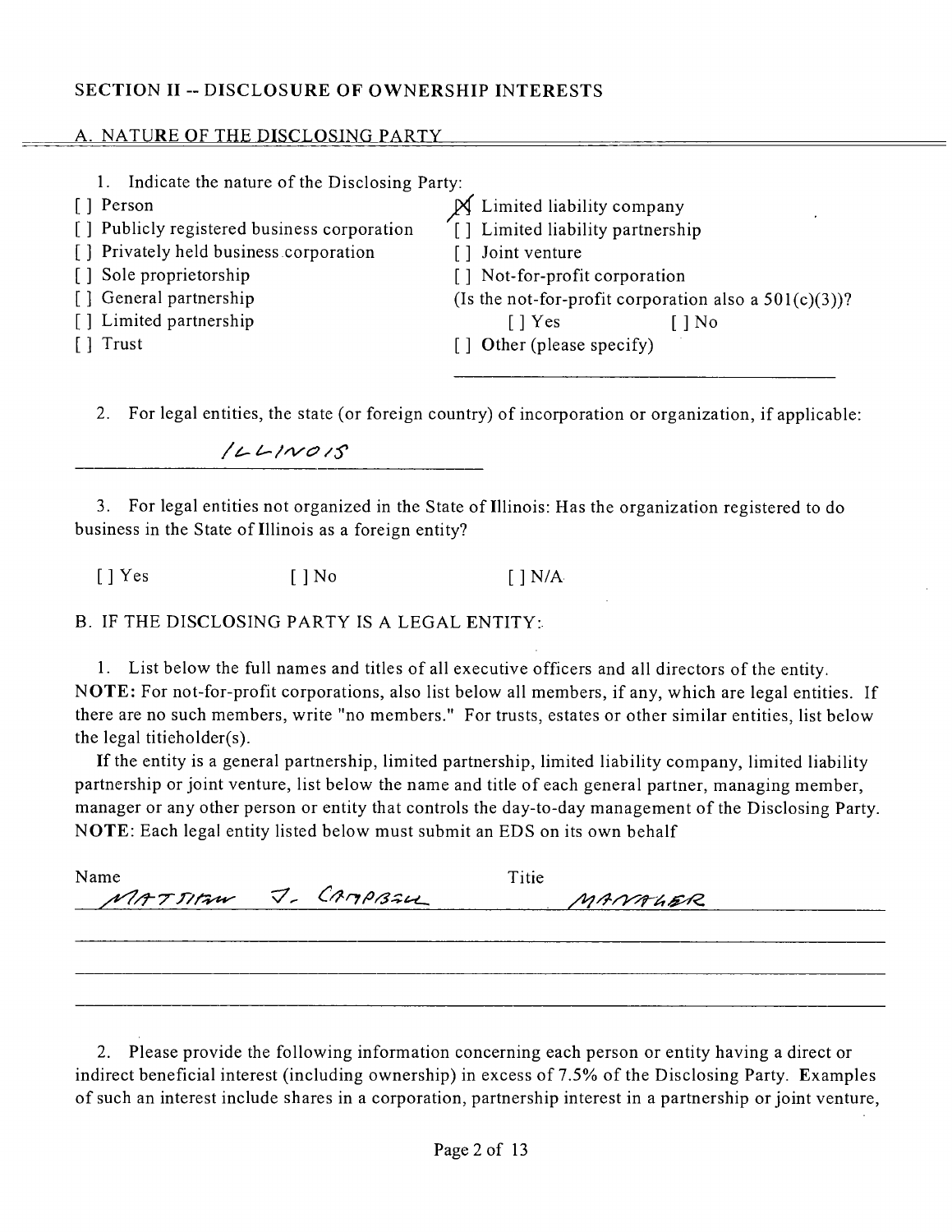interest of a member or manager in a limited liability company, or interest of a beneficiary of a trust, estate or other similar entity. If none, state "None." NOTE: Pursuant to Section 2-154-030 of the Municipal Code of Chicago ("Municipal Code"), the City may require any such additional information. from any applicant which is reasonably intended to achieve full disclosure.

| Name | <b>Business Address</b> |  | Percentage Interest in the              |                  |  |
|------|-------------------------|--|-----------------------------------------|------------------|--|
|      |                         |  |                                         | Disclosing Party |  |
|      |                         |  | MATTIAN J. CAMPSSU 720 N. FRANKLIN #300 |                  |  |
|      |                         |  | CHUAGO, 11.60654                        |                  |  |
|      |                         |  |                                         |                  |  |
|      |                         |  |                                         |                  |  |

#### **SECTION III - BUSINESS RELATIONSHIPS WITH CITY ELECTED OFFICIALS**

Has the Disclosing Party had a "business relationship," as defined in Chapter 2-156 of the Municipal Code, with any City elected official in the 12 months before the date this EDS is signed?

 $[ ]$  Yes  $\mathbb{X}^{\mathbb{N}^{\mathbb{N}}}$ If yes, please identify below the name(s) of such City elected official(s) and describe such relationship(s):

### **SECTION IV - DISCLOSURE OF SUBCONTRACTORS AND OTHER RETAINED PARTIES**

The Disclosing Party must disclose the name and business address of each subcontractor, attorney, lobbyist, accountant, consultant and any other person or entity whom the Disclosing Party has retained or expects to retain in connection with the Matter, as well as the nature of the relationship, and the total amount of the fees paid or estimated to be paid. The Disclosing Party is not required to disclose employees who are paid solely through the Disclosing Party's regular payroll.

"Lobbyist" means any person or entity who undertakes to influence any legislative or administrative action on behalf of any person or entity other than: (I) a not-for-profit entity, on an unpaid basis, or (2) himself. "Lobbyist" also means any person or entity any part of whose duties as an employee of another includes undertaking to influence any legislative or administrative action.

If the Disclosing Party is uncertain whether a disclosure is required under this Section, the Disclosing Party must either ask the City whether disclosure is required or make the disclosure.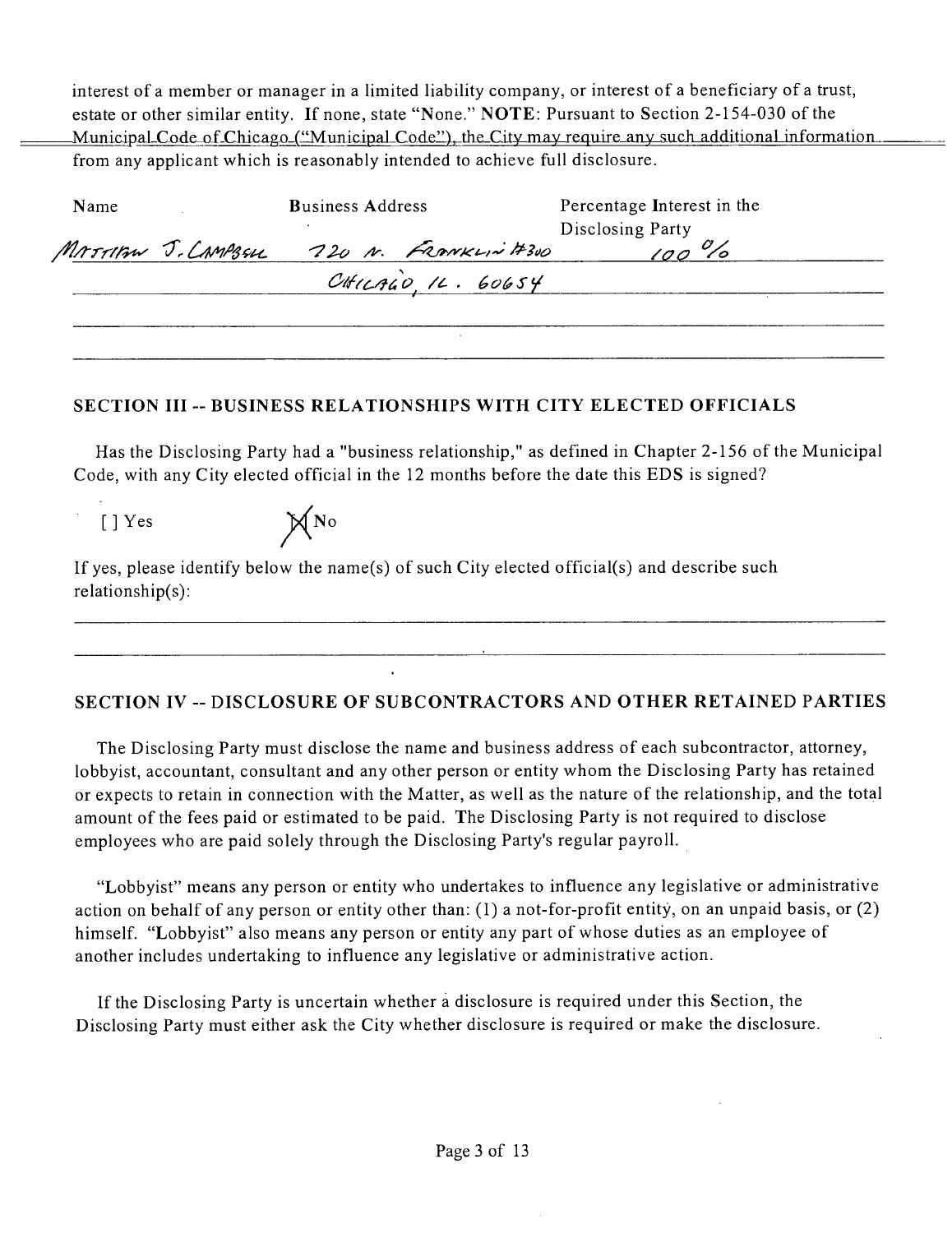| Name (indicate whether<br>retained or anticipated<br>to-be-retained) | <b>Business</b><br>Address | Relationship to Disclosing Party<br>(subcontractor, attorney,<br>lobbyist, etc.) | <b>Fees</b> (indicate whether<br>paid or estimated.) NOTE:<br>"hourly-rate" or "t-b-d," is |
|----------------------------------------------------------------------|----------------------------|----------------------------------------------------------------------------------|--------------------------------------------------------------------------------------------|
|                                                                      |                            |                                                                                  | not an acceptable response.                                                                |
|                                                                      |                            |                                                                                  |                                                                                            |
|                                                                      |                            |                                                                                  |                                                                                            |
|                                                                      |                            |                                                                                  |                                                                                            |
|                                                                      |                            |                                                                                  |                                                                                            |

(Add sheets if necessary)

**[ ] Check here if the Disclosing Party has not retained, nor expects to retain, any such persons or entities.** 

### **SECTION V - CERTIFICATIONS**

### A. COURT-ORDERED CHILD SUPPORT COMPLIANCE

Under Municipal Code Section 2-92-415, substantial owners of business entities that contract with the City must remain in compliance with their child support obligations throughout the contract's term.

Has any person who directly or indirectly owns 10%) or more of the Disclosing Party been declared in arrearage on any child support obligations by any Illinois court of competent jurisdiction?

[ ] Yes  $\mathbb{X}$ No [ ] No person directly or indirectly owns 10% or more of the Disclosing Party.

If "Yes," has the person entered into a court-approved agreement for payment of all support owed and is the person in compliance with that agreement?

 $[$  | Yes  $[$  | No

### B. FURTHER CERTIFICATIONS

1. Pursuant to Municipal Code Chapter 1-23, Article 1 ("Article I")(which the Applicant should consult for defined terms (e.g., "doing business") and legal requirements), if the Disclosing Party submitting this EDS is the Applicant and is doing business with the City, then the Disclosing Party certifies as follows: (i) neither the Applicant nor any controlling person is currentiy indicted or charged with, or has admitted guilt of, or has ever been convicted of, or placed under supervision for, any criminal offense involving actual, attempted, or conspiracy to commit bribery, theft, fraud, forgery, perjury, dishonesty or deceit against an officer or employee ofthe City or any sister agency; and (ii) the Applicant understands and acknowledges that compliance with Article I is a continuing requirement for doing business with the City. NOTE: If Article I applies to the Applicant, the permanent compliance timeframe in Article I supersedes some five-year compliance timeframes in certifications 2 and 3 below.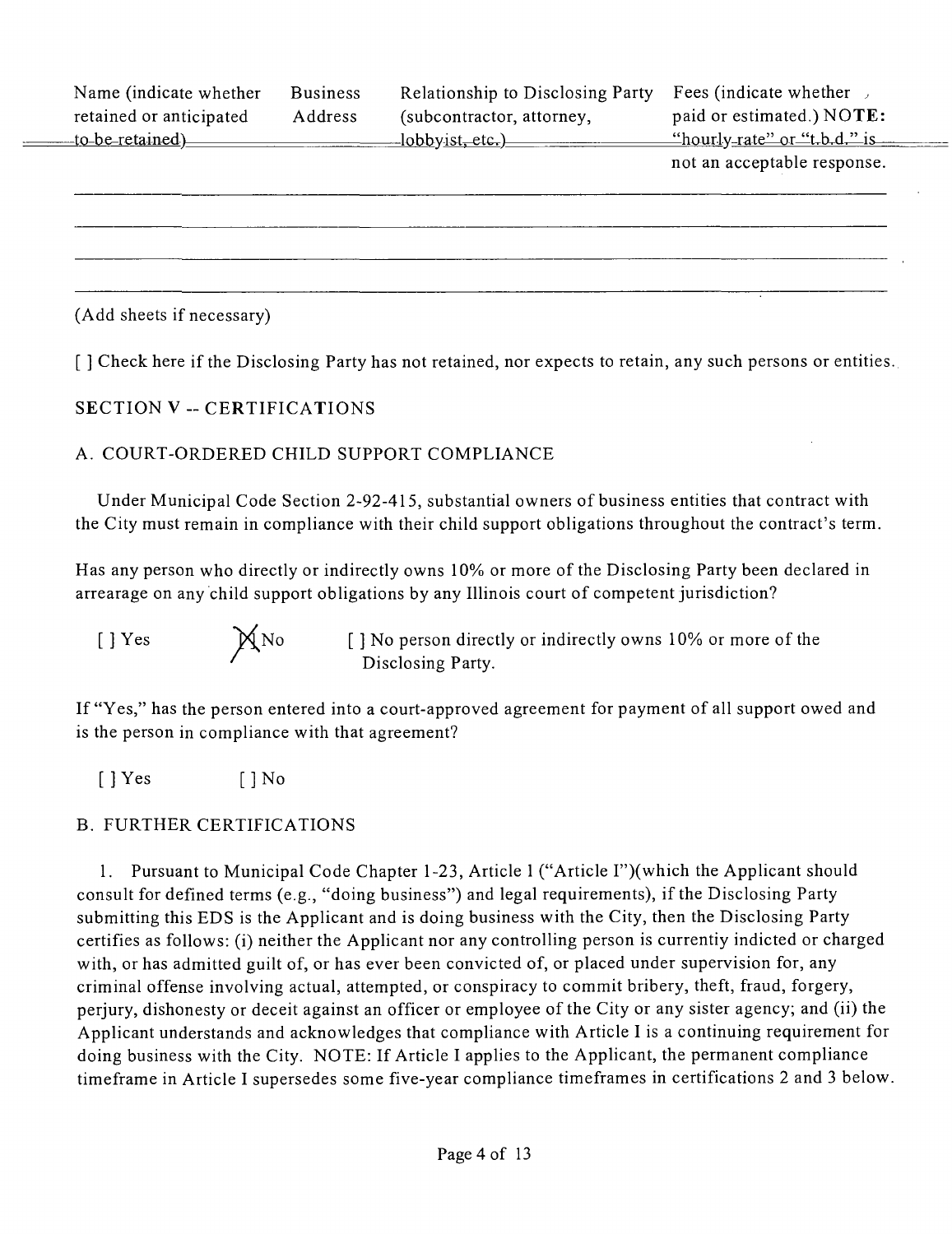2. The Disclosing Party and, if the Disclosing Party is a legal entity, all of those persons or entities identified in Section II.B.1. of this EDS:

- a. are not presently debarred, suspended, proposed for debarment, declared ineligible or voluntarily excluded from any transactions by any federal, state or local unit of government;
- b. have not, within a five-year period preceding the date of this EDS, been convicted of a criminal offense, adjudged guilty, or had a civil judgment rendered against them in connection with: obtaining, attempting to obtain, or performing a public (federal, state or local) transaction or contract under a public transaction; a violation of federal or state antitrust statutes; fraud; embezzlement; theft; forgery; bribery; falsification or destruction of records; making false statements; or receiving stolen property;
- c. are not presently indicted for, or criminally or civilly charged by, a governmental entity (federal, state or local) with committing any of the offenses set forth in clause B.2.b. of this Section V;
- d. have not, within a five-year period preceding the date of this EDS, had one or more public transactions (federal, state or local) terminated for cause or default; and
- e. have not, within a five-year period preceding the date ofthis EDS, been convicted, adjudged guilty, or found liable in a civil proceeding, or in any criminal or civil action, including actions concerning environmental violations, instituted by the City or by the federal govemment, any state, or any other unit of local government.
- 3. The certifications in subparts 3, 4 and 5 concern:
- the Disclosing Party;

• any "Contractor" (meaning any contractor or subcontractor used by the Disclosing Party in connection with the Matter, including but nof limited to all persons or legal entities disclosed under Section IV, "Disclosure of Subcontractors and Other Retained Parties");

• any "Affiliated Entity" (meaning a person or entity that, directly or indirectly: controls the Disclosing Party, is controlled by the Disclosing Party, or is, with the Disclosing Party, under common control of another person or entity. Indicia of control include, without limitation: interlocking management or ownership; identity of interests among family members, shared facilities and equipment; common use of employees; or organization of a business entity following the ineligibility of a business entity to do business with federal or state or local govemment, including the City, using substantially the same management, ownership, or principals as the ineligible entity); with respect to Contractors, the term Affiliated Entity means a person or entity that directly or indirectly controls the Contractor, is controlled by it, or, with the Contractor, is under common control of another person or entity;

• any responsible official of the Disclosing Party, any Contractor or any Affiliated Entity or any other official, agent or employee of the Disclosing Party, any Contractor or any Affiliated Entity, acting pursuant to the direction or authorization of a responsible official of the Disclosing Party, any Contractor or any Affiliated Entity (collectively "Agents").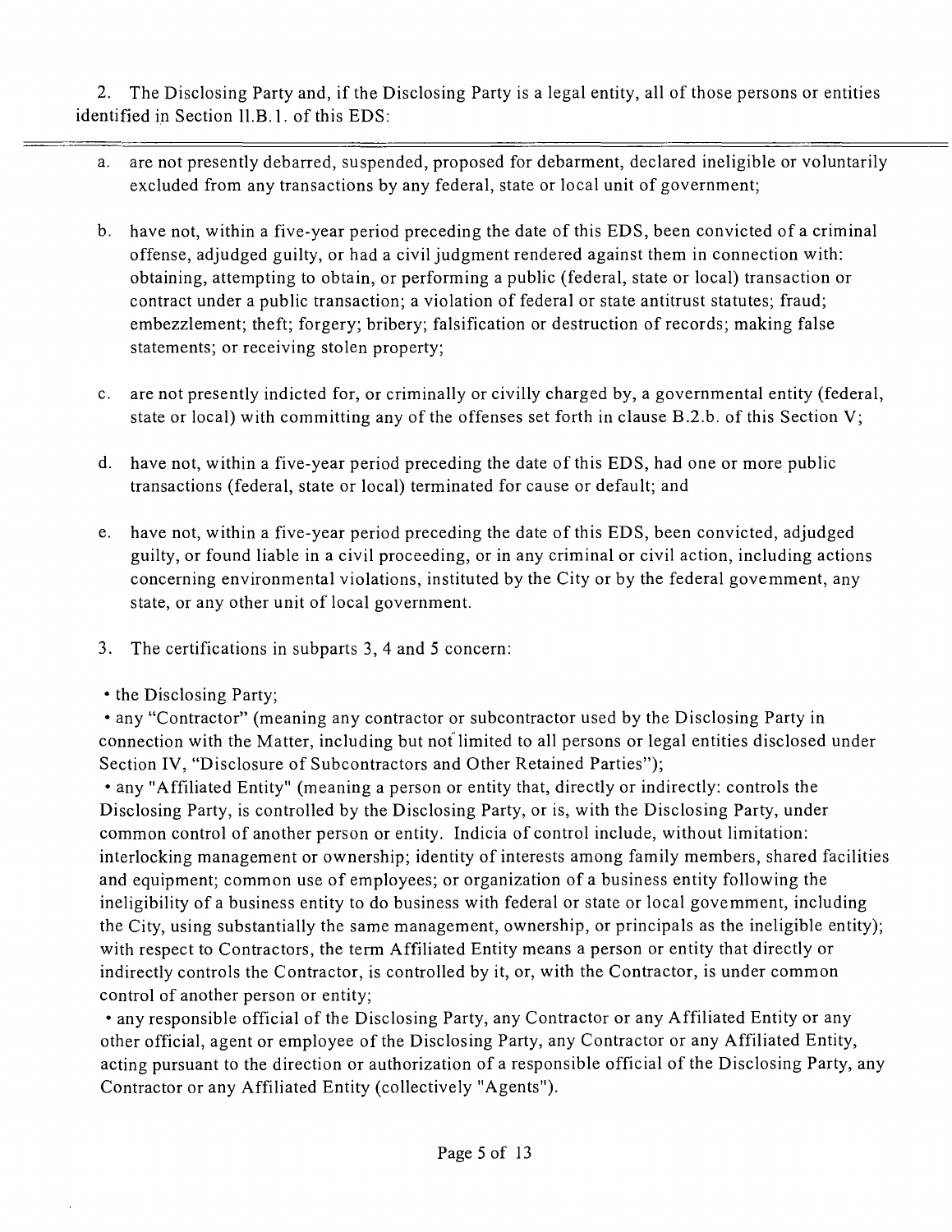Neither the Disclosing Party, nor any Contractor, nor any Affiliated Entity of either the Disclosing Party or any Contractor nor any Agents have, during the five years before the date this EDS is signed, or, with respect to a Contractor, an Affiliated Entity, or an Affiliated Entity of a Contractor during the five years before the date of such Contractor's or Affiliated Entity's contract or engagement in connection with the Matter;

- a. bribed or attempted to bribe, or been convicted or adjudged guilty of bribery or attempting to bribe, a public officer or employee of the City, the State of Illinois, or any agency of the federal government or of any state or local government in the United States of America, in that officer's or employee's official capacity;
- b. agreed or colluded with other bidders or prospective bidders, or been a party to any such agreement, or been convicted or adjudged guilty of agreement or collusion among bidders or prospective bidders, in restraint of freedom of competition by agreement to bid a fixed price or otherwise; or
- c. made an admission of such conduct described in a. or b. above that is a matter of record, but have not been prosecuted for such conduct; or
- d. violated the provisions of Municipal Code Section 2-92-610 (Living Wage Ordinance).

4. Neither the Disclosing Party, Affiliated Entity or Contractor, or any of their employees, officials, agents or partners, is barred from contracting with any unit of state or local government as a result of engaging in or being convicted of (1) bid-rigging in violation of 720 ILCS 5/33E-3; (2) bid-rotating in violation of 720 ILCS 5/33E-4; or (3) any similar offense of any state or of the United States of America that contains the same elements as the offense of bid-rigging or bid-rotating.

5. Neither the Disclosing Party nor any Affiliated Entity is listed on any of the following lists maintained by the Office of Foreign Assets Control of the U.S. Department ofthe Treasury or the Bureau of Industry and Security of the U.S. Department of Commerce or their successors: the Specially Designated Nationals List, the Denied Persons List, the Unverified List, the Entity List and the Debarred List.

6. The Disclosing Party understands and shall comply with the applicable requirements of Chapters 2-55 (Legislative Inspector General), 2-56 (Inspector General) and 2-156 (Governmental Ethics) of the Municipal Code.

7. If the Disclosing Party is unable to certify to any of the above statements in this Part B (Further Certifications), the Disclosing Party must explain below:

**/l//y/y£-**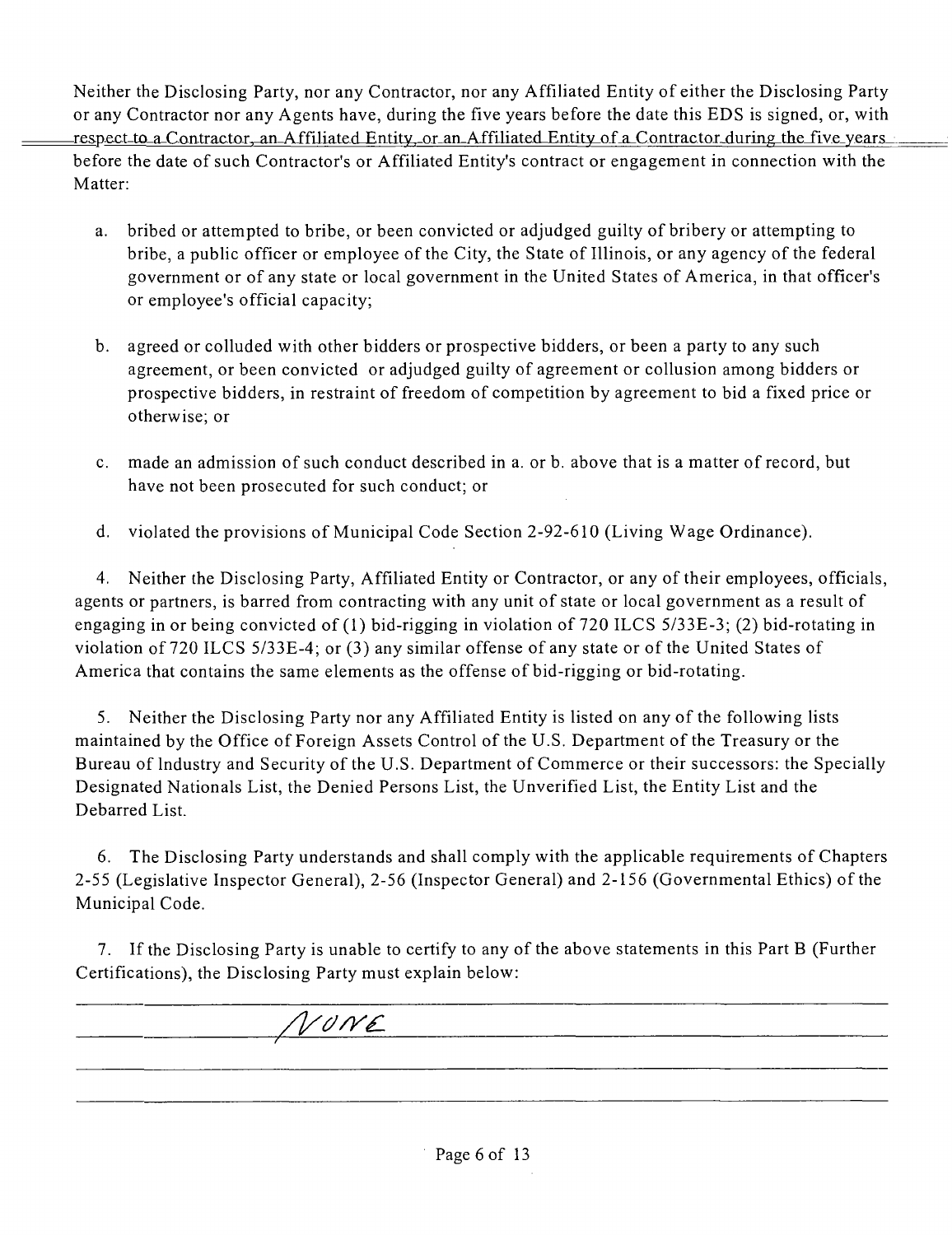## C. CERTIFICATION OF STATUS AS FINANCIAL INSTITUTION

1. The Disclosing Party certifies that the Disclosing Party (check one)

[ ] is  $\mathbb{X}$  is not

a "financial institution" as defined in Section 2-32-455(b) of the Municipal Code.

2. If the Disclosing Party IS a financial institution, then the Disclosing Party pledges:

"We are not and will not become a predatory lender as defined in Chapter 2-32 of the Municipal Code. We further pledge that none of our affiliates is, and none of them will become, a predatory lender as defined in Chapter 2-32 of the Municipal Code. We understand that becoming a predatory lender or becoming an affiliate of a predatory lender may result in the loss of the privilege of doing business with the City."

If the Disclosing Party is unable to make this pledge because it or any of its affiliates (as defined in Section 2-32-455(b) of the Municipal Code) is a predatory lender within the meaning of Chapter 2-32 of the Municipal Code, explain here (attach additional pages if necessary):



If the letters "NA, " the word "None," or no response appears on the lines above, it will be conclusively presumed that the Disclosing Party certified to the above statements.

# D. CERTIFICATION REGARDING INTEREST IN CITY BUSINESS

Any words or terms that are defined in Chapter 2-156 of the Municipal Code have the same meanings when used in this Part D.

*1. In accordance with Section 2-156-110 of the Municipal Code: Does any official or employee ofthe City have a financial interest in his or her own name or in the name of any other person or entity in the Matter? .* 

 $[$  ] Yes  $\mathbb{X}^N$  No

NOTE: If you checked "Yes" to Item D.l. , proceed to Items D.2. and D.3. If you checked "No" to Item D.l. , proceed to Part E.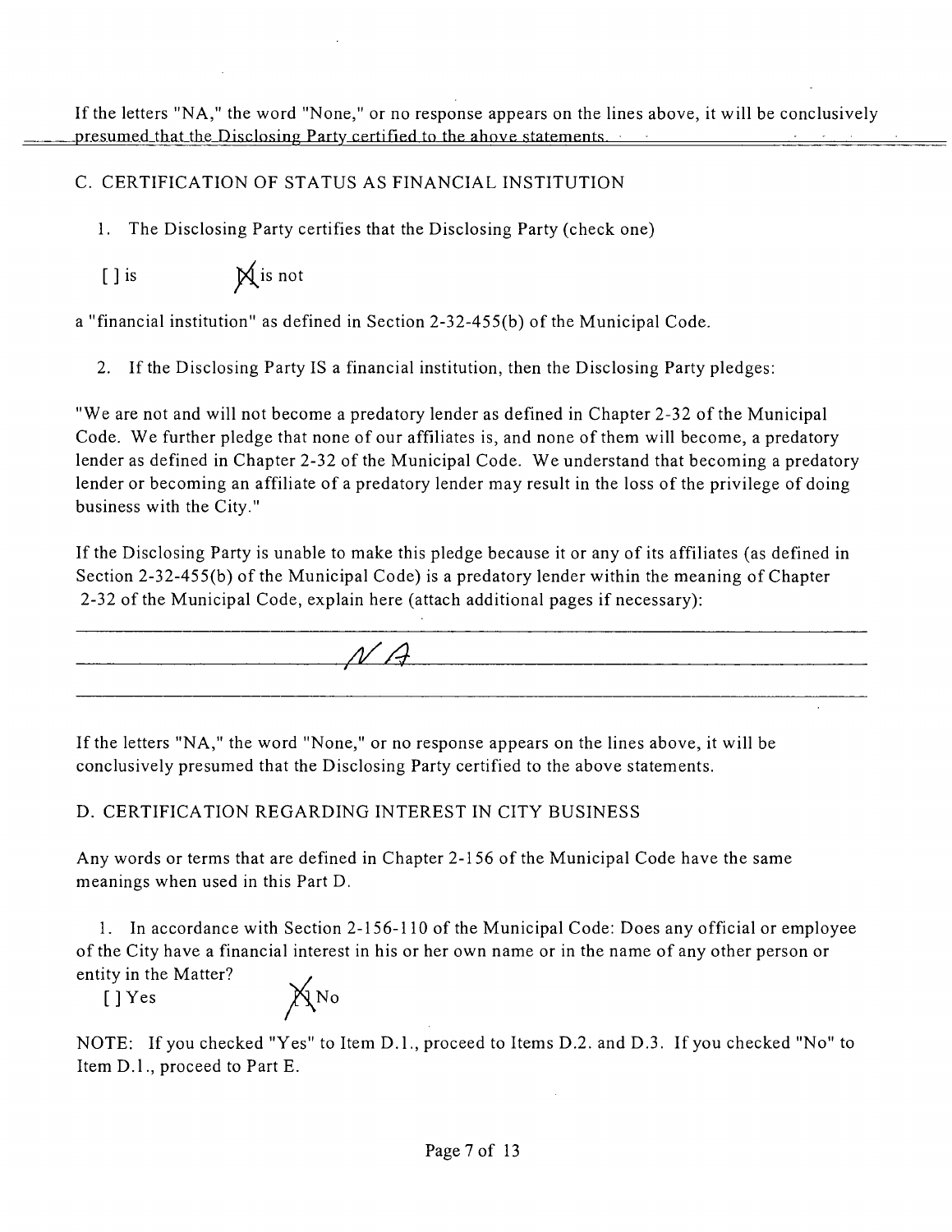2. Unless sold pursuant to a process of competitive bidding, or otherwise permitted, no City elected official or employee shall have a financial interest in his or her own name or in the name of any other person or entity in the purchase of any property that (i) belongs to the City, or (ii) is sold  $\cdots$ for taxes or assessments, or (iii) is sold by virtue of legal process at the suit of the City (collectively,  $\cdot$ "City Property Sale"). Compensation for property taken pursuant to the City's eminent domain power does not constitute a financial interest within the meaning of this Part D.

Does the Matter involve a City Property Sale?

 $[ ]$  Yes  $[ ]$  No  $N/A$ 

3. If you checked "Yes" to Item D.1., provide the names and business addresses of the City officials or employees having such interest and identify the nature of such interest;

| Name | <b>Business Address</b> | Nature of Interest |
|------|-------------------------|--------------------|
|      |                         |                    |
|      |                         |                    |

4. The Disclosing Party further certifies that no prohibited financial interest in the Matter will be acquired by any City official or employee.

### E. CERTIFICATION REGARDING SLAVERY ERA BUSINESS

Please check either 1. or 2. below. If the Disclosing Party checks 2., the Disclosing Party must disclose below or in an attachment to this EDS all information required by paragraph 2. Failure to comply with these disclosure requirements may make any contract entered into with the City in connection with the Matter voidable by the City.

 $X$ 1. The Disclosing Party verifies that the Disclosing Party has searched any and all records of the Disclosing Party and any and all predecessor entities regarding records of investments or profits from slavery or slaveholder insurance policies during the slavery era (including insurance policies issued to slaveholders that provided coverage for damage to or injury or death of their slaves), and the Disclosing Party has found no such records.

2. The Disclosing Party verifies that, as a result of conducting the search in step 1 above, the Disclosing Party has found records of investments or profits from slavery or slaveholder insurance policies. The Disclosing Party verifies that the following constitutes full disclosure of all such records, including the names of any and all slaves or slaveholders described in those records: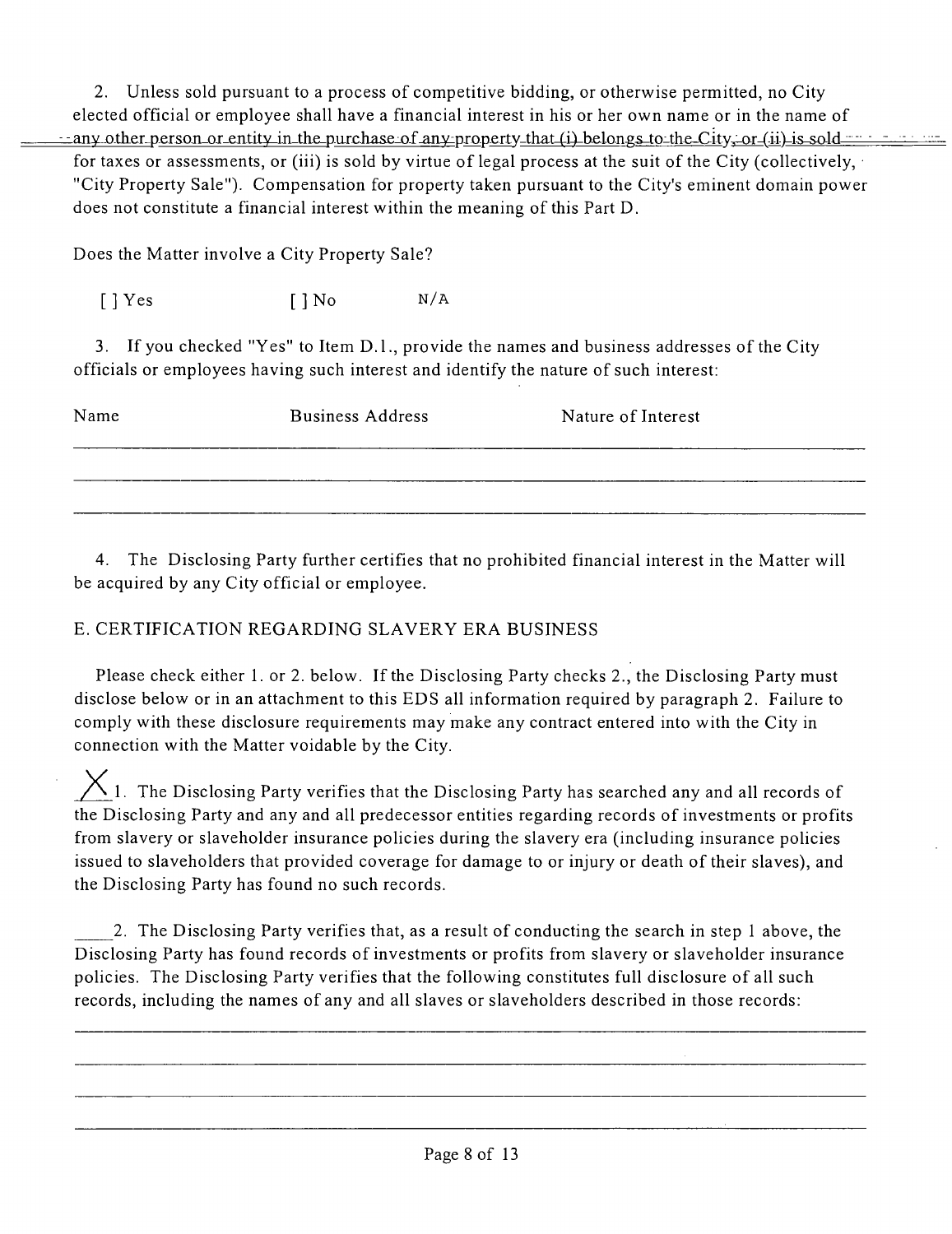### **SECTION VI - CERTIFICATIONS FOR FEDERALLY FUNDED MATTERS**

NOTE: If the Matter is federally funded, complete this Section VI. If the Matter is not federally funded, proceed to Section VII. For purposes of this Section VI, tax credits allocated by the City and proceeds of debt obligations of the City are not federal funding.

### A. CERTIFICATION REGARDING LOBBYING

1. List below the names of all persons or entities registered under the federal Lembying Disclosure Act of 1995 who have made lobbying contacts on behalf of the Disclosing Party with respect to the Matter: (Add sheets if necessary):

(If no explanation appears or begins on the lines above, or if the  $\not$  ters "NA" or if the word "None" appear, it will be conclusively presumed that the Disclosing Party means that NO persons or entities registered under the Lobbying Disclosure Act of 1995 have made lobbying contacts on behalf of the Disclosing Party with respect to the Matter.)

2. The Disclosing Party has not spent and will mot expend any federally appropriated funds to pay any person or entity listed in Paragraph A.1. above for his or her lobbying activities or to pay any person or entity to influence or attempt to influence an officer or employee of any agency, as defined by applicable federal law, a member of Congress, an officer or employee of Congress, or an employee of a member of Congress, in connection with the award of any federally funded contract, making any federally funded grant or loan, entering/into any cooperative agreement, or to extend, continue, renew, amend, or modify any federally funded contract, grant, loan, or cooperative agreement.

3. The Disclosing Party will submit an updated certification at the end of each calendar quarter in which there occurs any event materially affects the accuracy of the statements and information set forth in paragraphs A.1. apd  $A.2$ . above.

4. The Disclosing Party certifies that either: (i) it is not an organization described in section  $501(c)(4)$  of the Internal Revenue Code of 1986; or (ii) it is an organization described in section  $501(c)(4)$  of the *I*ntemal Revenue Code of 1986 but has not engaged and will not engage in "Lobbying" Activities".

5. If the Disclosing Party is the Applicant, the Disclosing Party must obtain certifications equal in form an**d** substance to paragraphs A.1. through A.4. above from all subcontractors before it awards any subcontract and the Disclosing Party must maintain all such subcontractors' certifications for the duration ofthe Matter and must make such certifications promptly available to the City upon request.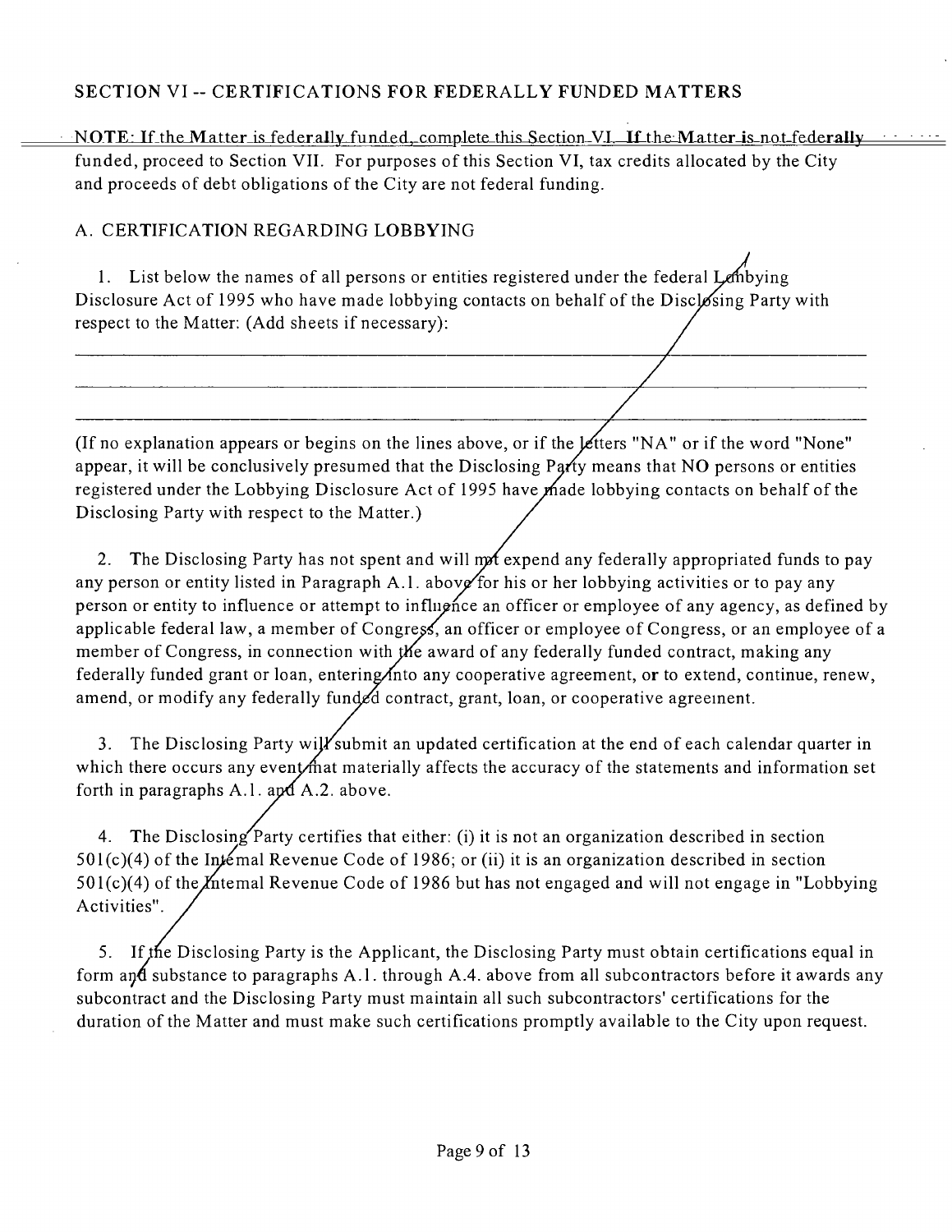# B. CERTIFICATION REGARDING EQUAL EMPLOYMENT OPPORTUNI

If the Matter is federally funded, federal regulations require the Applican and all proposed subcontractors to submit the following information with their bids or in writing at the outset of negotiations.

Is the Disclosing Party the Applicant?

 $[$  | Yes  $[$  | No

If "Yes," answer the three questions below;

*1. Have you developed and do you have on file affirmative action programs pursuant to applicable federal regulations?* (See 41 CFR Part 60-2.)

[ ] Yes [ ] No

2. Have you filed with the Joint Reporting Committee, the Director of the Office of Federal Contract Compliance Programs, or the Equal Employment Opportunity Commission all reports due under the applicable filing requirements?

 $[$  | Yes / [ | No

3. Have yoy participated in any previous contracts or subcontracts subject to the equal opportunity clause?

 $[$   $]$  Yes /  $[$   $]$  No

If you checked "No" to question I. or 2. above, please provide an explanation:

### **SECTION VH ~ ACKNOWLEDGMENTS, CONTRACT INCORPORATION, COMPLIANCE, PENALTIES, DISCLOSURE**

The Disclosing Party understands and agrees that;

A. The certifications, disclosures, and acknowledgments contained in this EDS will become part of any contract or other agreement between the Applicant and the City in connection with the Matter, whether procurement. City assistance, or other City action, and are material inducements to the City's execution of any contract or taking other action with respect to the Matter. The Disclosing Party understands that it must comply with all statutes, ordinances, and regulations on which this EDS is based.

B. The City's Governmental Ethics and Campaign Financing Ordinances, Chapters 2-156 and 2-164 of the Municipal Code, impose certain duties and obligations on persons or entities seeking City contracts, work, business, or transactions. The full text of these ordinances and a training program is available on line at www.cityofchicago.org/Ethics, and may also be obtained from the City's Board of Ethics, 740 N.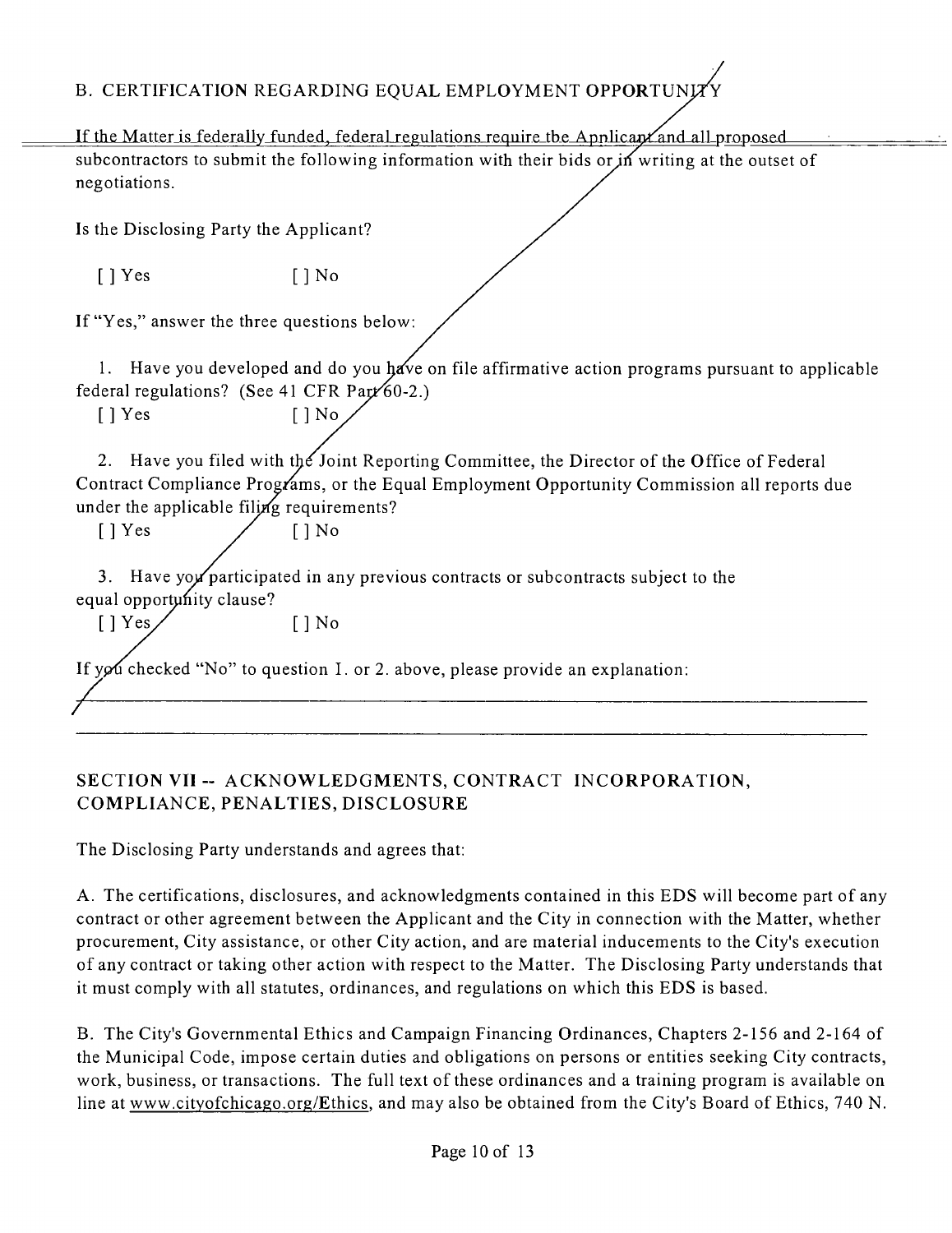Sedgwick St., Suite 500, Chicago, IL 60610, (312) 744-9660. The Disclosing Party must comply fully with the applicable ordinances.

C. If the City determines that any information provided in this EDS is false, incomplete or inaccurate, any contract or other agreement in connection with which it is submitted may be rescinded or be void or voidable, and the City may pursue any remedies under the contract or agreement (if not rescinded or void), at law, or in equity, including terminating the Disclosing Party's participation in the Matter and/or declining to allow the Disclosing Party to participate in other transactions with the City. Remedies at law for a false statement of material fact may include incarceration and an award to the City of treble damages.

D. It is the City's policy to make this document available to the public on its Internet site and/or upon request. Some or all of the information provided on this EDS and any attachments to this EDS may be made available to the public on the Internet, in response to a Freedom of Information Act request, or otherwise. By completing and signing this EDS, the Disclosing Party waives and releases any possible rights or claims which it may have against the City in connection with the public release of information contained in this EDS and also authorizes the City to verify the accuracy of any information submitted in this EDS.

E. The information provided in this EDS must be kept cunent. In the event of changes, the Disclosing Party must supplement this EDS up to the time the City takes action on the Matter. If the Matter is a contract being handled by the City's Department of Procurement Services, the Disclosing Party must update this EDS as the contract requires. NOTE: With respect to Matters subject to Article I of Chapter 1-23 of the Municipal Code (imposing PERMANENT INELIGIBILITY for certain specified offenses), the information provided herein regarding eligibility must be kept current for a longer period, as required by Chapter 1-23 and Section 2-154-020 of the Municipal Code.

The Disclosing Party represents and warrants that:

F.1. The Disclosing Party is not delinquent in the payment of any tax administered by the Illinois Department of Revenue, nor are the Disclosing Party or its Affiliated Entities delinquent in paying any fine, fee, tax or other charge owed to the City. This includes, but is not limited to, all water charges, sewer charges, license fees, parking tickets, property taxes or sales taxes.

F.2 If the Disclosing Party is the Applicant, the Disclosing Party and its Affiliated Entities will not use, nor permit their subcontractors to use, any facility listed by the U.S. E.P.A. on the federal Excluded Parties List System ("EPLS") maintained by the U. S. General Services Administration.

F.3 If the Disclosing Party is the Applicant, the Disclosing Party will obtain from any contractors/subcontractors hired or to be hired in connection with the Matter certifications equal in form and substance to those in F.l . and F.2. above and will not, without the prior written consent of the City, use any such contractor/subcontractor that does not provide such certifications or that the Disclosing Party has reason to believe has not provided or cannot provide truthful certifications.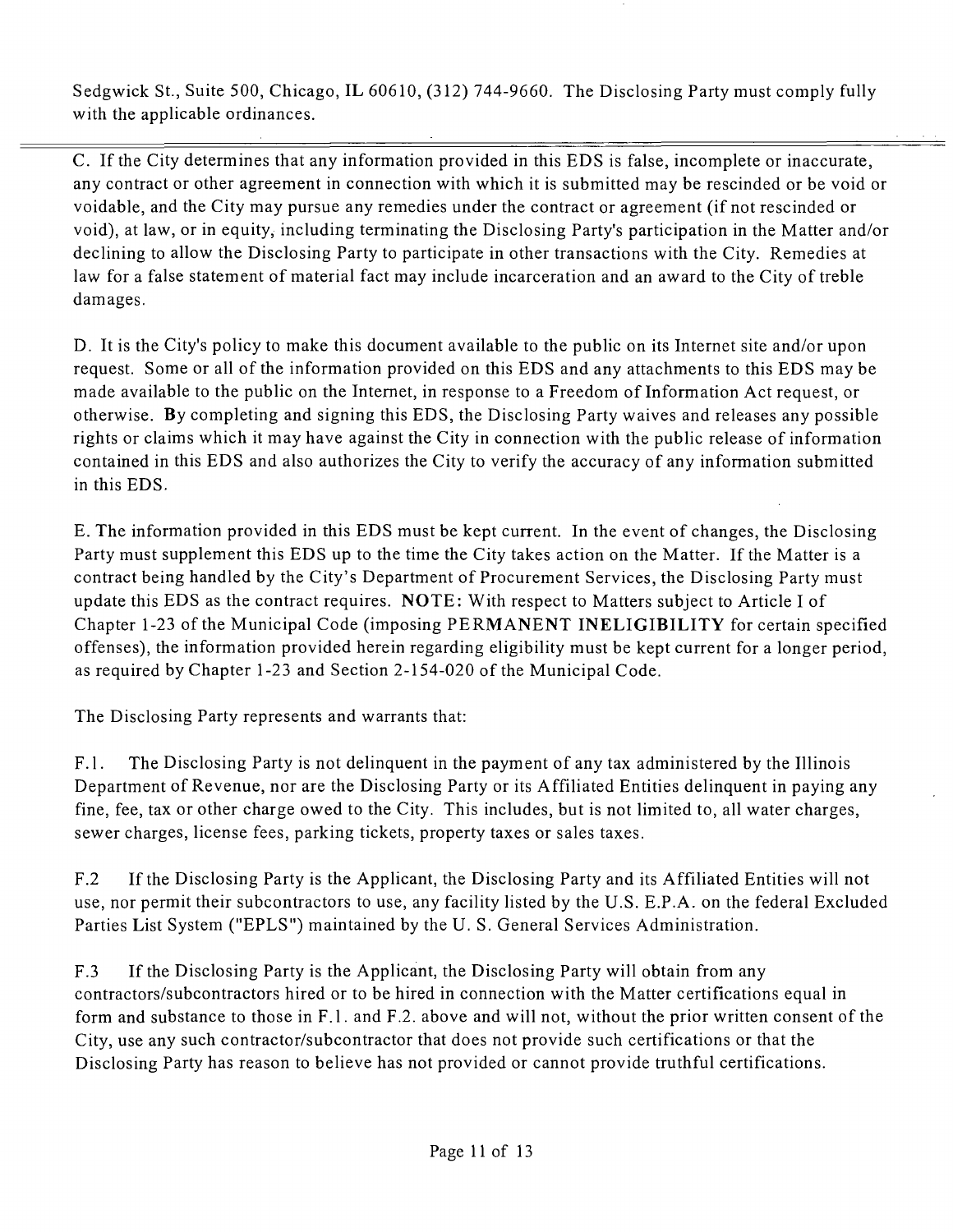NOTE: If the Disclosing Party cannot certify as to any of the items in F.1., F.2. or F.3. above, an explanatory statement must be attached to this EDS.

### **CERTIFICATION**

Under penalty of perjury, the person signing below; (1) warrants that he/she is authorized to execute this EDS and Appendix A (if applicable) on behalf of the Disclosing Party, and (2) warrants that all certifications and statements contained in this EDS and Appendix A (if applicable) are true, accurate and complete as of the date furnished to the City.

CAMPASIL CAPITAL, LLC

(Print or type name of Disclosing Party)

By:

MATTHEW J. CAMPEELL

(Print or type name of person signing)

MANAGER

(Print or type title of person signing)

Signed and sworn to before me on (date)  $\sqrt{2^2 \alpha^2}$ at  $\ell$  ock County,  $2/\ell$  in  $\ell$  (state).  $\sqrt{\frac{1}{4}}$ Commission expires:  $\sqrt{2}/\sqrt{6}/\sqrt{2}$ 

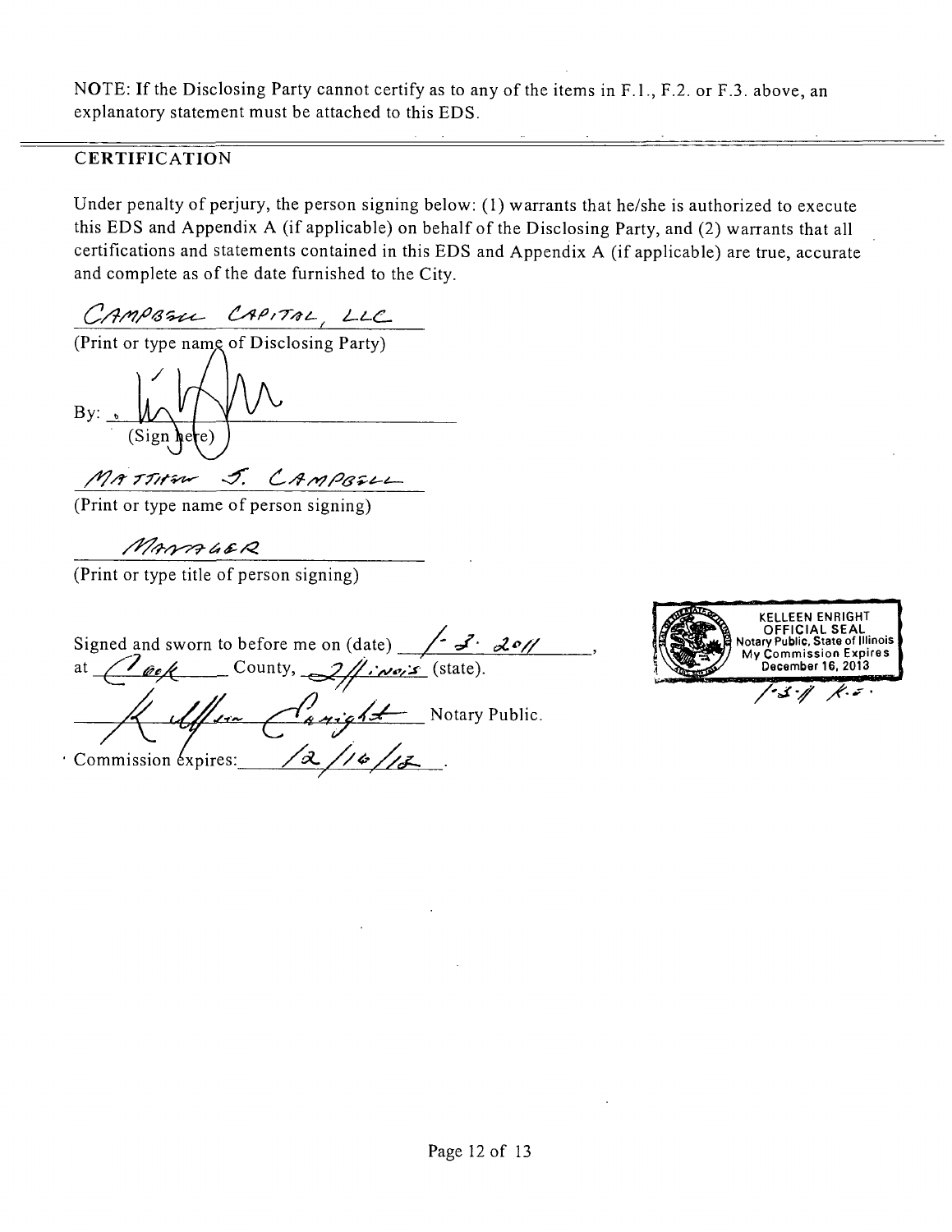#### **CITY OF CHICAGO ECONOMIC DISCLOSURE STATEMENT AND AFFIDAVIT APPENDIX A**

### **FAMILIAL RELATIONSHIPS WITH ELECTED CITY OFFICIALS AND DEPARTMENT HEADS**

**This Appendix is to be completed only by (a) the Applicant, and (b) any legal entity which has a direct ownership interest in the Applicant exceeding 7.5 percent. It is not to be completed by any legal entity which has only an indirect ownership interest in the Applicant.** 

Under Municipal Code Section 2-154-015, the Disclosing Party must disclose whether such Disclosing Party or any "Applicable Party" or any Spouse or Domestic Partner thereof currentiy has a "familial relationship" with any elected city official or department head. A "familial relationship" exists if, as of the date this EDS is signed, the Disclosing Party or any "Applicable Party" or any Spouse or Domestic Partner thereof is related to the mayor, any alderman, the city clerk, the city treasurer or any city department head as spouse or domestic partner or as any of the following, whether by blood or adoption: parent, child, brother or sister, aunt or uncle, niece or nephew, grandparent, grandchild, father-in-law, mother-in-law, son-in-law, daughter-in-law, stepfather or stepmother, stepson or stepdaughter, stepbrother or stepsister or half-brother or half-sister.

"Applicable Party" means  $(1)$  all executive officers of the Disclosing Party hsted in Section II.B.1.a., if the Disclosing Party is a corporation; all partners of the Disclosing Party, if the Disclosing Party is a general partnership; all general partners and limited partners of the Disclosing Party, if the Disclosing Party is a limited partnership; all managers, managing members and members of the Disclosing Party, if the Disclosing Party is a limited liability company; (2) all principal officers of the Disclosing Party; and (3) any person having more than a 7.5 percent ownership interest in the Disclosing Party. "Principal officers" means the president, chief operating officer, executive director, chief financial officer, treasurer or secretary of a legal entity or anyperson exercising similar authority.

Does the Disclosing Party or any "Applicable Party" or any Spouse or Domestic Partner thereof currently have a "familial relationship" with an elected city official or department head?

 $[$  ] Yes



If yes, please identify below  $(1)$  the name and title of such person,  $(2)$  the name of the legal entity to which such person is connected; (3) the name and title of the elected city official or department head to whom such person has a familial relationship, and (4) the precise nature of such familial relationship.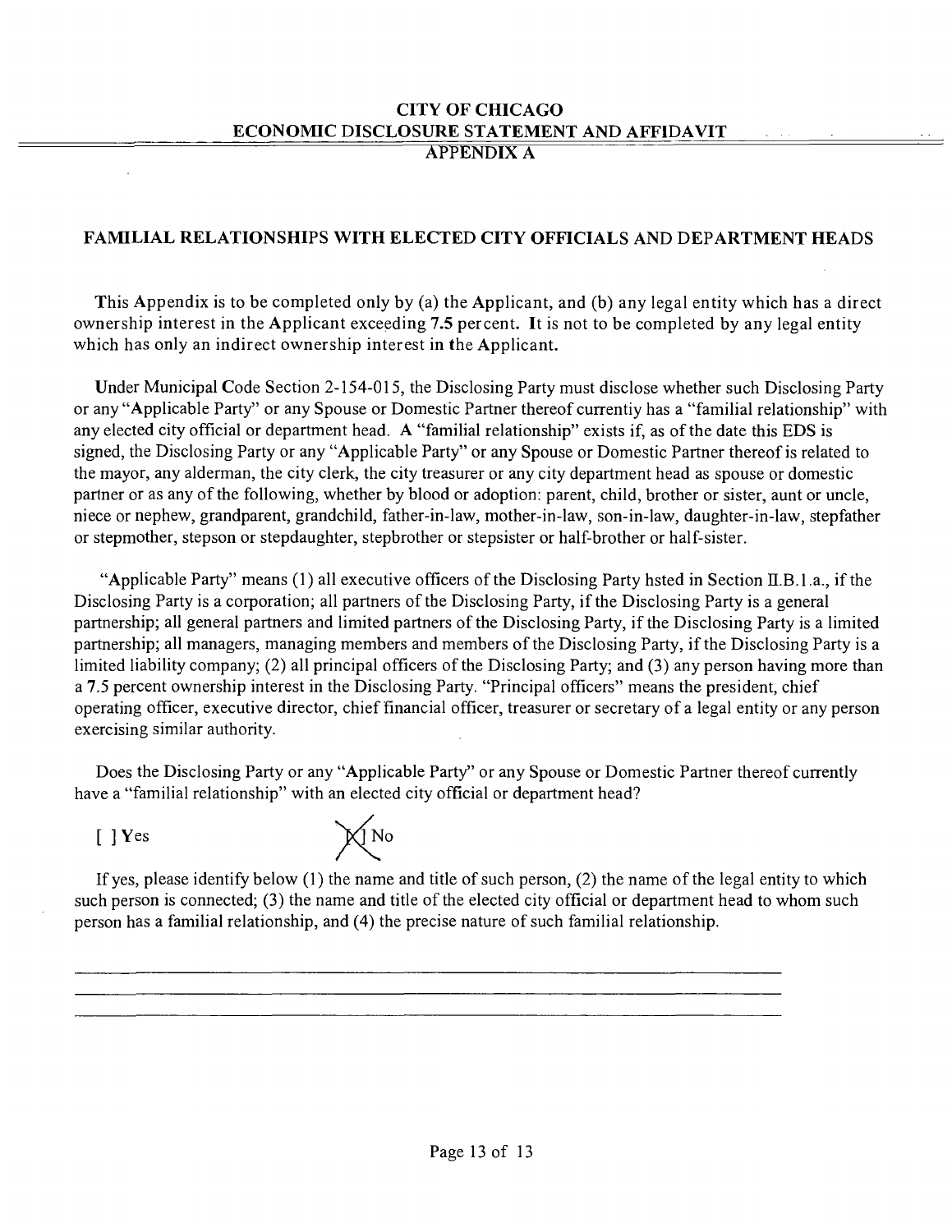#### BUSINESS PLANNED-DEVELOEMENT No.

#### **PLAN OF DEVELOPMENT**

#### **STATEMENTS**

- 1. The area delineated herein as Business Planned Development Number (the "Planned Development") consists of approximately 33,250 gross square feet (0.763 acres) of property (the "Property"), as depicted on the attached Planned Development Boundary and Property Line Map. The Property is owned by Renal Investment Properties, LLC ("Owner"). MedProperties, LLC (the "Applicant") is the applicant for this Planned Development, with the authorization of Owner.
- 2. All applicable official reviews, approvals or permits are required to be obtained by the Applicant and its successors, assigns and grantees. Any dedication, opening or vacation of public streets, alleys or easements or any adjustment of the public right-of-way shall require a separate submittal on behalf of the Applicant and its successors, assigns and grantees, and approval by the Commissioner of the Department of Transportation ("CDOT") and the City Council.
- 3. The requirements, obligations and conditions contained within this Planned Development shall be binding upon the Applicant, its successors, assigns and grantees. All rights granted hereunder to the Applicant shall inure to the benefit of the Applicant and its successors, assigns and grantees. The requirements of Section 17-8-0400 of the Chicago Zoning Ordinance (the "Zoning Ordinance") shall apply to the Property; provided, however, that for so long as the Applicant, Owner or any affiliate thereof owns any part of the Property, any application to the City for any amendments, changes or modifications (administrative, legislative or otherwise) must in all cases by authorized by the Applicant, Owner (or their respective successors, assigns or grantees) or such affiliate. Nothing herein shall prohibit or in any way restrict the alienation, sale or any other transfer of all or any portion of the Property or any rights, interests or obligations therein by the Applicant, Owner or their respective successors, assigns and grantees. The developer making application shall have the burden of establishing to the reasonable satisfaction of the Department of Zoning and Land Use Plarming (the "Departmenf') that the Applicant's or Owner's, as the case may be, consent has been obtained or irrevocably waived.
- 4. This Planned Development consists of these seventeen (17) Statements, the Bulk Regulations and Data Table and the following plans and exhibits prepared by arete KNIGHT and dated January 3, 2011 (collectively, the "Plans"): Existing Zoning Map; Existing Land Use Map; Planned Development Boundary and Property Line Map; Site/Ground Floor Plan; Landscape Plan; Green Roof Plan; and Building Elevations. Full-sized copies of the Plans are on file with the Department. This planned development conforms to the intent and purpose of the Chicago Zoning Ordinance, Title 17 of the Municipal Code of Chicago, and all requirements thereof, and satisfies the established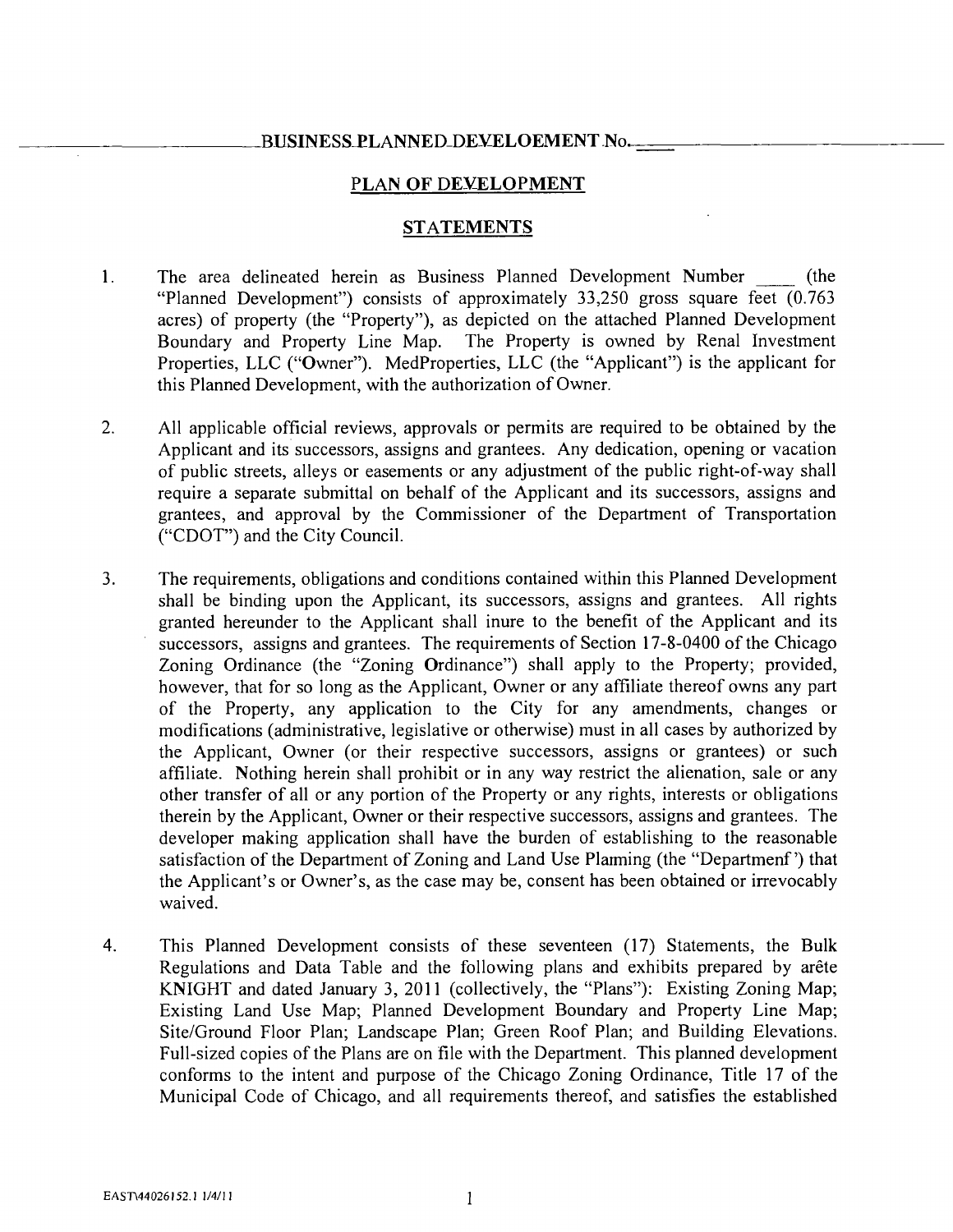criteria-for-approval as a-planned-development. In any instance-where-a-provision of the-Planned Development conflicts with the Chicago Building Code, the Chicago Building Code shall control. In the case of any express conflict between the terms of this Planned Development ordinance and the Chicago Zoning Ordinance, this Planned Development ordinance shall apply. Absent such an express conflict, the terms of the Chicago Zoning Ordinance shall apply to reviews, determinations and approvals under these statements and to improvements to the Property.

- 5. The following uses hall be permitted within the Planned Development: all permitted uses in the B3-2 Community Shopping District; medical offices; medical services; accessory uses; and accessory parking.
- 6. On-premises signs and temporary signs such as construction and marketing signs shall be permitted within the Planned Development subject to the review and approval of the Department. Off-premises signs shall be permitted within the Planned Development, subject to the restrictions applicable to such signs within the B3-2 Community Shopping District.
- 7. All ingress and egress shall be designed and configured in accordance with the Plans, which have been reviewed and approved by the Department of Transportation ("CDOT") and the Department, and shall be constmcted in accordance with the regulations of CDOT in effect at the time of construction and in compliance with the Municipal Code of the City of Chicago. Any changes to ingress and egress shall be subject to the review and approval of CDOT and the Department.
- 8. For purposes of height measurement, the definitions in the Zoning Ordinance shall apply. The height of any building or improvement shall also be subject to height limitations established by the Federal Aviation Administration.
- 9. The maximum permitted floor area ratio ("F.A.R.") for the Property shall be in accordance with the attached Bulk Regulation and Data Table. For the purposes of floor area ratio calculations and floor area measurements, the definitions in the Chicago Zoning Ordinance shall apply; provided, however, that areas devoted to parking and vehicular use shall not be included in the calculation of floor area.
- 10. The improvements on the Property shall be designed, constmcted and maintained in substantial conformance with the Plans described in Statement 4 above.
- 11. The City of Chicago established a Part II Review Fee in the amount of \$0.25 per square foot for the total buildable square feet (floor area). The Part II Review Fee will be assessed by the Department during the actual Part II Review. The fee as determined by the Department staff at that time is final and binding on the Applicant and must be paid to the Department prior to the issuance of any Part II approval.
- 12. The terms, conditions and exhibits of this Planned Development may be modified administratively by the Commissioner of the Department upon the application for such a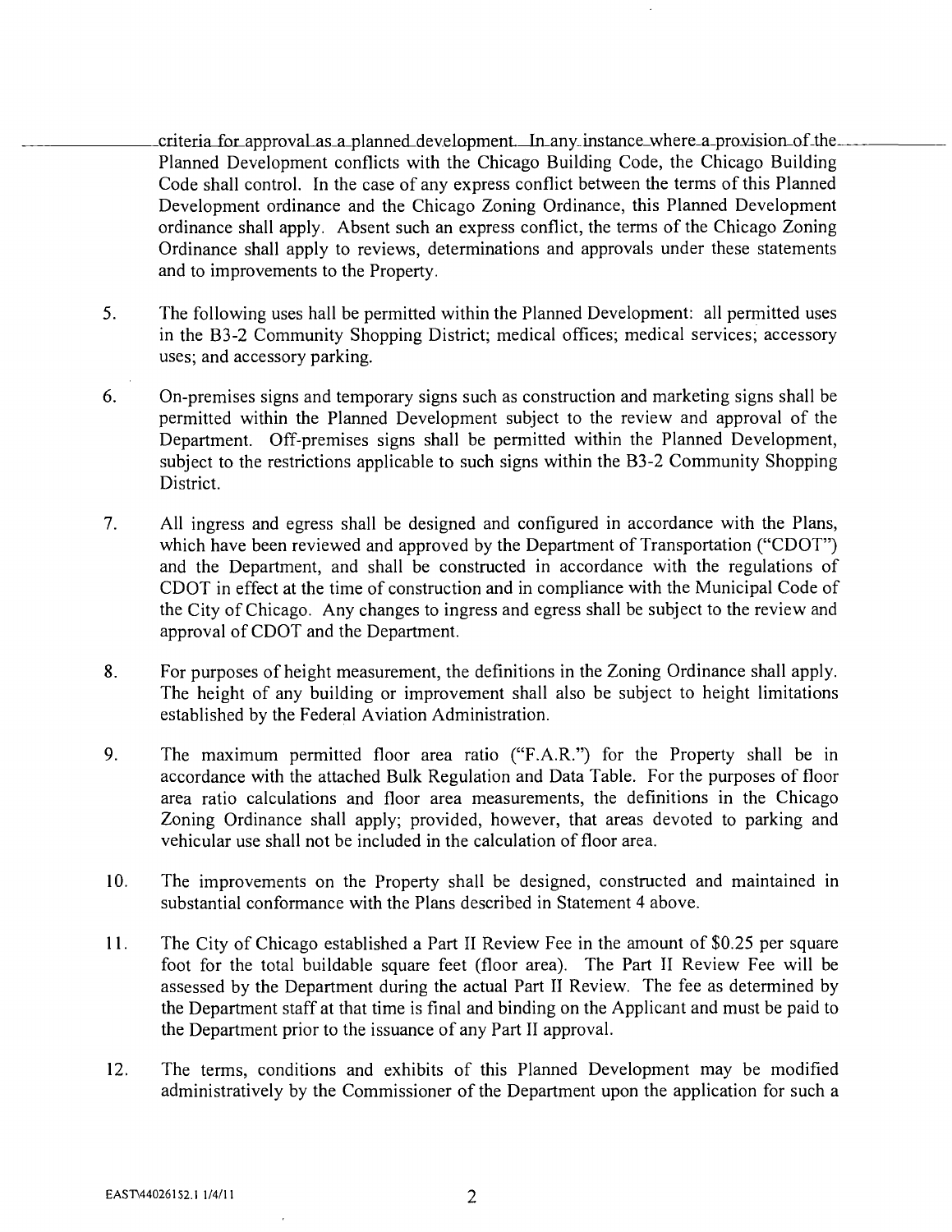modification hy the owner or ground lessor of the Property and a\_delermination by the-Commissioner of the Department that such modification is minor, appropriate and consistent with the nature of the improvements contemplated by this Planned Development and the purposes underlying the provisions hereof. Any such modification of the requirements of the Planned Development by the Commissioner of the Department shall be deemed to be a minor change in the Planned Development as contemplated by Section 17-13-0611 of the Chicago Zoning Ordinance.

- 13. The Applicant acknowledges that it is in the public interest to design, constmct and maintain all buildings in a manner that promotes and maximizes the conservation of natural resources. The Applicant shall design, constmct and maintain all new buildings located within the Property in a manner generally consistent with the requirements of the City of Chicago's Building Green/Green Roof Matrix in effect as of the date of approval of this Planned Development; provided, however, nothing set forth in this Planned Development shall be construed to require Applicant to obtain LEED certification for any of the improvements on the Property. Any improvements in this Planned Development shall be designed and constmcted in substantial accordance with the LEED standards in effect as of the effective date of the ordinance approving this Plarmed Development.
- 14. The Applicant acknowledges that it is in the public interest to design, constmct and maintain the improvements on the Property in a manner which promotes, enables, and maximizes universal access throughout the Property. Plans for all new buildings and improvements on the Property shall be reviewed and approved by the Mayor's Office for People with Disabilities at the time of application for a building permit to ensure compliance with all applicable laws and regulations related to access for persons with disabilities and to promote the highest standard of accessibility.
- 15. The Applicant and each developer of any portion of the Property at the time of a project shall comply with Rules and Regulations for the Maintenance of Stockpiles promulgated by the Commissioner of the Department of Streets and Sanitation, the Commissioner of the Environment and the Commissioner of Buildings under Section 13-32-125 of the Municipal Code of the City of Chicago or any other provision of that Code.
- 16. All work proposed in the public way must be designed and constmcted in accordance with the Chicago Department of Transportation Construction Standards for Work in the Public Way and in compliance with the Municipal Code of the City of Chicago. Any changes to ingress and egress as depicted in the Plans and as sel forth below shall be subject to the review and approval of the Department of Transportation and the Department. Off-street parking and loading facilities shall be provided in compliance with this Planned Development. A minimum of two percent (2%) of all parking spaces provided pursuant to this Planned Development shall be designated and designed for parking for the handicapped.
- 17. Unless substantial construction of the improvements contemplated by this Plarmed Development has commenced within six (6) years following adoption of this Planned Development, and unless completion thereof is diligently pursued, then this Planned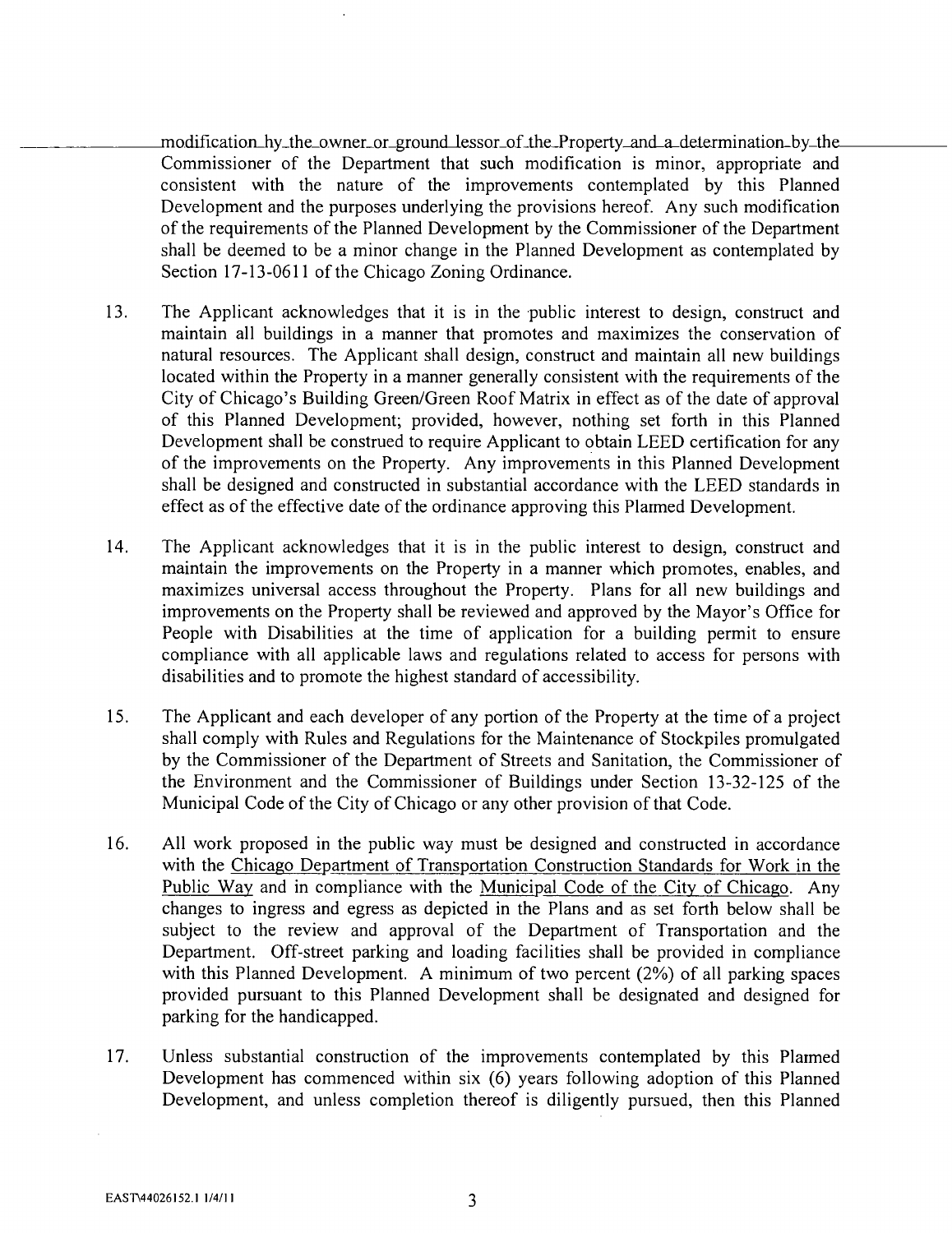Development shall expire and the zoning of the Property-shall automatically-revert to the B3-3 Community Shopping District. Said six (6) year period may be extended for up to one (1) additional year if, before expiration, the Commissioner of the Department determines that good cause for such an extension is shown.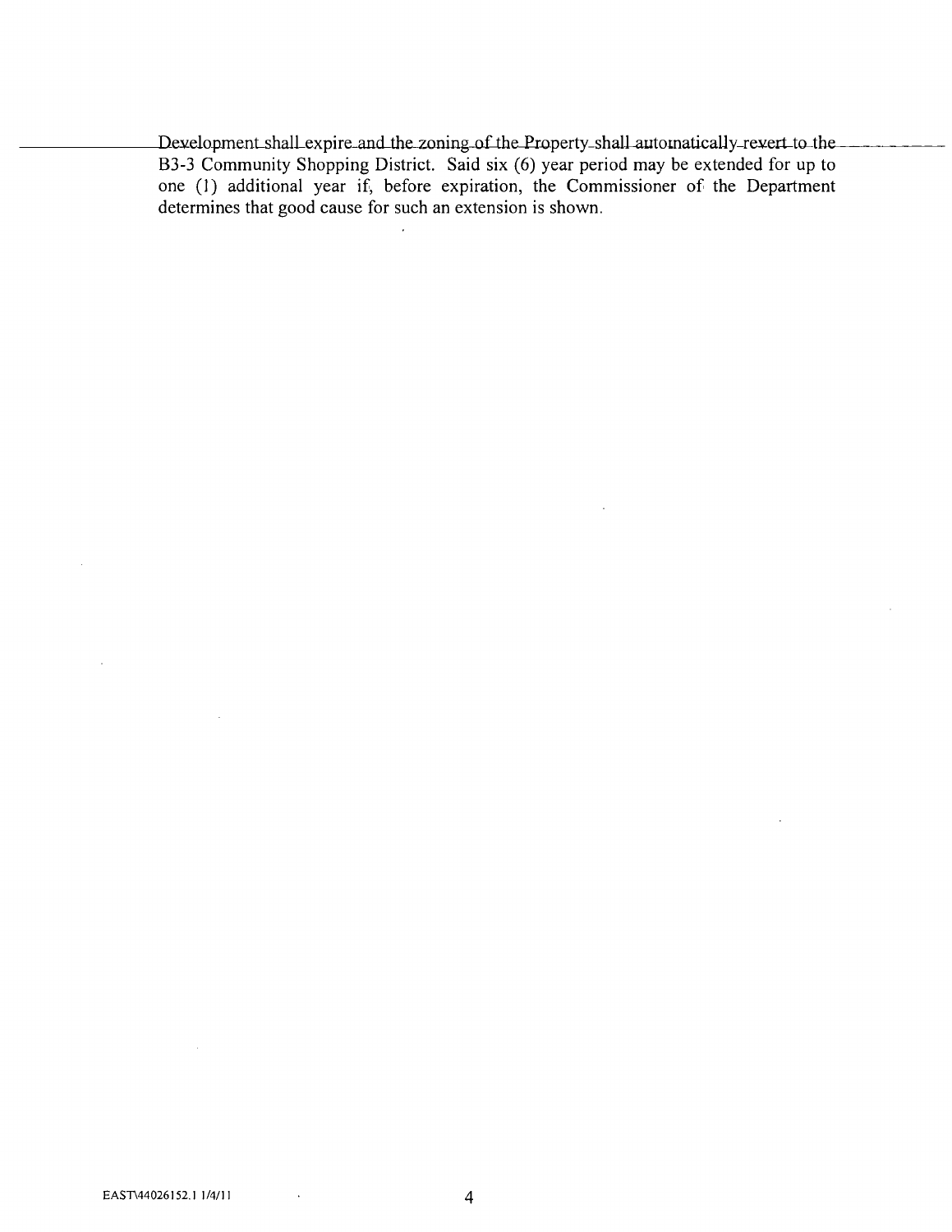### BUSINESS PLANNED DEVELOPMENT No.

#### **Plan of Development**

### **Bulk Regulations And Data Table**

Gross Site Area = Net Site Area + Area Remaining in Public Right-of-Way:  $\pm$  33,250 gross square feet (0.763) acres =  $\pm$  25,042 net square feet (0.575 acres)  $\pm$  8,208 square feet (0.188 acres) in public right-of-way.

| Maximum F.A.R.:                   | 2.2                                                    |
|-----------------------------------|--------------------------------------------------------|
| Minimum Number of Parking Spaces: | 59                                                     |
| Minimum Number of Loading berths: | $1 - 30x$ 38' loading berth                            |
| Set backs                         | In accordance with<br>site plan                        |
| <b>Building Height:</b>           | 50', as measured under the Chicago Zoning<br>Ordinance |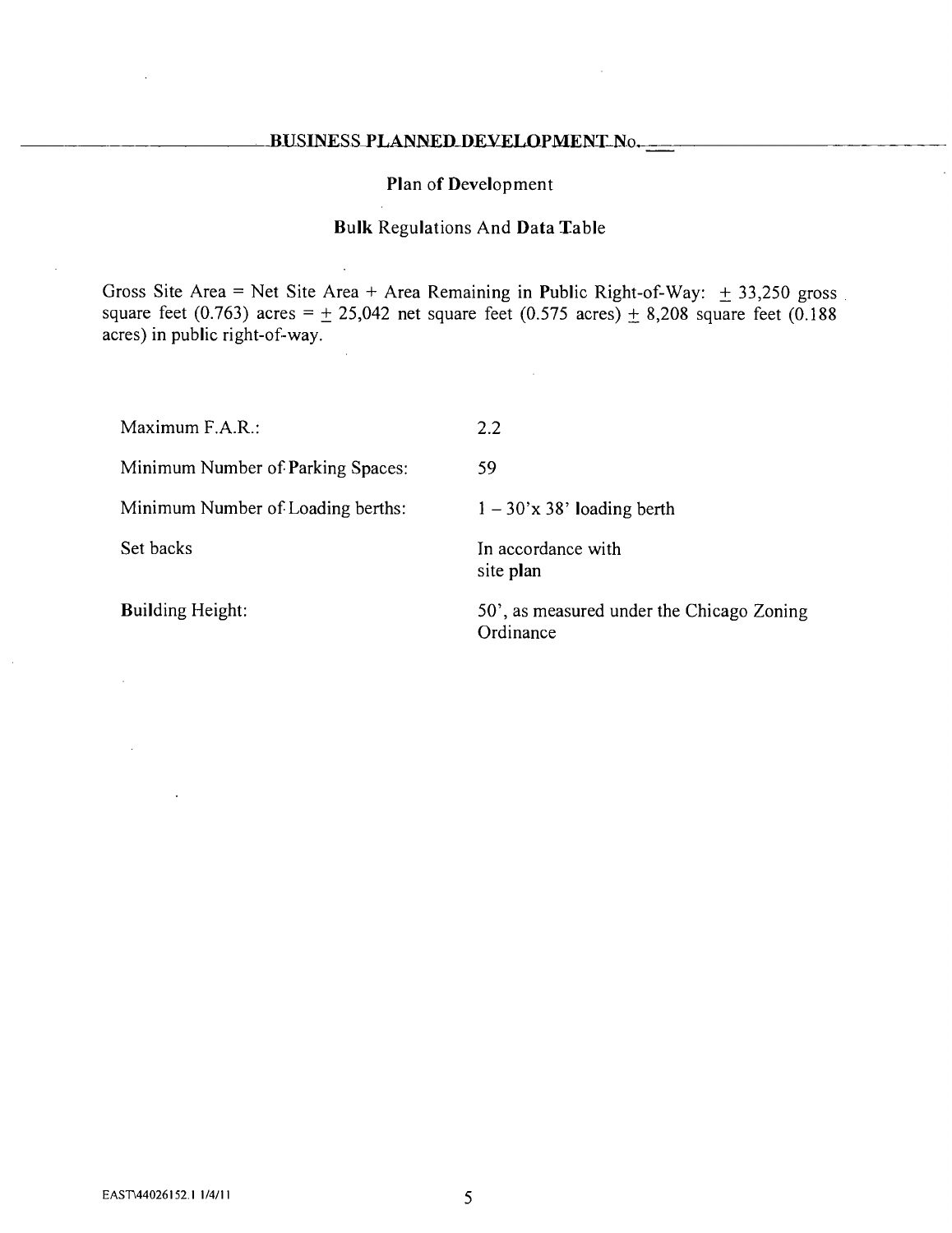

NOT TO SCALE

C COPYRIGHT 2010 KNIGHT E/A. INC. ALL RIGHTS RESERVED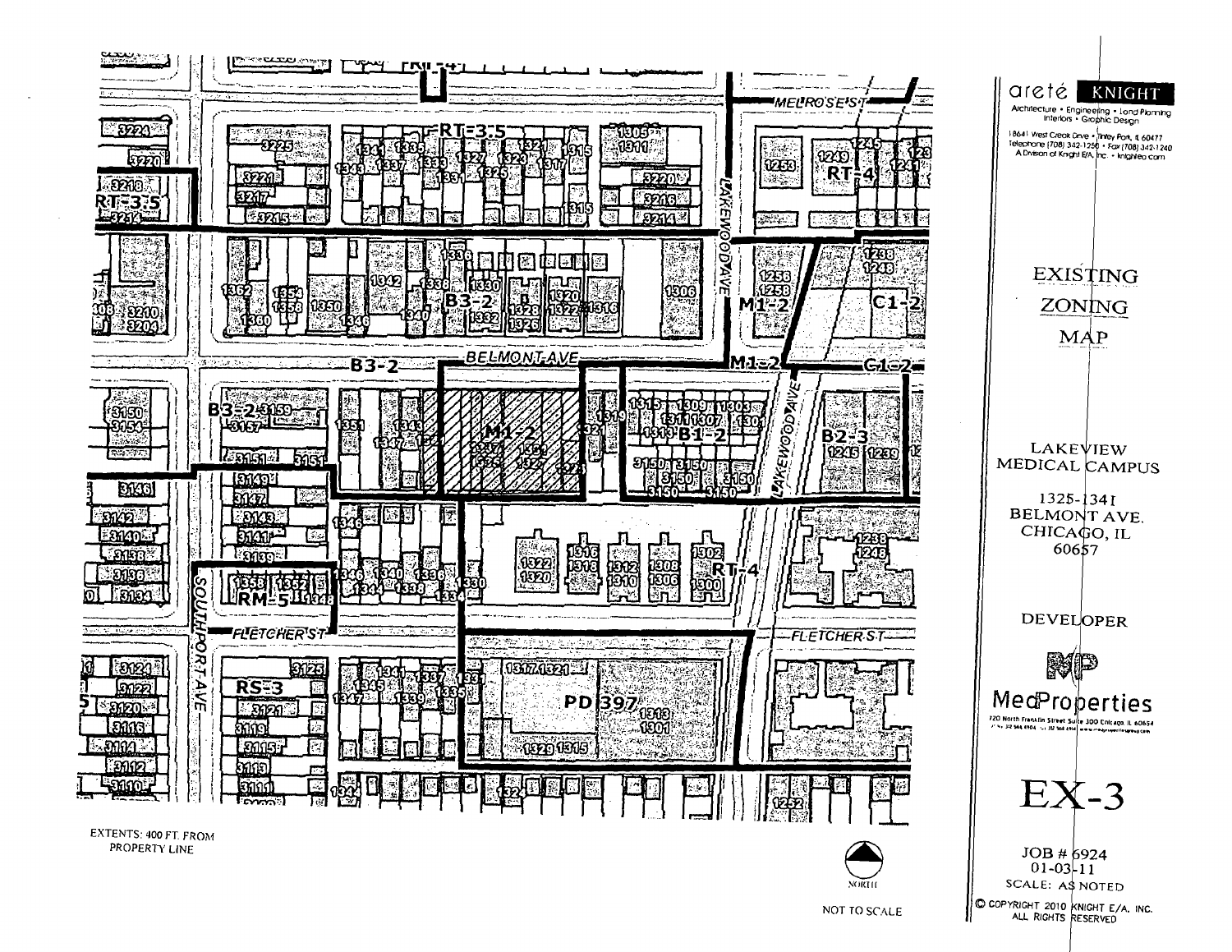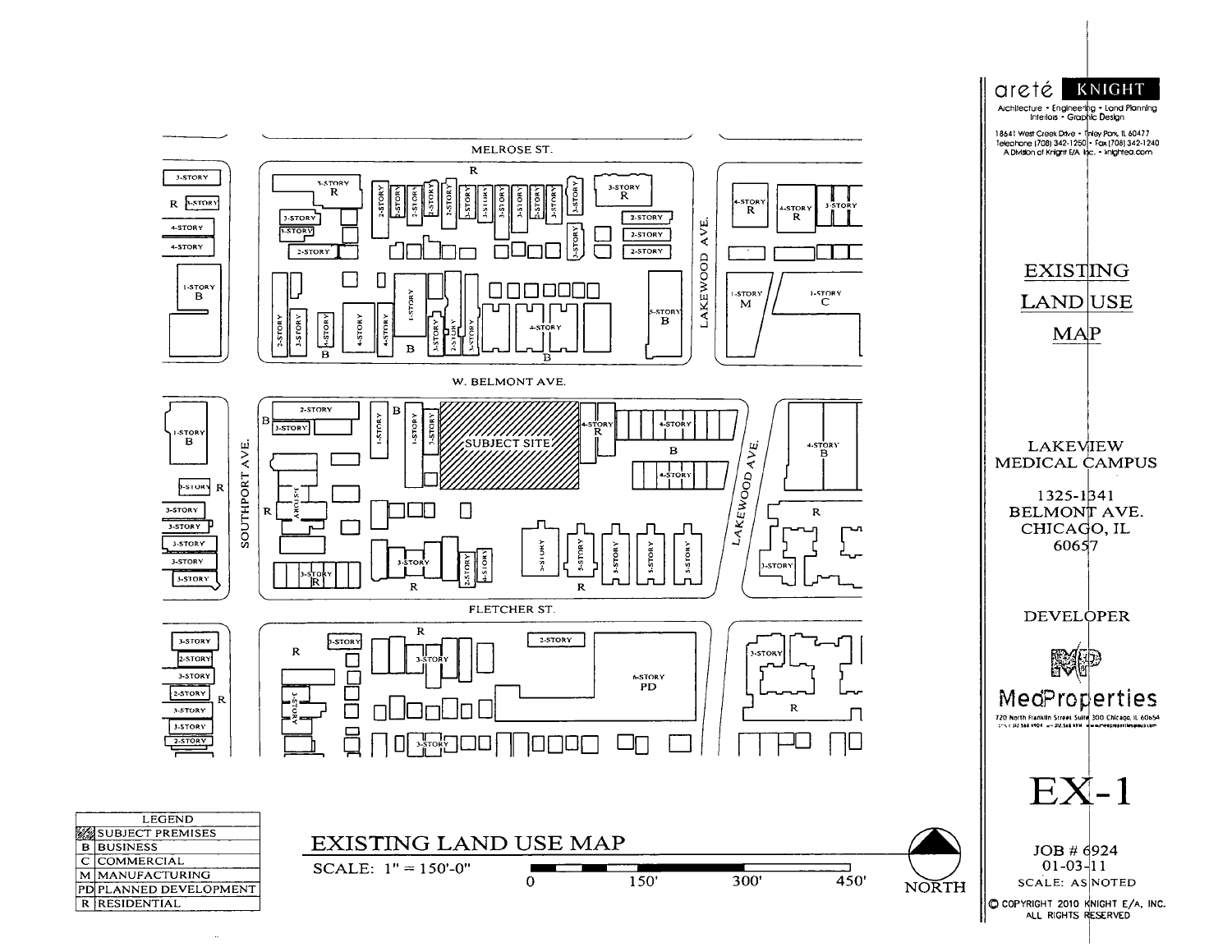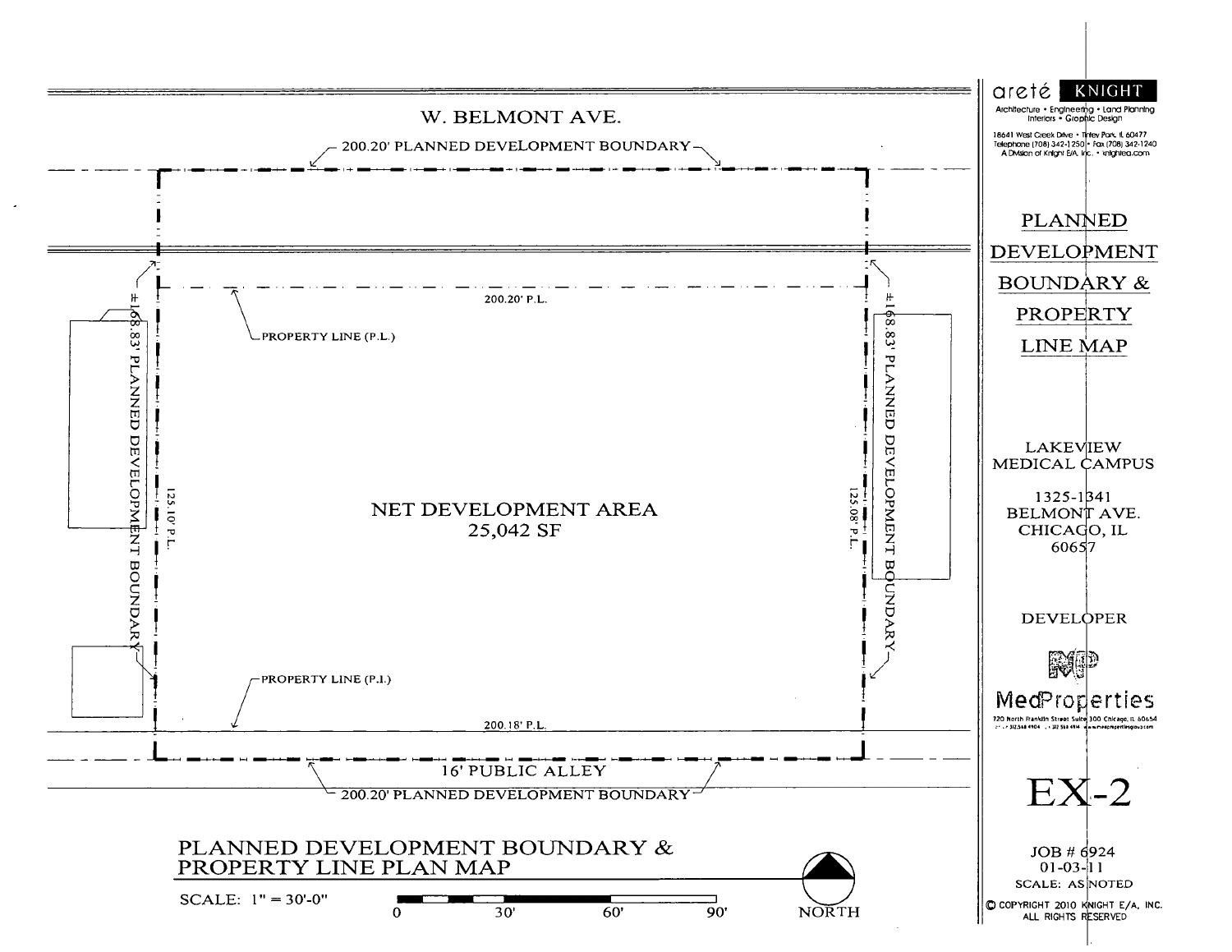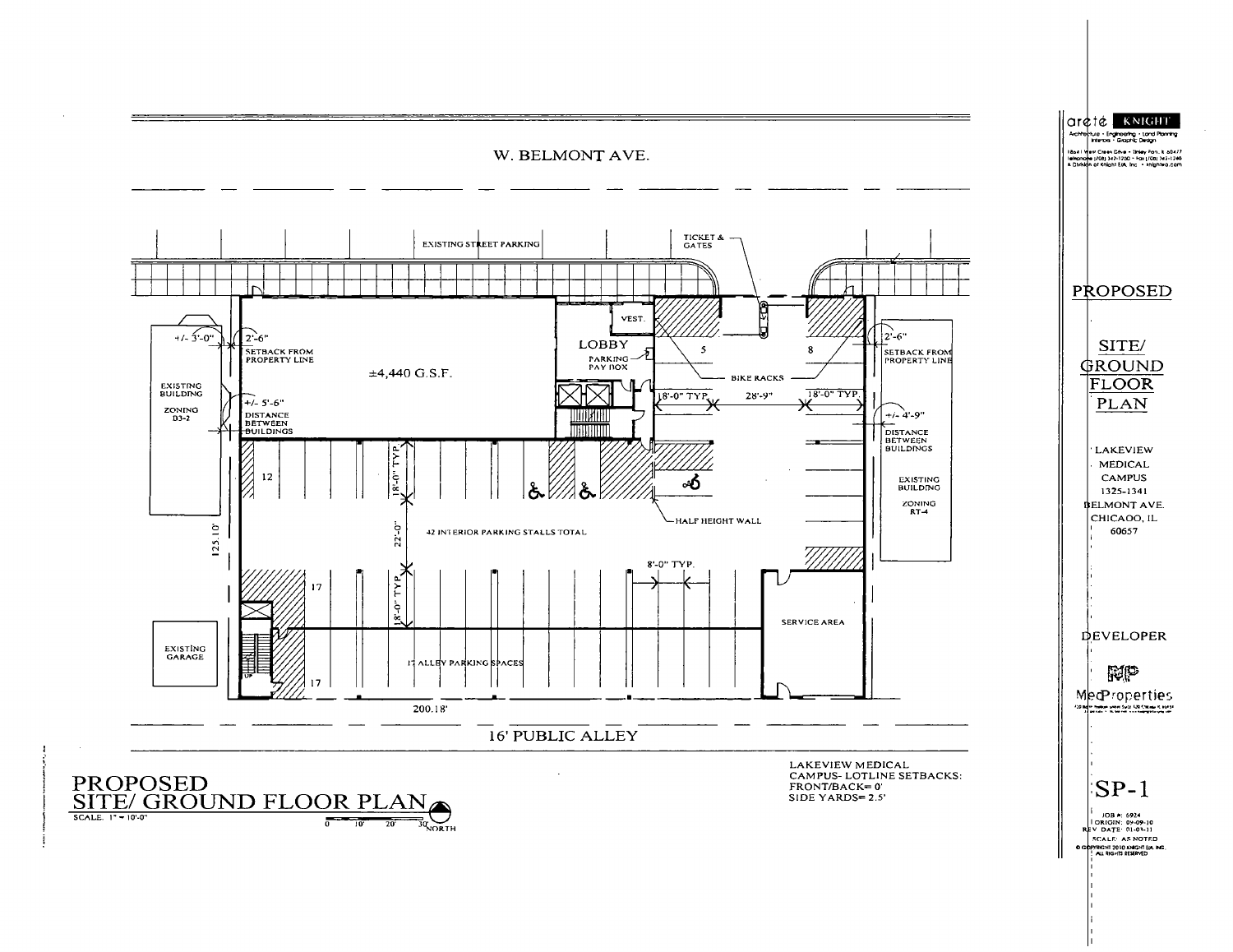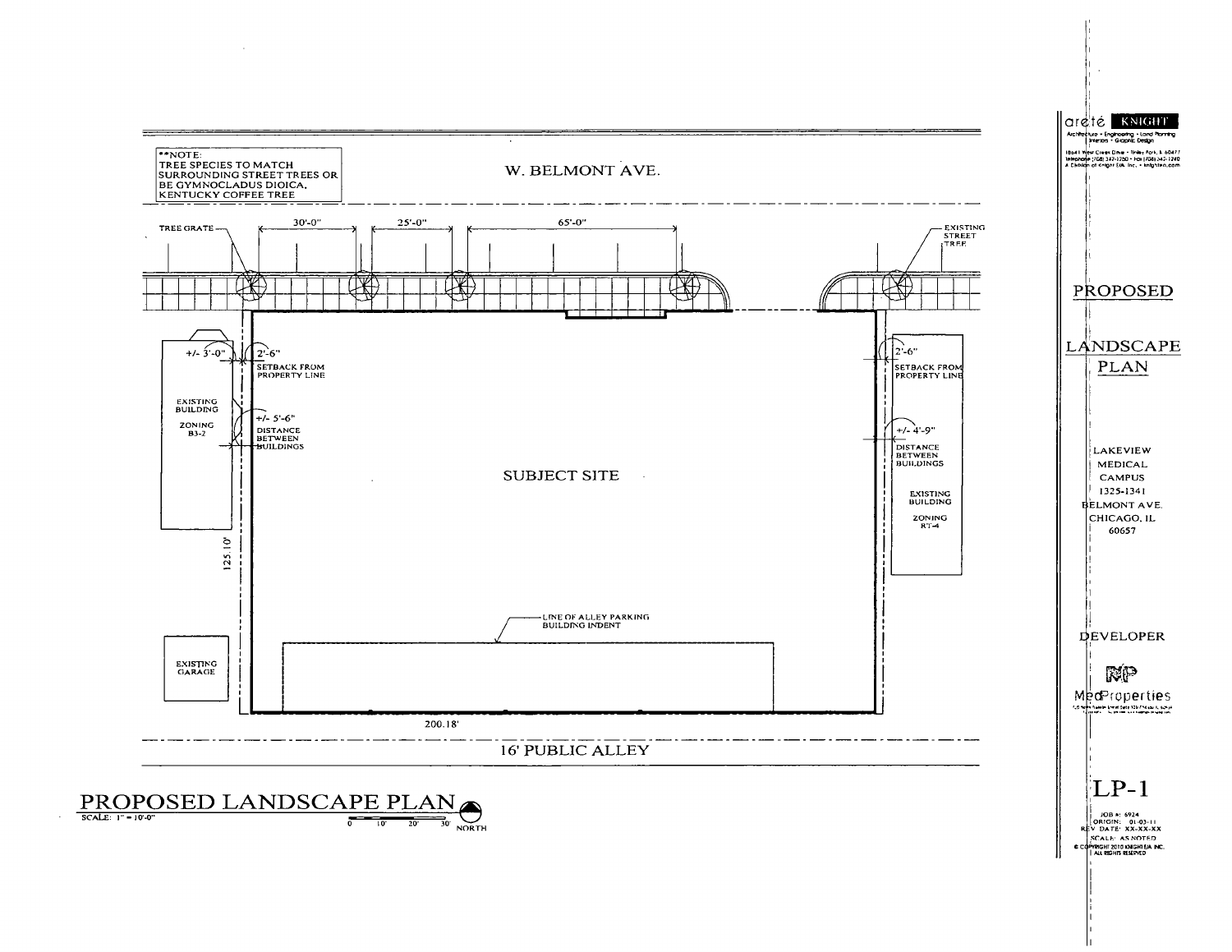

 $\chi \to 0$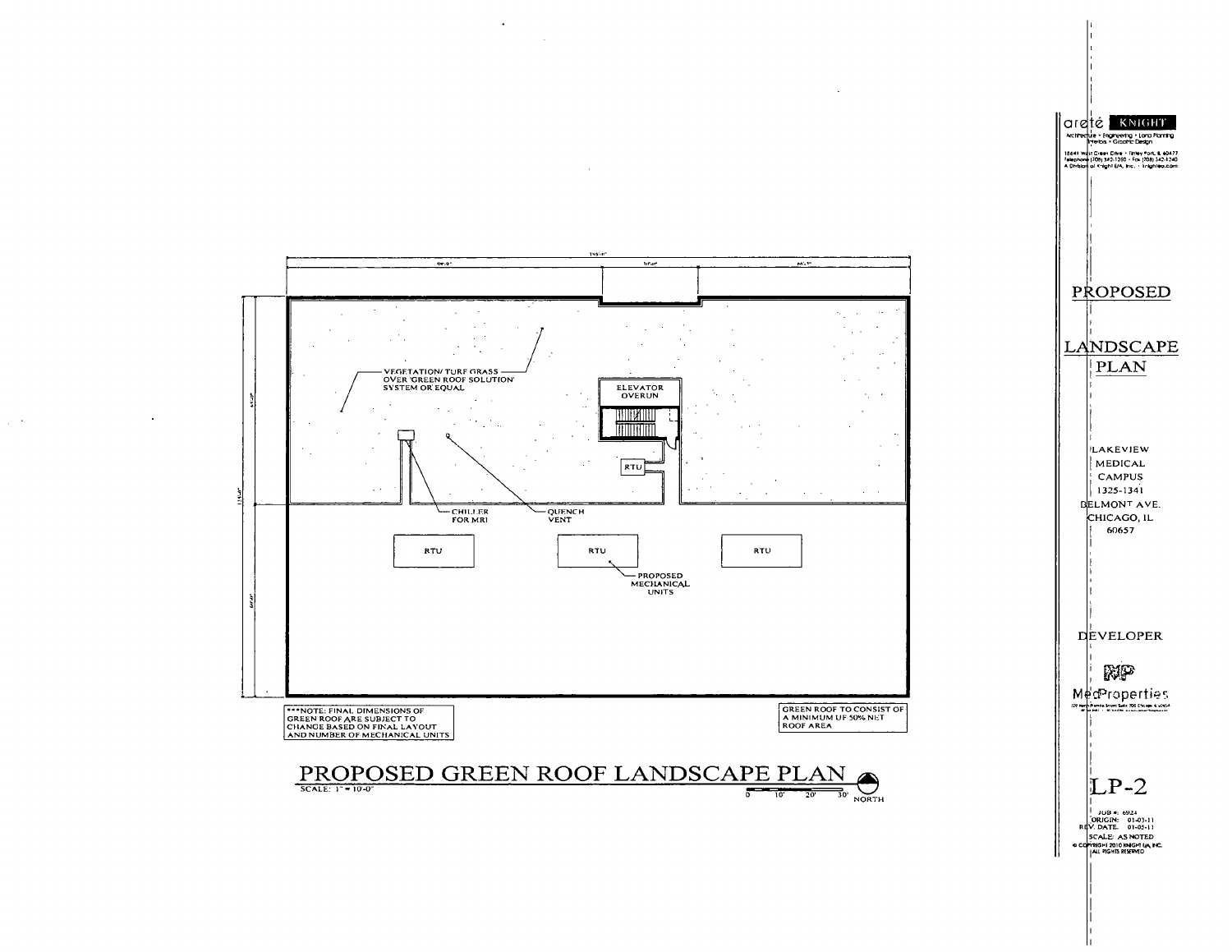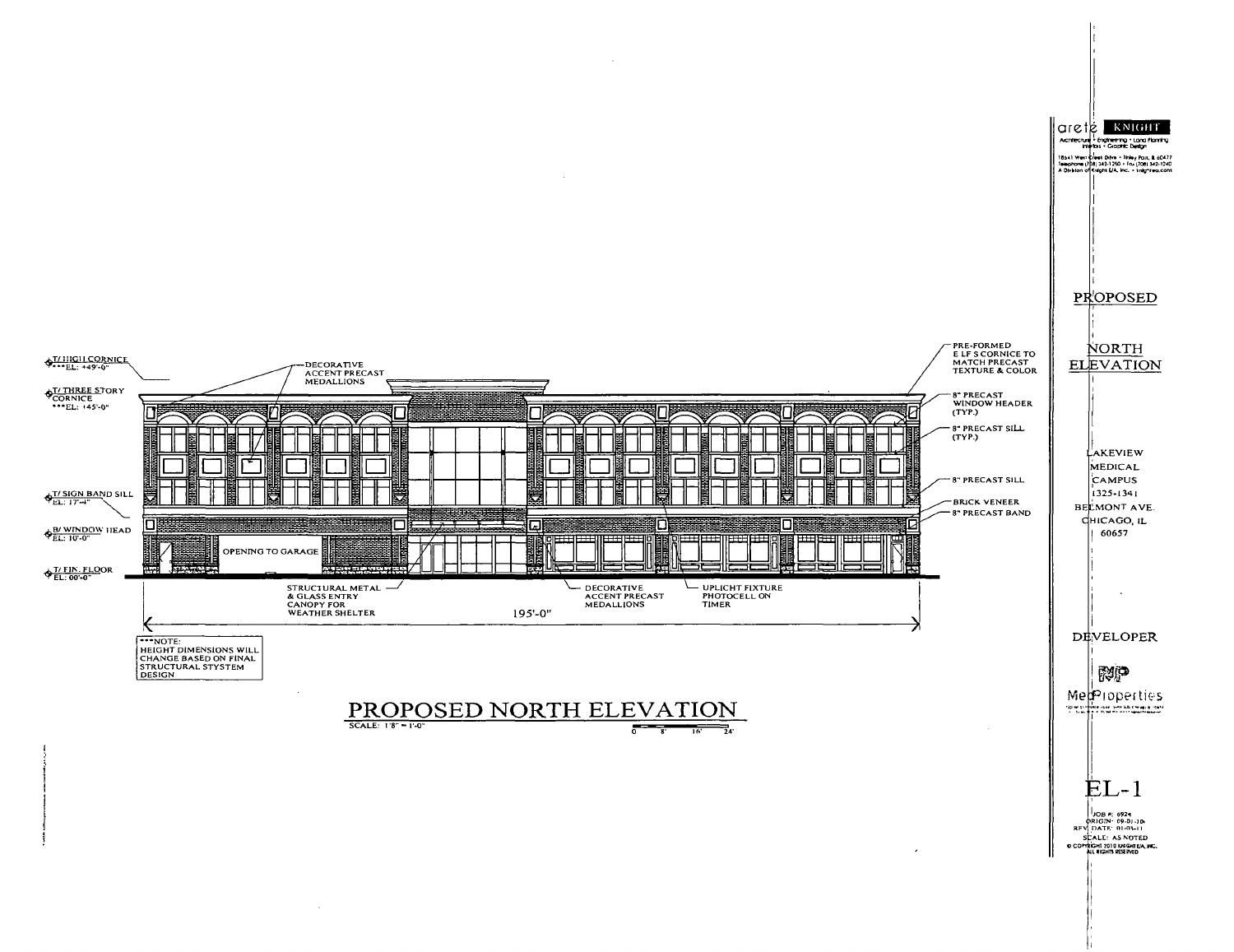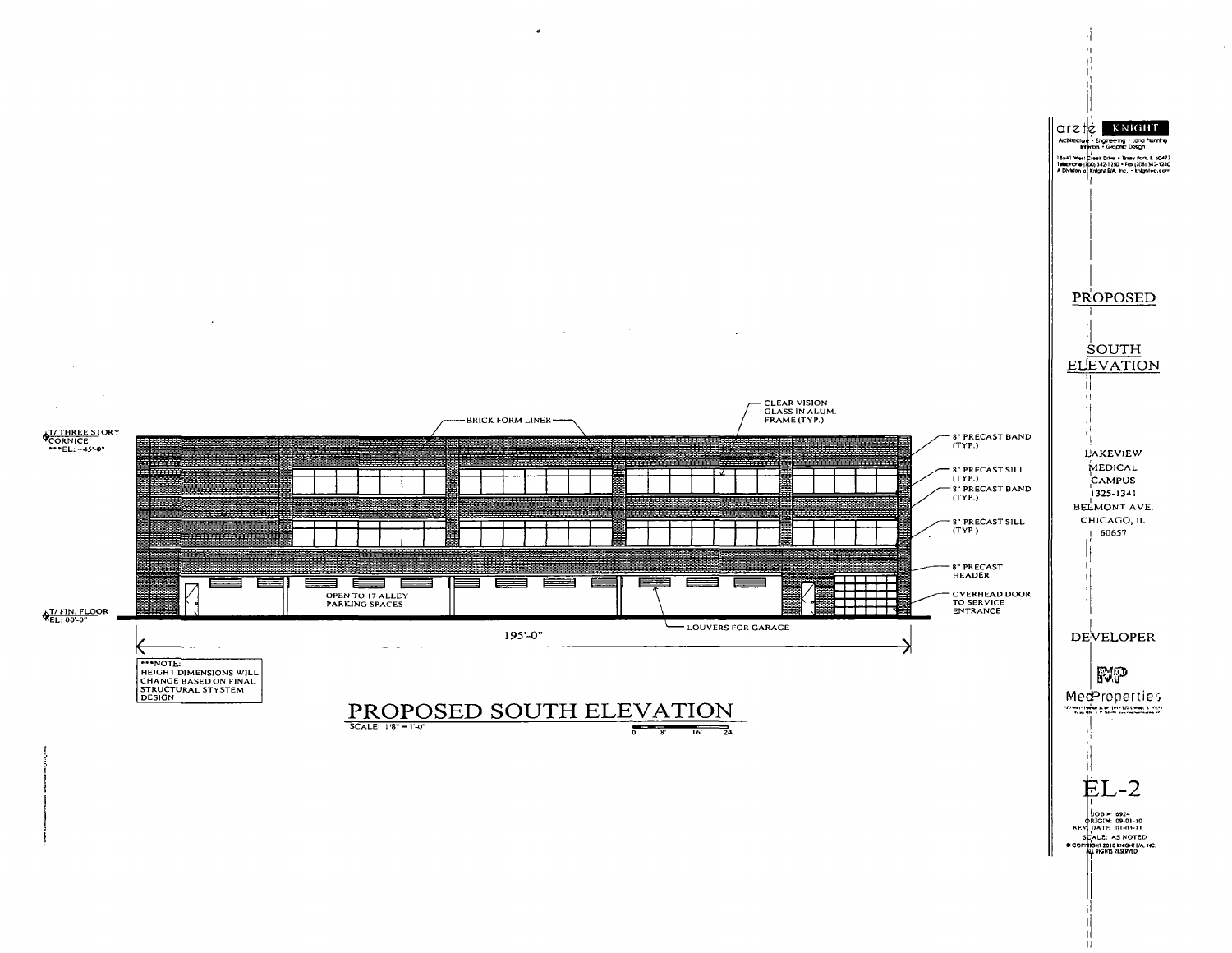